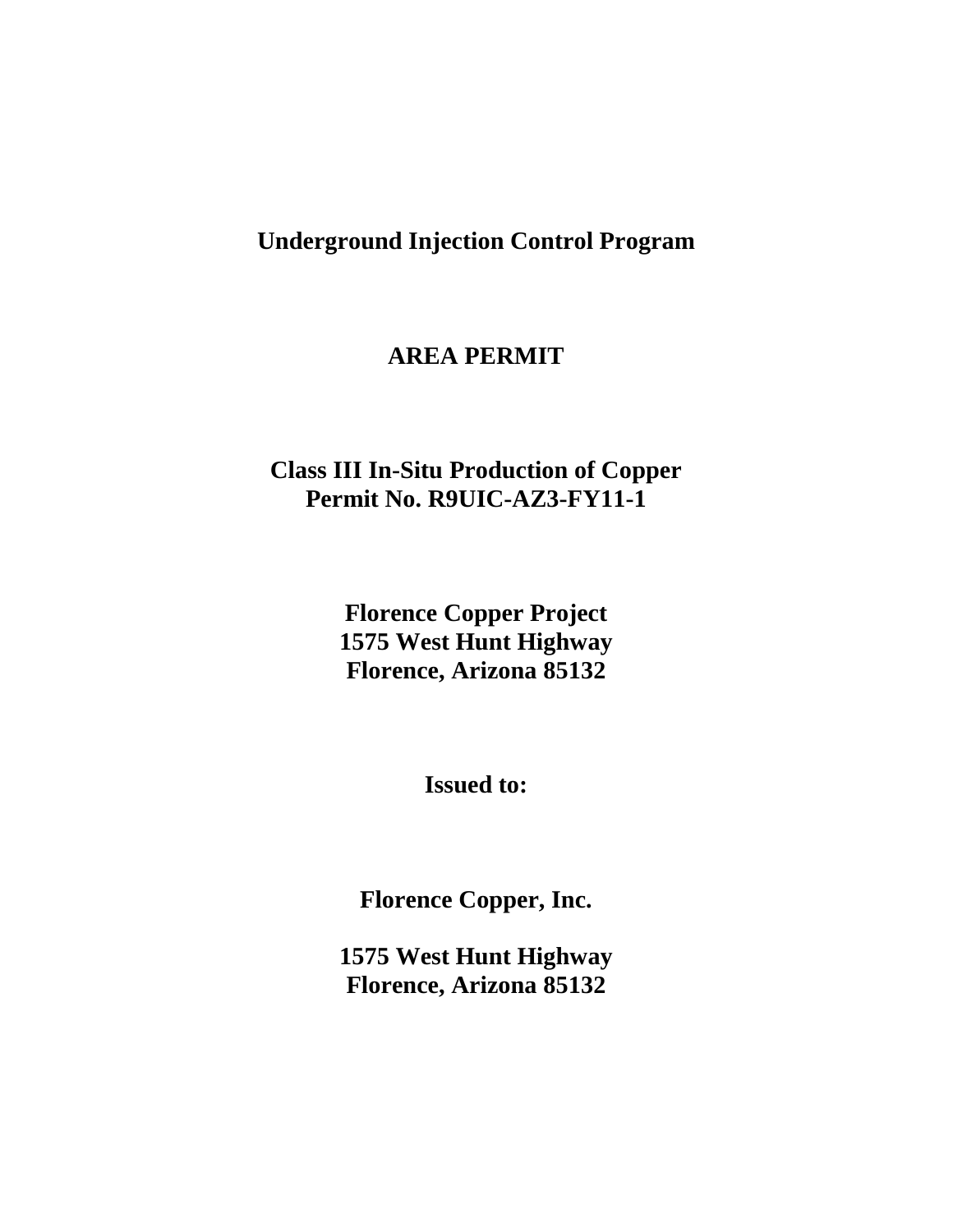# **TABLE OF CONTENTS**

| A.        | REQUIREMENTS PRIOR TO DRILLING, TESTING, CONSTRUCTING, OR                                 |  |
|-----------|-------------------------------------------------------------------------------------------|--|
|           |                                                                                           |  |
|           | 1.<br>2.                                                                                  |  |
| <b>B.</b> |                                                                                           |  |
|           | 1.                                                                                        |  |
|           | No Migration into or between Underground Sources of Drinking Water (USDWs). 9<br>2.<br>3. |  |
| $C$ .     |                                                                                           |  |
|           | 1.                                                                                        |  |
|           | 2.                                                                                        |  |
|           | 3.                                                                                        |  |
|           | 4.                                                                                        |  |
|           | 5.                                                                                        |  |
|           | 6.                                                                                        |  |
|           | 7.<br>8.                                                                                  |  |
|           | Final Well Construction Report and Completion of Construction Notice 14<br>9.             |  |
|           | 10.                                                                                       |  |
| D.        | CORRECTIVE ACTION (PLUGGING AND ABANDONMENT PLAN) 15                                      |  |
| Ε.        |                                                                                           |  |
|           | 1.                                                                                        |  |
|           | 2.                                                                                        |  |
|           | 3.                                                                                        |  |
|           | 4.                                                                                        |  |
|           | 5.                                                                                        |  |
|           | 6.                                                                                        |  |
| F.        |                                                                                           |  |
|           | 1.                                                                                        |  |
|           | Level 1 and Level 2 Parameters, Alert Levels, and Aquifer Quality Limits  23<br>2.        |  |
|           | 3.                                                                                        |  |
|           | 4.                                                                                        |  |
|           | 5.                                                                                        |  |
|           | 6.                                                                                        |  |
|           | 7.<br>$Darmit$ $No$ $DQI$ $IIC$ $A73$ $FV11$ 1                                            |  |
|           |                                                                                           |  |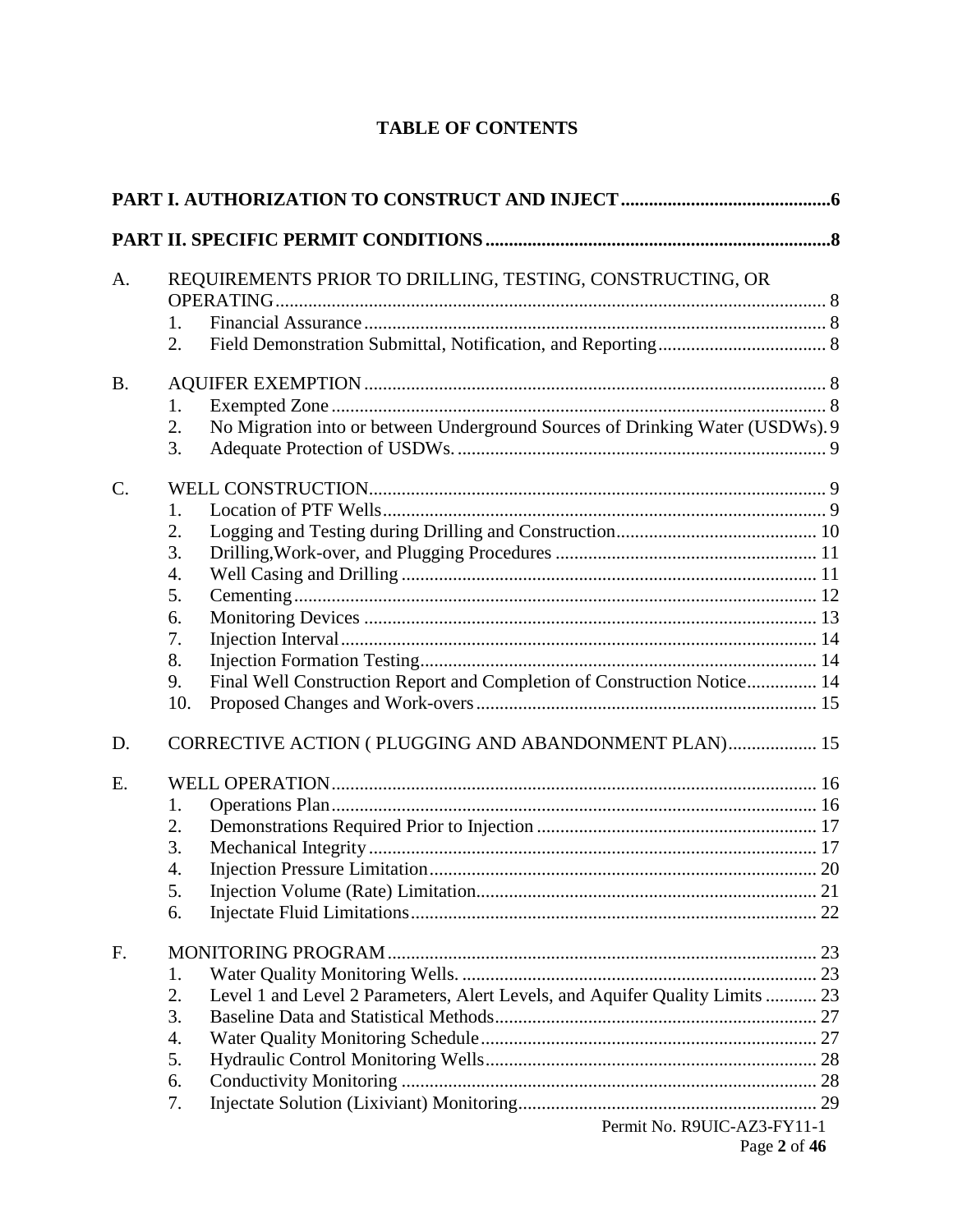|                 | 8.  |  |
|-----------------|-----|--|
|                 | 9.  |  |
|                 | 10. |  |
| G.              |     |  |
|                 | 1.  |  |
|                 | 2.  |  |
|                 | 3.  |  |
|                 | 4.  |  |
|                 | 5.  |  |
| H.              |     |  |
|                 | 1.  |  |
|                 | 2.  |  |
| I.              |     |  |
|                 | 1.  |  |
|                 | 2.  |  |
|                 |     |  |
| J.              |     |  |
| K.              |     |  |
| L.              |     |  |
|                 | 1.  |  |
|                 | 2.  |  |
|                 | 3.  |  |
| M.              |     |  |
|                 |     |  |
| A.              |     |  |
| <b>B.</b>       |     |  |
|                 | 1.  |  |
|                 | 2.  |  |
| $\mathcal{C}$ . |     |  |
| D.              |     |  |
| Ε.              |     |  |
|                 | 1.  |  |
|                 | 2.  |  |
|                 | 3.  |  |
|                 | 4.  |  |
|                 | 5.  |  |
|                 |     |  |

Permit No. R9UIC-AZ3-FY11-1 Page 3 of 46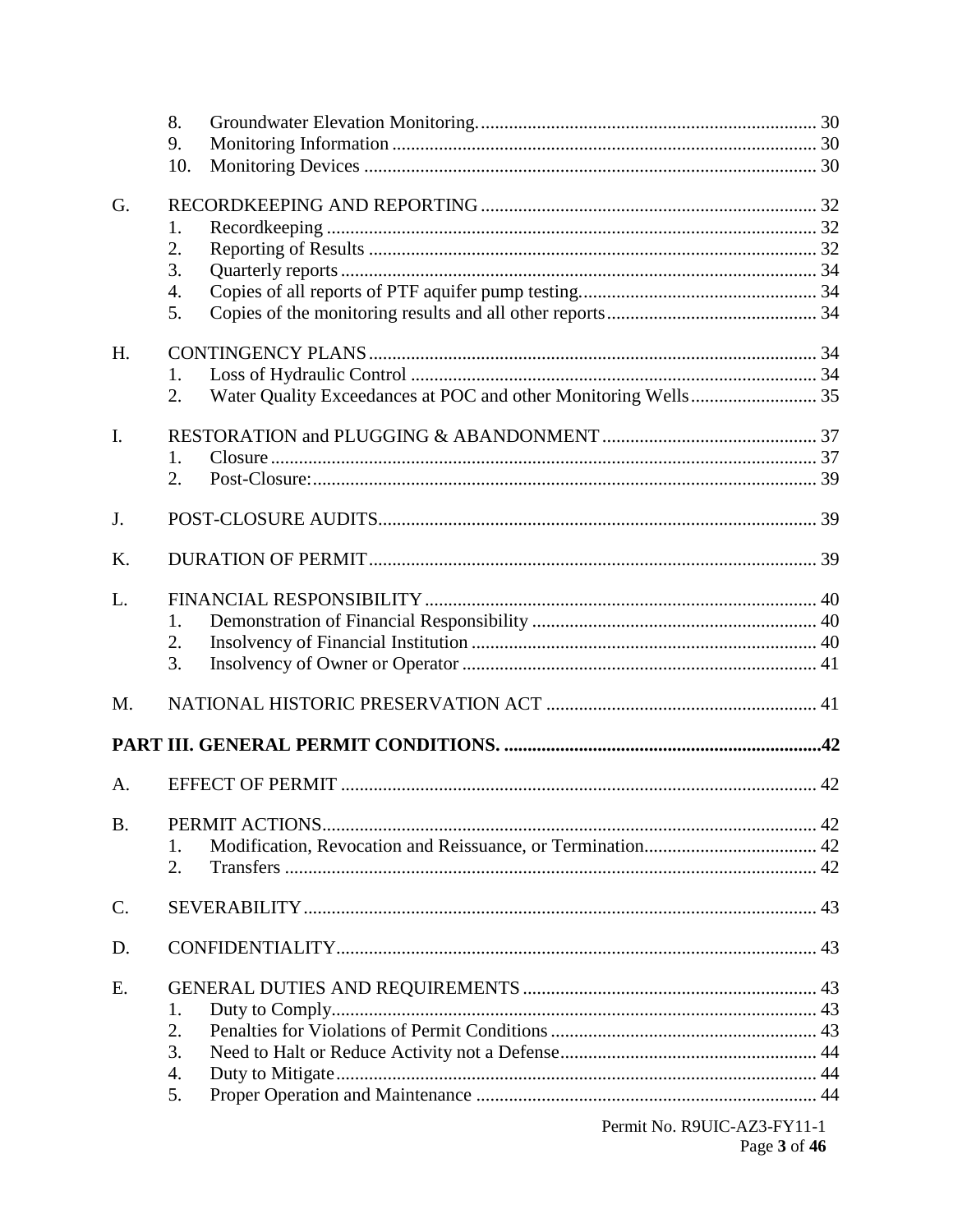APPENDIX A – Project Maps, Aquifer Exemption Delineation, and Well Locations

- *Figure A-9: Area of Review Production Test Facility*
- *Figure S-1: Lateral Extent of Aquifer Exemption Area*
- *Figure S-2: Vertical Extension of Aquifer Exemption Boundary*
- *Exhibit S-1: Aquifer Exemption document for the Florence In-Situ Project issued by EPA in 1997*
- *Figure P-1: Existing and Proposed POC, Operational Monitoring ,and Supplemental Monitoring Wells*
- *Table P-1: Existing POC Wells Proposed for Use in Conjunction with PTF*
- *Table P-2: Proposed New POC and Supplemental Monitor Wells for use in Conjunction with the PTF*
- *Figure 11-1: Monitor Well Locations (Revised) Proposed Test Facility*

APPENDIX B – Proposed Well Construction Procedures and Diagrams

- *Attachment L Well Construction Procedures*
- *Attachment M Well Construction Details, including the following diagrams:*
- *Drawings M-1 through M-5: Typical Well Construction Diagrams*
- *Drawings M-6 and M-7: Annular Conductivity Device Details*
- *Drawings M-8 and M-9: Conductivity Sensor Device Details*
- *Figures 11-2, 12-1, 12-2, 12-3, 12-4, 18-2, and 18-3: Supplemental Monitoring Well Design Diagrams from Exhibit M-1 of the application*
- *Figure M1-1: Operational Monitoring Well MW-01 Design*

APPENDIX C - Plugging and Abandonment Plan

- *Attachment Q: Plugging and Abandonment Plan*
- *Exhibit B-1: Figure 18-1 Wells and Core Holes within 500 Feet of PTF*
- *Exhibit C-1: Table C-1: Wells and Core Holes within 500 feet of the PTF Well Field*
- *Exhibit Q-3: EPA Forms 7520-14, Plugging and Abandonment Plans and P&A Schematics for Existing Wells and Core Holes*

APPENDIX D – Geophysical Logging Requirements

• EPA Region 9 Temperature Log Requirements

# APPENDIX E – Operations Plan

• *Exhibit K-2, Operations Plan, including Table 3.1 in Appendix A in Attachment K*

APPENDIX F - Closure and Post-Closure Plan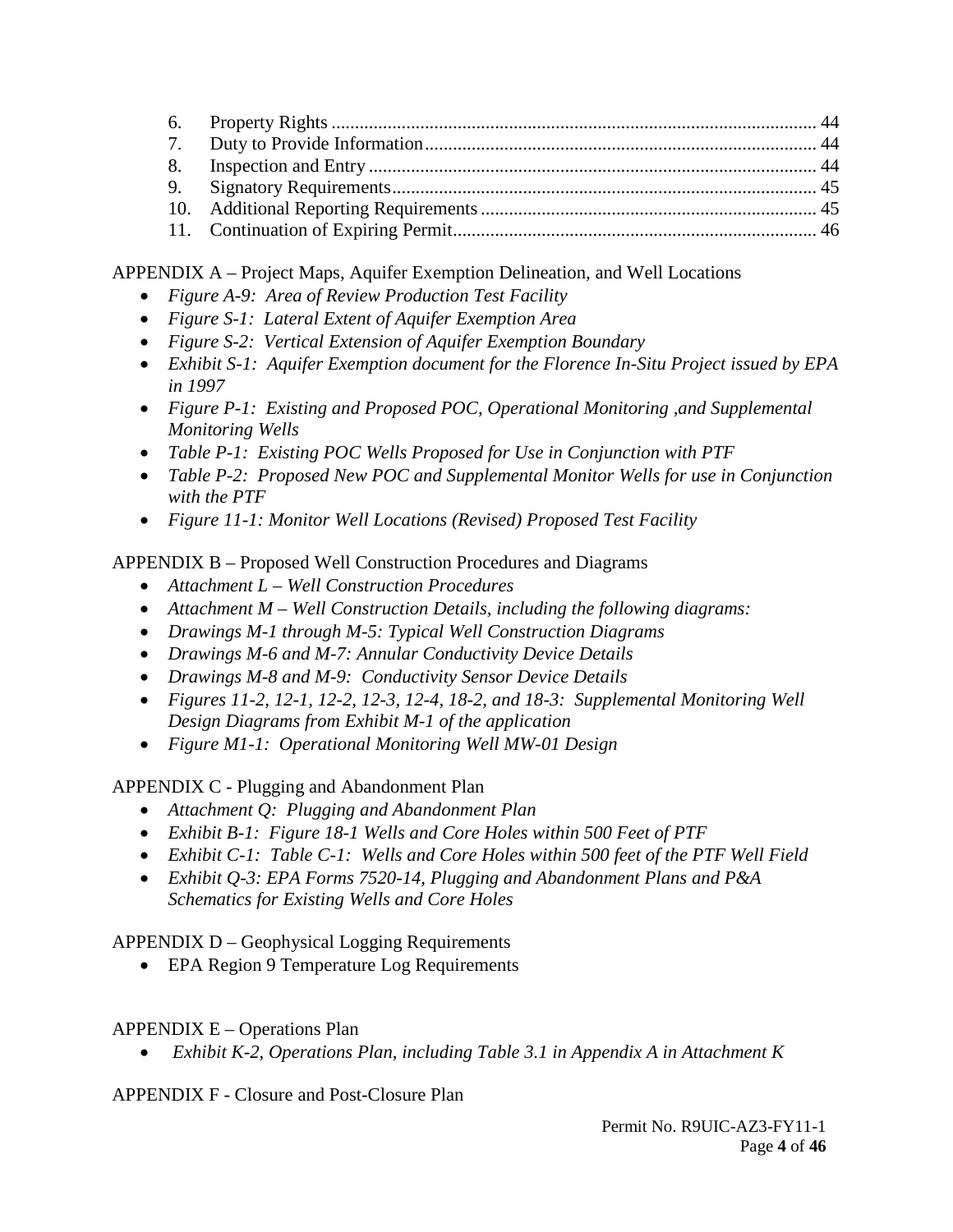- *Exhibit Q-2: Closure and Post Closure Plan*
- *Exhibit Q-4: EPA Forms 7520-14 and P&A Schematics for BHP Test Wells EPA Forms 7520-14 and P&A Schematics for PTF AOR Wells*

APPENDIX G – Memorandum of Agreement on Historical Preservation

APPENDIX H – Wildlife Monitoring Plan

APPENDIX I – EPA Reporting Forms List

APPENDIX J – Region 9 Step Rate Test Policy

APPENDIX K - Groundwater Quality Alert Levels and Compliance Monitoring

- *Exhibit P-1, Alert Levels, in Attachment P*
- *Tables P-3 and P-4 in Attachment P, compliance monitoring tables*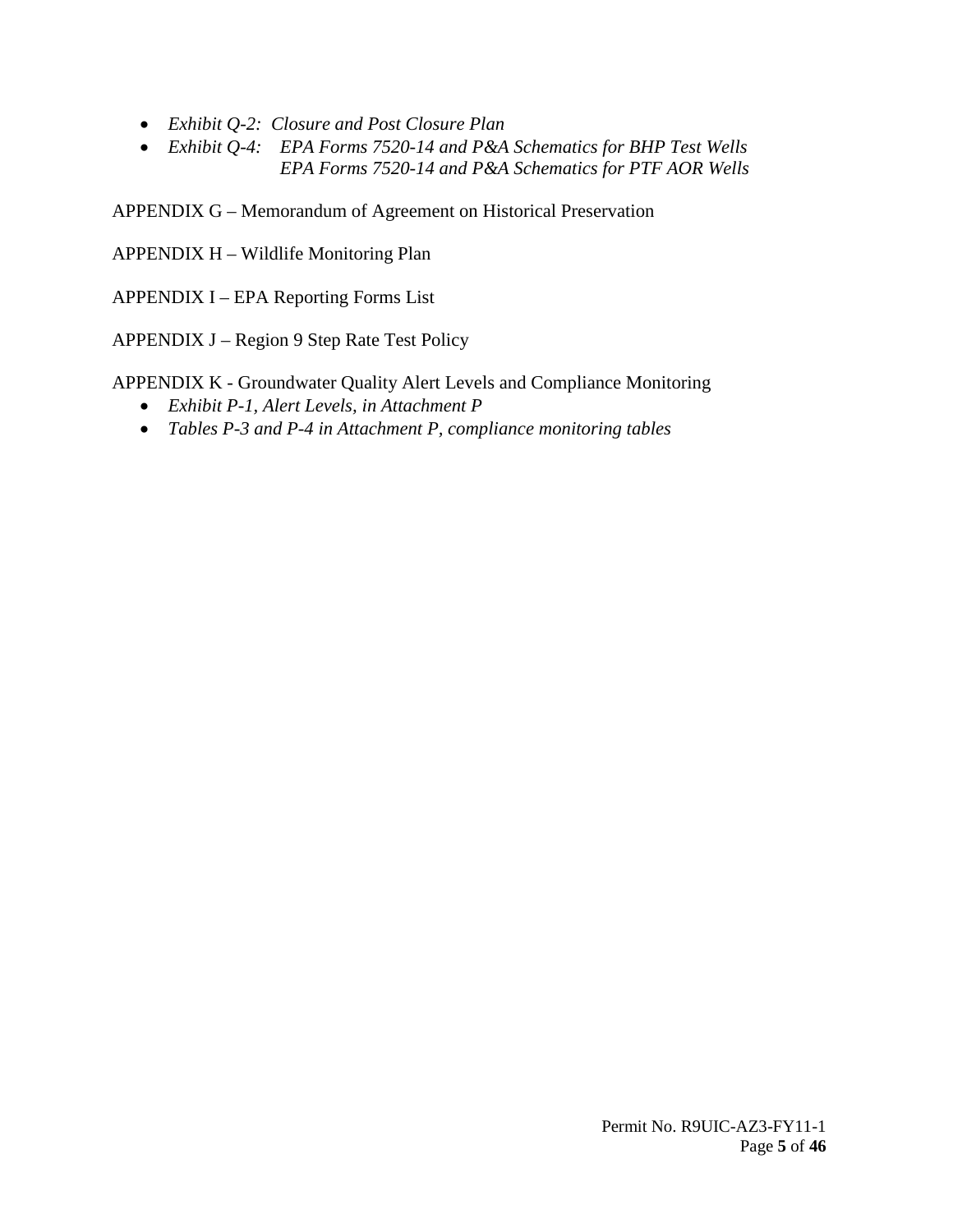#### **PART I. AUTHORIZATION TO CONSTRUCT AND INJECT**

<span id="page-5-0"></span>Pursuant to the Underground Injection Control regulations of the U.S. Environmental Protection Agency (EPA) codified at Title 40 of the Code of Federal Regulations, Parts 124, 144, 146, 147, and 148,

> Florence Copper, Inc. 1575 W. Hunt Highway Florence, Arizona 85132

is hereby authorized, contingent upon Permit conditions, to construct and operate a Class III injection well Production Test Facility (PTF) and engage in in-situ copper recovery (ISCR) operations at the Florence Copper Project (FCP). The PTF site is located in Township 4 South, Range 9 East, Section 28 in Pinal County, Arizona, approximately two miles northwest of the business district of Florence, Arizona, as depicted in Figure A-9 in Appendix A. The PTF will consist of four (4) injection, nine (9) recovery, seven (7) observation and four (4) multi-level sampling wells situated in an area approximately 300 by 300 feet and two acres in size.

The permit authorizes injection of an acidic solution into the Oxide Bedrock Zone at depths greater than 40 feet below the top of the Oxide Bedrock Zone for the purpose of copper recovery and production testing. The Oxide Bedrock Zone is located approximately 475 to 1,200 feet below ground level at the PTF site and is situated within the EPA-approved aquifer exemption area. The PTF well field will be surrounded by eight (8) monitoring wells located within the 500-foot radius circular Area of Review (AOR) that circumscribes the well field.

For the permitted wells within the AOR, EPA will issue authorization to drill and construct only after requirements of Financial Responsibility in Part II, Section L of this permit have been met. EPA will grant authorization to inject only after the requirements of Part II, Sections C, D and E-2 of this permit have been met. Operation of each injection well will be limited to maximum volume and pressure as stated in this permit.

All conditions set forth herein refer to Title 40 Parts 124, 144, 146, 147 and 148 of the Code of Federal Regulations (CFR), which are regulations in effect on the date that this permit is effective.

This permit consists of forty-six (46) pages plus appendices, and includes all items listed in the Table of Contents. Further, it is based upon representations made by Florence Copper, Inc. (the Permittee) and on other information contained in the administrative record. It is the responsibility of the Permittee to read, understand, and comply with all terms and conditions of this permit.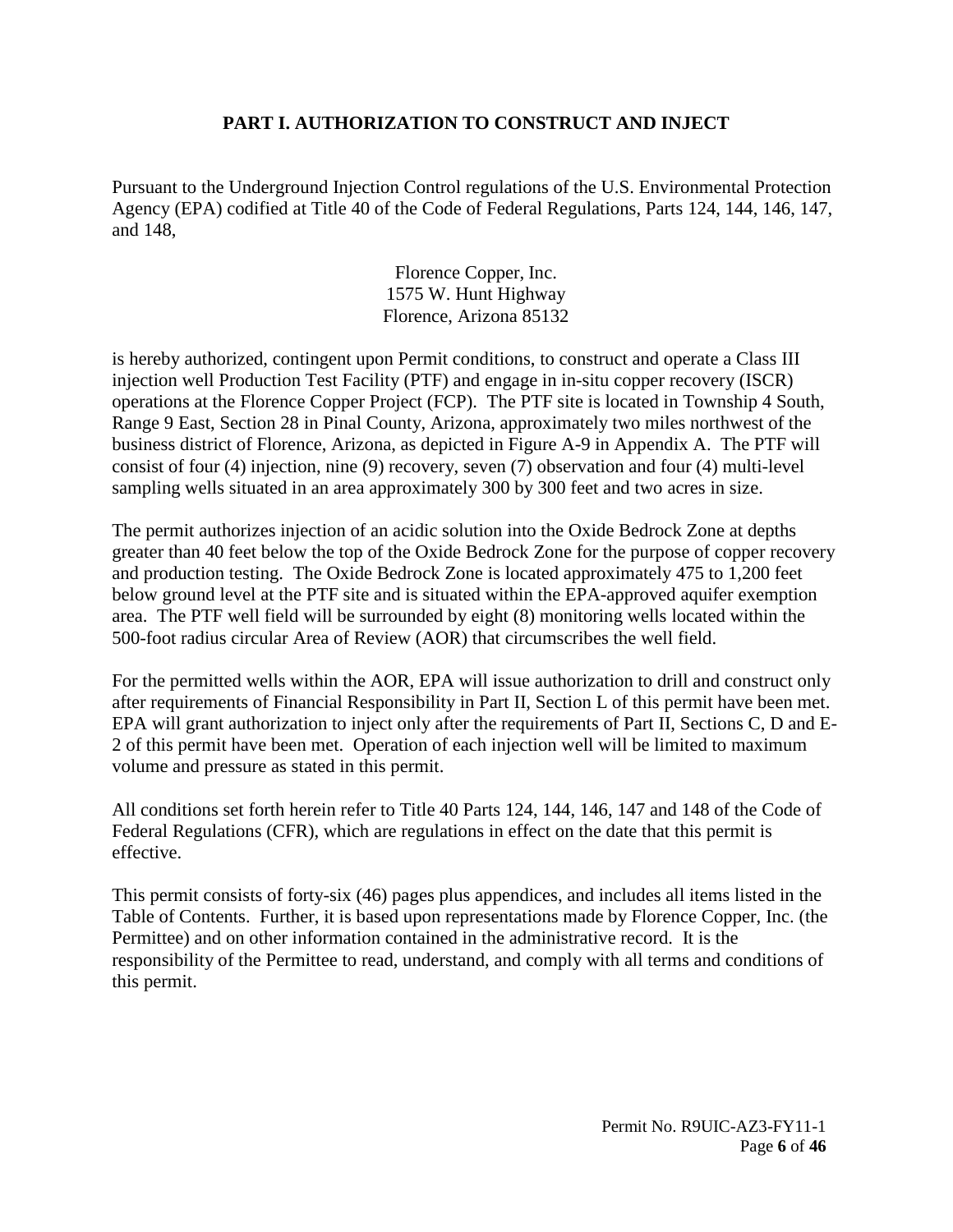This permit and the authorization to construct, test, and inject are issued for a period to include the approximate two (2)-year PTF operational life and five (5)-year post-closure monitoring period, unless terminated under the conditions set forth in Part III, Section B.1 of this permit. This permit and authorization to inject shall also include any additional post-closure monitoring beyond five (5) years, if deemed necessary by EPA.

This permit is issued on 20<sup>th</sup> December 2016\_and becomes effective on \_30<sup>th</sup> January 2017.

/Original signed by Alexis Strauss/

Alexis Strauss Acting Regional Administrator EPA Region IX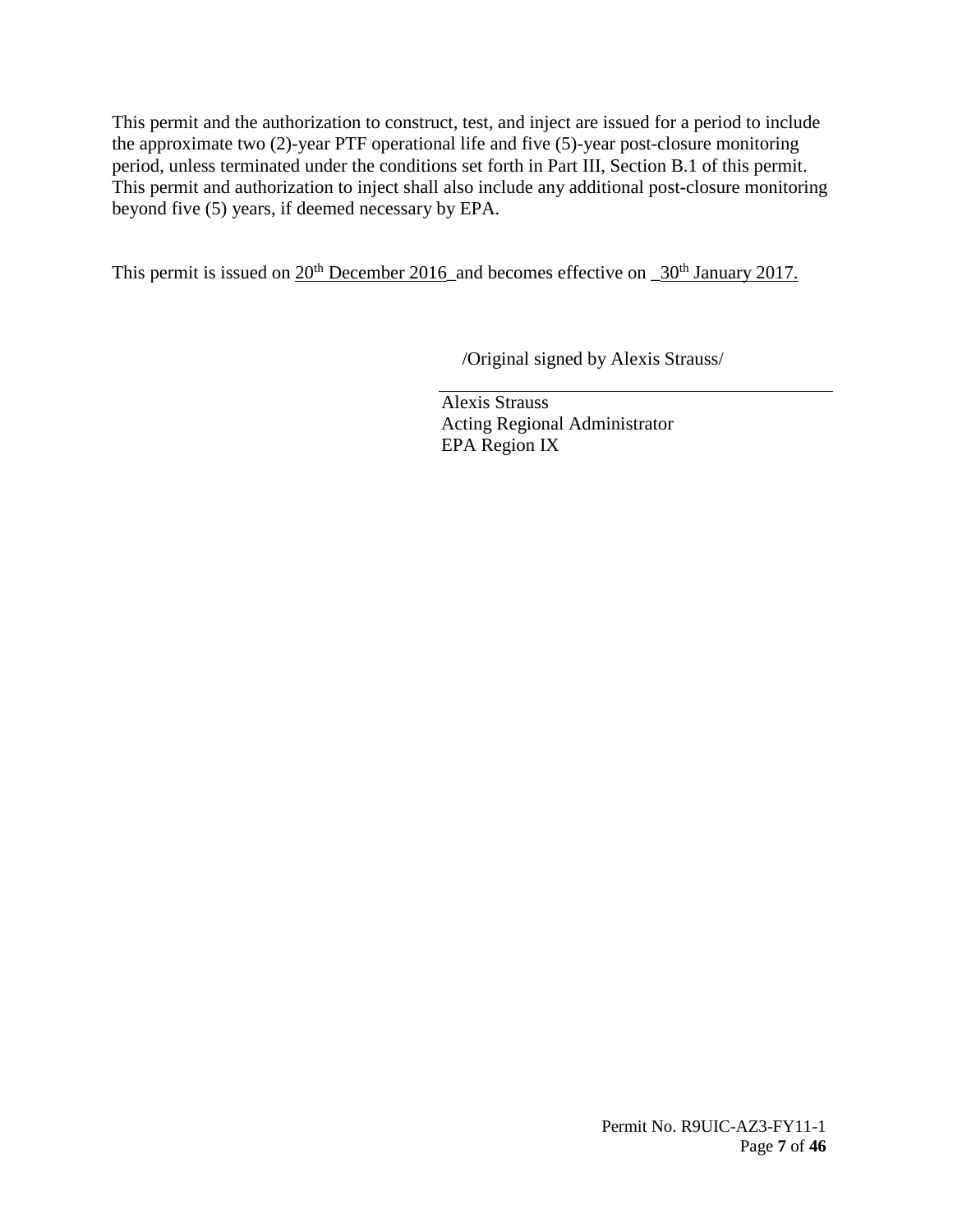# **PART II. SPECIFIC PERMIT CONDITIONS**

#### <span id="page-7-1"></span><span id="page-7-0"></span>**A. REQUIREMENTS PRIOR TO DRILLING, TESTING, CONSTRUCTING, OR OPERATING**

<span id="page-7-2"></span>1. Financial Assurance

The Permittee shall supply evidence of financial assurance prior to commencing any well drilling and construction, in accordance with Section L of this part.

- <span id="page-7-3"></span>2. Field Demonstration Submittal, Notification, and Reporting
	- a. Prior to each demonstration required in the following sections B through D, the Permittee shall submit plans and specifications for procedures to the EPA Region 9, Drinking Water Protection Section for approval. The submittal address is provided in Section G, paragraph 5. No demonstration in these sections may proceed without prior written approval from EPA.
	- b. The Permittee must notify EPA at least thirty (30) days prior to performing any required field demonstrations, after EPA approves the plans/procedures for testing, in order to allow EPA to arrange to witness if so elected.
	- c. The Permittee shall submit results of each demonstration required in this Part to EPA within thirty (30) days of completion, unless otherwise noted.

#### <span id="page-7-5"></span><span id="page-7-4"></span>**B. AQUIFER EXEMPTION**

1. Exempted Zone

EPA approved an Aquifer Exemption at the FCP site on May 1, 1997. Pursuant to 40 CFR §§144.7 and 146.4, the exempted portion of the aquifer at the FCP site is defined by the following lateral and vertical boundaries:

a. Lateral Aquifer Exemption Boundary

The lateral aquifer exemption boundary is located 500 feet beyond the outline of the orebody referred to as the in-situ copper recovery (ISCR) area delineated in Figure S-1 and in the existing Aquifer Exemption in Exhibit S-1 in Appendix A.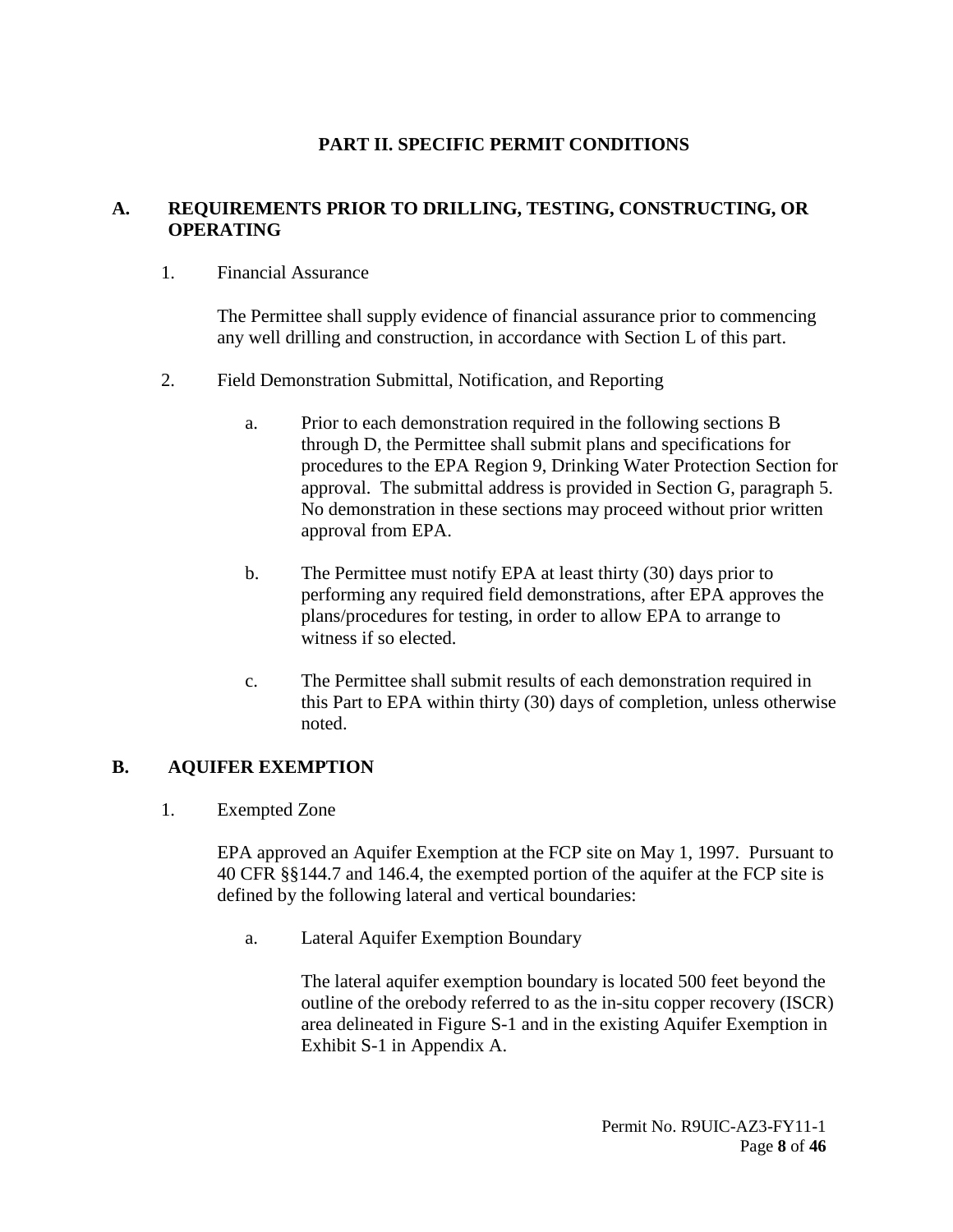b. Vertical Aquifer Exemption Boundaries

The upper and lower boundary of the exempted aquifer are described in the existing Aquifer Exemption in Exhibit S-1 in Appendix A, as the following:

The upper aquifer exemption boundary is defined as 200 feet above the oxide zone, or the base of the Middle Fine-Grained Unit (MFGU), whichever is further below ground surface. The lower aquifer exemption boundary is defined by the base of the reactive interval amenable to copper leach solutions. The lower boundary encompasses the Oxide Bedrock Zone, which contains an economical amount of copper, and copper in the Sulfide Bedrock Zone that is leachable.

The vertical aquifer exemption boundaries are depicted in Figure S-2.

<span id="page-8-0"></span>2. No Migration into or between Underground Sources of Drinking Water (USDWs).

Pursuant to 40 CFR Parts 144 and 146 and the conditions established herein, during well construction and testing and the approximate two (2)-year life of the PTF operation and five (5)-year post-closure monitoring period, the Permittee shall ensure that there is no migration of injection fluids, process by-products, or formation fluids beyond the exempted zone described at Part II, Section B.1 and delineated in the existing Aquifer Exemption in Appendix A of this permit.

<span id="page-8-1"></span>3. Adequate Protection of USDWs.

Pursuant to §§144.12 and 146.10(a)(4), the Permittee shall adequately protect USDWs by commencing, within sixty (60) days after completing copper recovery operations in the PTF, restoration of groundwater in the injection and recovery zone of the PTF to primary maximum contaminant levels (MCLs) under 40 CFR Part 141, or to pre-operational concentrations if those concentrations exceed MCLs, and by subsequently plugging and abandoning the wells in the PTF in accordance with Part II.I.1, Restoration and Plugging & Abandonment Plan, and Appendix F, Closure and Post-Closure Plan, of this permit.

#### <span id="page-8-3"></span><span id="page-8-2"></span>**C. WELL CONSTRUCTION**

- 1. Location of PTF Wells
	- a. The PTF's four (4) injection, nine (9) recovery, seven (7) observation, and four (4) multi-level sampling wells shall be contructed within the designated area delineated in Figure A-9 in Appendix A and located in Township 4 South, Range 9 East, Section 28 in Pinal County, Arizona (at coordinates latitude 33 degrees, 3 minutes, 1.39 seconds North and 111 degrees, 26 minutes, 4.69 seconds West). The PTF site will be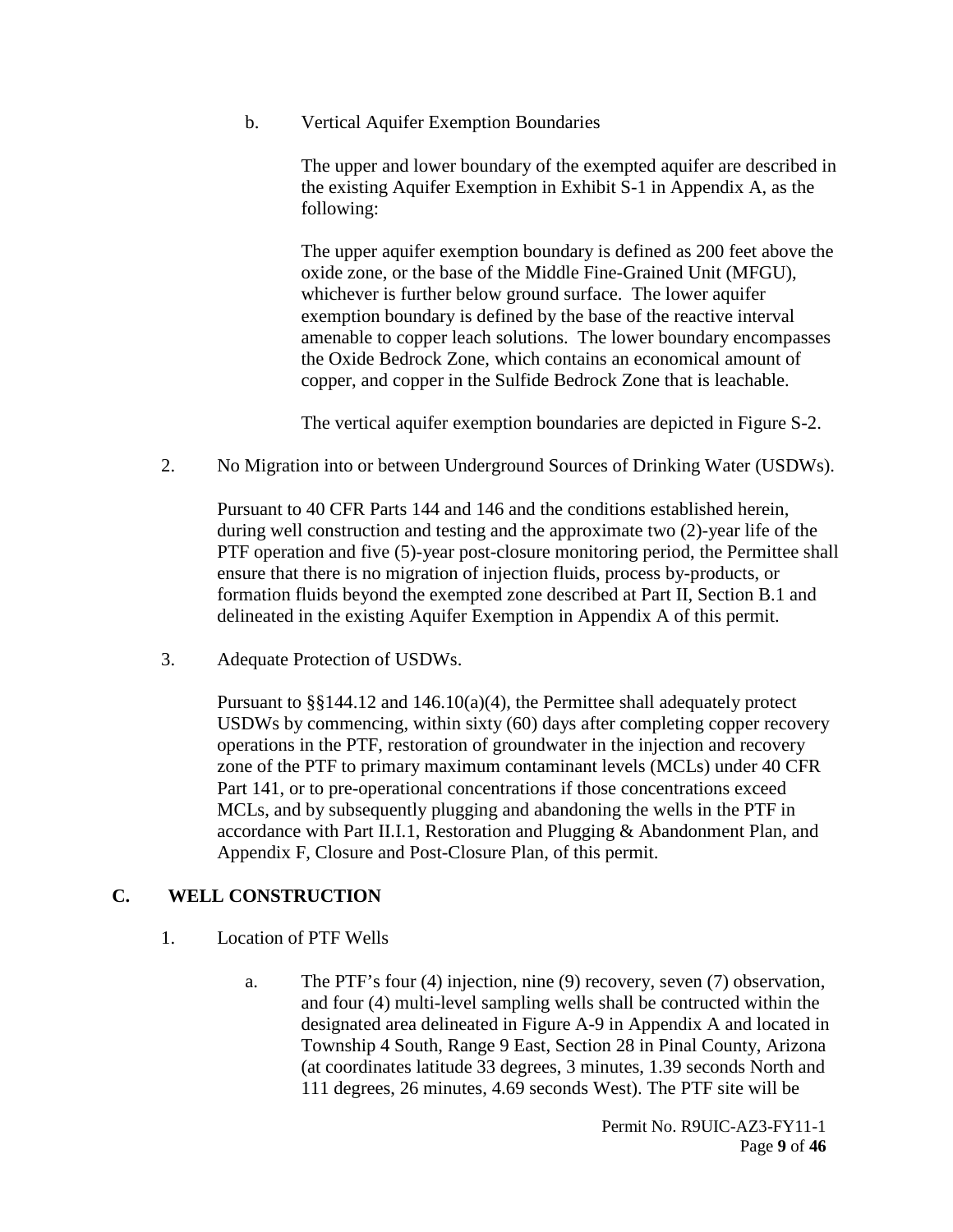approximately 300 feet in diameter and octagonal in shape, as depicted in Figure A-9 in Appendix A. The PTF site is located approximately two miles northwest of the business district of Florence, Arizona.

- b. After drilling is completed, the Permittee must submit final well location coordinates, distances in feet from the closest section lines in Section 28 and latitude/longitude coordinates of the wells constructed under this permit, including all monitoring wells and point of compliance (POC) wells. The distances and direction of each monitoring and POC well from the PTF well field shall also be provided in the Final Well Construction Report required under paragraph 9(a) of this section. If final well field coordinates differ significantly from the proposed coordinates described in paragraph (a) above, justification and documentation of any communication with and approval by EPA shall be included.
- <span id="page-9-0"></span>2. Logging and Testing during Drilling and Construction

Open-hole geophysical logs shall be run in each well boring for the purpose of formation evaluation, depth control, and detection of borehole anomalies. Geophysical tools will include caliper, gamma-ray, temperature, directional survey, and electrical logs. In addition, compensated neutron-density logs will be run in selected borings, including the four injection well borings within the PTF. Porosity values determined from the neutron-density logs shall be compared to porosities applied to the groundwater flow model in the PTF project area, and the porosity values in the model shall be revised accordingly if significant differences are found in the comparison with log porosities.

Cased-hole geophysical logs, including gamma ray, temperature, and cement bond logs (CBLs), shall be run in all injection, recovery, and steel-cased monitoring wells over the entire length of each well after the outer steel casing has been installed and cemented to surface. Gamma ray and temperature logs are required in fiberglass reinforced plastic (FRP)-cased observation and multi-level sampling wells. CBLs are also required in these wells if they produce useful information about the cement bond to the FRP casing and borehole wall. Additional geophysical surveys may be conducted as required by EPA. The CBL evaluation will enable the analysis of bond between cement and casing, as well as between casing and formation, and shall allow detection and assessment of any microannulus between the casing and cement as well as any cement channeling in the borehole annulus. Refer to Appendix D for information on EPA Region 9 temperature logging guidelines and requirements.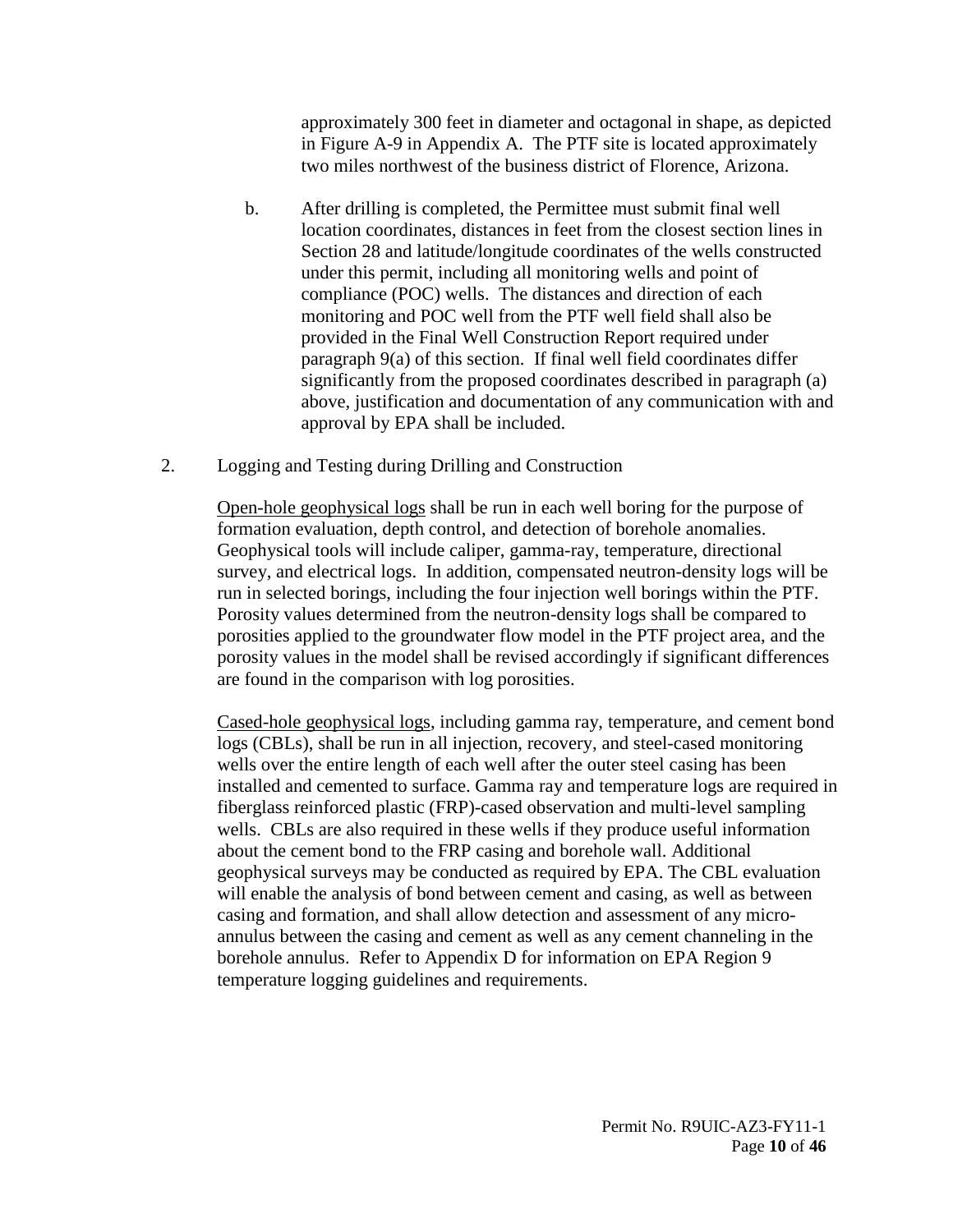<span id="page-10-0"></span>3. Drilling,Work-over, and Plugging Procedures

Drilling, work-over, and plugging procedures must comply with applicable portions of the Arizona Oil and Gas Conservation Commission's requirements in the Arizona Administrative Code, found at Title 12, Natural Resources, Chapter 7, Article I, R12-7-108 to R12-7-127. Drilling, work-over, and plugging procedures shall be submitted to EPA for approval. Once approved, a thirty (30)-day advance notice shall be submitted to EPA for witnessing purposes. Procedures shall include the following:

- a. Details for cementing casing strings;
- b. Records of daily Drilling Reports (electronic and hard copies);
- c. Blowout Preventer (BOP) System testing on recorder charts including complete explanatory notes during the test(s), if applicable;
- d. Casing and other tubular and accessory measurement tallies.

Information to be provided for reporting forms such as EPA Form 7520-9, Completion of Construction Report, EPA Form 7520-12, Well Rework Record, or EPA Form 7520-14, Plugging and Abandonment Plan (refer to list in Appendix I) is also acceptable to include in the procedures. The Permittee must also comply with the requirements of the Arizona Department of Water Resources minimum construction standards in the Arizona Administrative Code found at Title 12, Chapter 15, Article 8, Well Construction and Licensing of Drillers.

<span id="page-10-1"></span>4. Well Casing and Drilling

The well construction procedures described in Attachment L of the permit application and schematic details submitted in Attachment M of the application are hereby incorporated into this permit as Appendix B, and shall be binding on the Permittee. Where any conflict or inconsistency exists between Appendix B and the permit conditions, the permit condition shall supersede the procedure or detail in Appendix B. All new PTF and monitoring wells shall be cased and cemented to prevent the migration of fluids into or between USDWs. The casing and cement used in the construction of each newly drilled well shall be designed for the life expectancy of the well and shall be maintained until the well is plugged and abandoned.

EPA may require minor alterations to the construction requirements based upon information obtained during well drilling and related operations. Final casing setting depths will be determined by the field conditions, well logs, and other input from the Permittee and EPA staff. EPA approval must be obtained for any revisions prior to installation, and these will be documented in the Final Well Construction Report (See paragraph 9(a) below).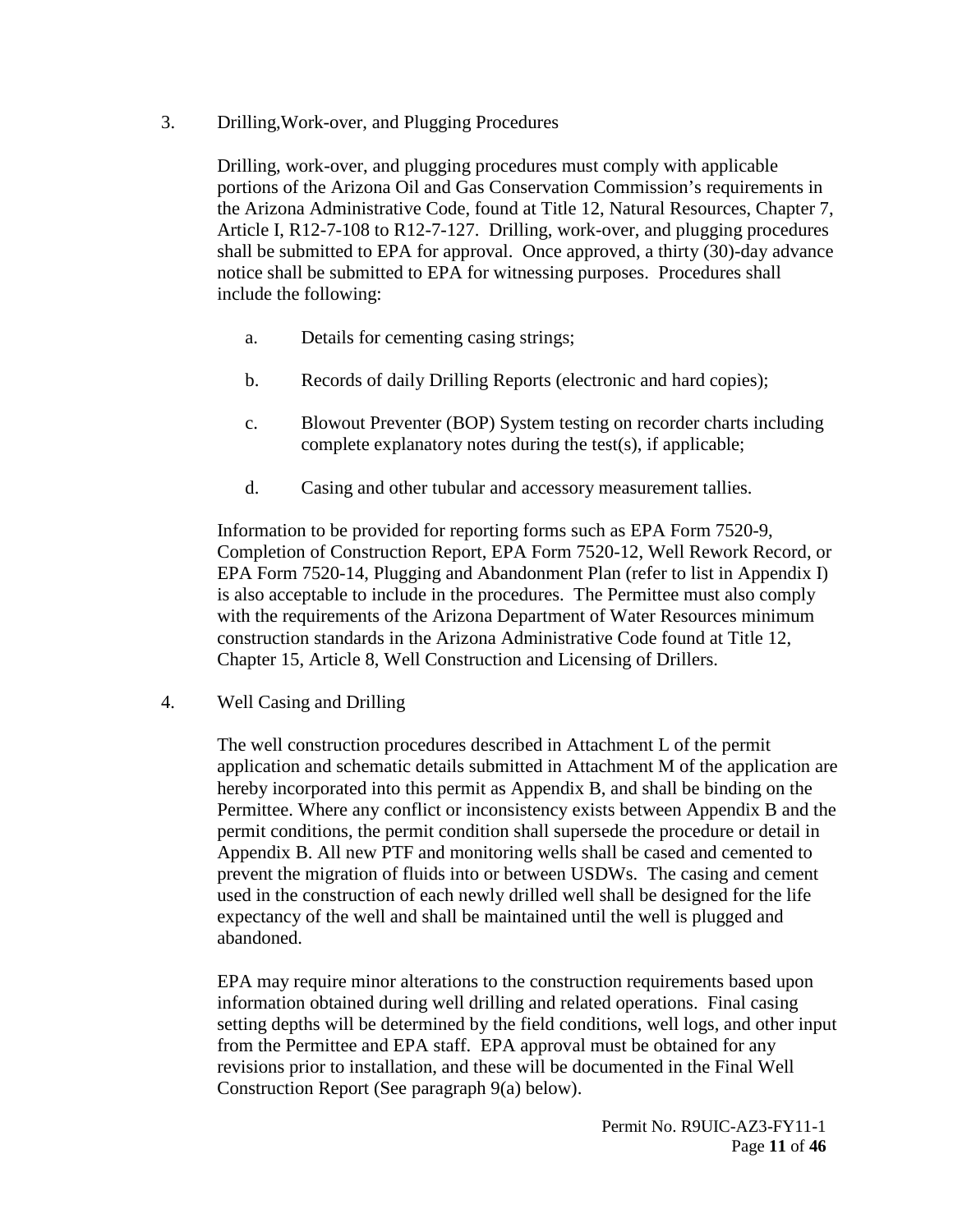#### <span id="page-11-0"></span>5. Cementing

PTF injection and recovery wells will be drilled, and casing will be installed in two stages. The steel casing will be installed and cemented from land surface to a point at least 40 feet below the top of bedrock (defined as the bedrock exclusion zone) by the plug displacement method. The lower section of each injection and recovery well will be drilled from the bottom of the cemented steel casing to the design depth.

In the second stage for the injection and recovery wells, after the FRP casing and PVC well screen have been installed and annular materials have been emplaced in the lower section of the boring by tremie, cementing of the upper section of the inner FRP casing will be accomplished by pumping a cement slurry down a tremie pipe to fill the annular space between the inner FRP casing and outer steel casing from the bottom of the bedrock exclusion zone to ground surface.

The observation and multi-level sampling wells will be drilled in a single stage at a constant diameter to the design depth. After the FRP casing, PVC screen, and filter pack have been installed, cementing of the upper portion of the casing will be accomplished by pumping a cement slurry down a tremie pipe to fill the annular space between the borehole and casing from the bottom of the bedrock exclusion zone to ground surface.

In wells where a tremie pipe is used for cement placement, the discharge end of the tremie pipe will be continuously submerged in the cement until the zone to be filled is completely filled. An acid-resistant, sulfate-resistant, Portland Type V cement or an EPA-approved substitute shall be placed in the well annuli of all wells from the bottom of the casing to land surface. The well casing will be hung in tension until the cement has cured. The well casing will be filled with a fluid of sufficient density to maintain pressure equalization with the cement slurry in the annulus to prevent collapse of the well casing during the cementing operation.

Water and/or appropriate mud-breaker chemicals will be circulated through the casing or tremie pipe prior to cement placement to reduce mud viscosity and assist in removal of mud from the borehole/casing annulus. An excess quantity of cement will be pumped into the annular space in order to verify "clean" slurry returns from the well prior to terminating the cementing operation. Following placement of the cement slurry, the cement will be allowed to cure for a minimum of 24 hours before performing additional operations on the well.

a. The cement shall be Type V unless the Permittee submits the following information to the Director regarding a Type V substitute: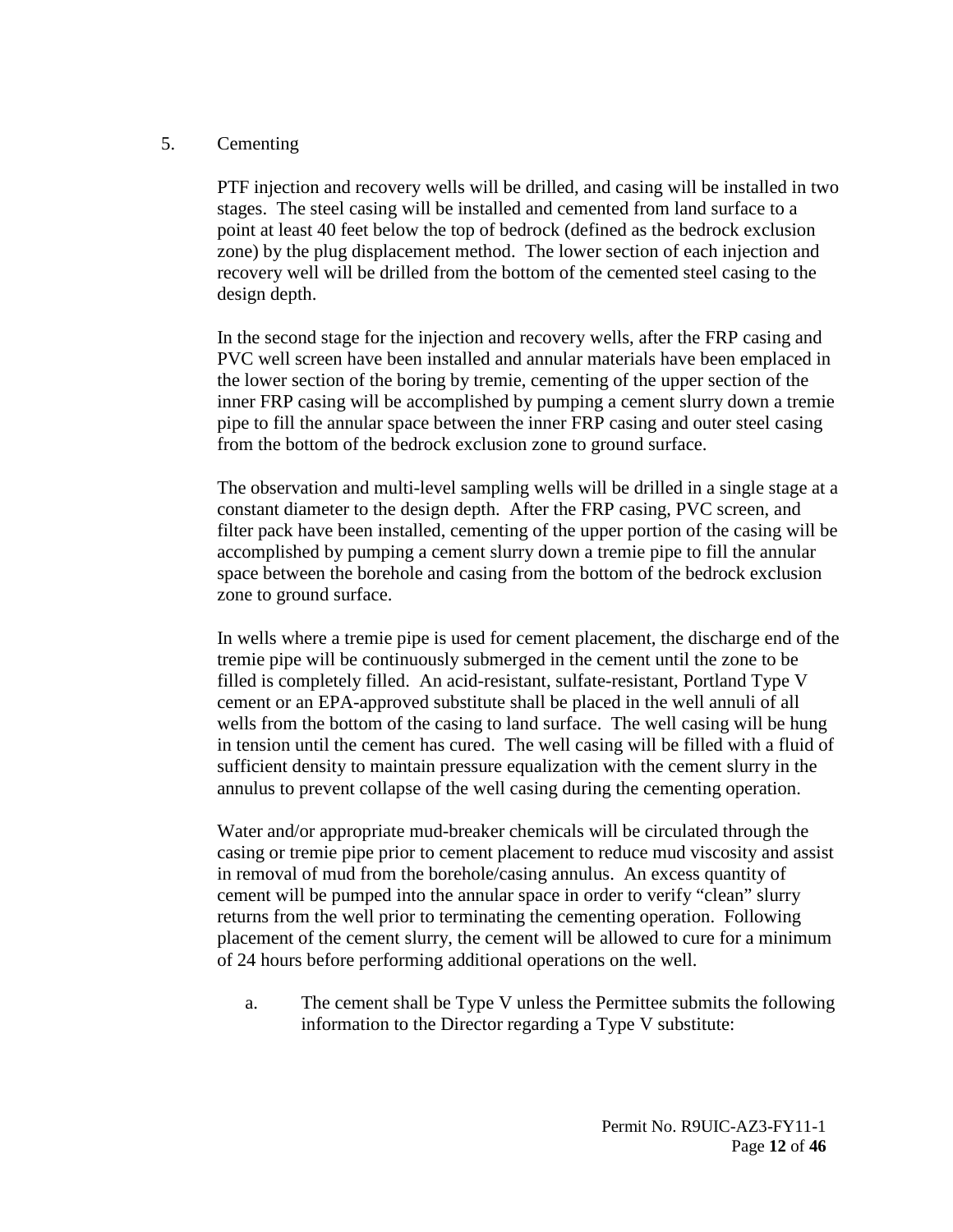- i. The results of an immersion test for resistance to pregnant leach solution of equivalent mass samples of Type V cement and any proposed substitute cement,
- ii. A comparison of the percentage weight change between samples,
- iii. A demonstration that the substitute experiences little visual change, a weight increase or decrease within 5 % to 8 % and no significant change in compressive strength.

Upon completion of this demonstration, and subject to EPA approval, a substitute cement that meets these criteria may be substituted for Type V cement for well construction.

<span id="page-12-0"></span>6. Monitoring Devices

The Permittee shall install and maintain in good operating condition:

- a. A tap on the discharge line between the injection pump and the wellhead for the purpose of obtaining representative samples of injection fluids; and
- b. Devices to continuously measure and record injection pressure, flow rates, injection and production volumes, subject to the following:
	- i. Pressure gauges shall be of a design to provide:
		- (A. A full pressure range of at least fifty (50) percent greater than the anticipated operating pressure; and
		- (B. A certified deviation accuracy of five (5) percent or less throughout the operating pressure range.
	- ii. Flow meters shall measure cumulative volumes and be certified for a deviation accuracy of five (5) percent or less throughout the range of rates allowed by the permit.
- c. Annular Conductivity Devices

The Permittee shall rely on a monitoring program to demonstrate mechanical integrity in observation and multi-level sampling wells, under 40 CFR §146.8(a)(2) and condition Part II.E.3.a.ii.A of this permit. Each well shall be equipped with an annular conductivity device (ACD) to detect vertical channels adjacent to the well bore. The ACD will be installed on the FRP well casing and shall be placed as close to the MFGU as possible and shall never be more than 10 feet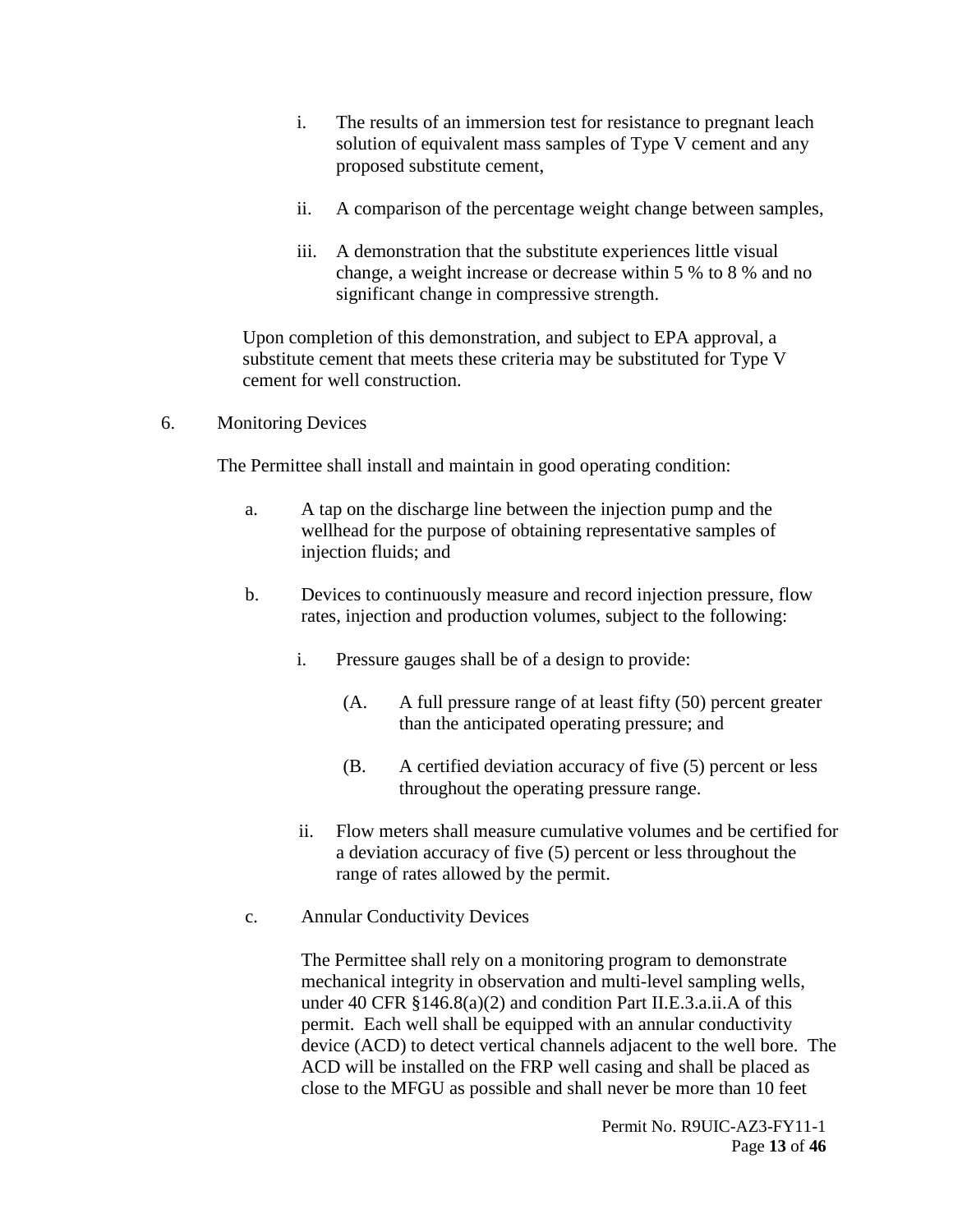above the MFGU or more than 10 feet above the exempted zone in the Lower Basin Fill Unit (LBFU) if the MFGU base is more than 200 feet above the LBFU (vertical limit of the exempted zone). The ACD will consist of a pair of metal bands spaced approximately three (3) feet apart and connected to electrical wires that extend to the surface. The ACD shall be constructed of materials suitable for contact with the annular seal materials and the process related solutions. Details of the ACDs are presented in Drawings M-6 and M-7 in Appendix B.

d. Conductivity Sensors:

A conductivity sensor (CS) shall be strapped to the well screens of recovery, observation, and multi-level sampling wells at regular intervals to facilitate electrical resistivity profiling of the formation during injection and recovery operations as depicted in Drawings M-8 and M-9 in Appendix B. Conductivity sensors shall be installed with a spacing of 20 feet between sensors through the LBFU/Oxide interface in the annulus of observation wells.

<span id="page-13-0"></span>7. Injection Interval

The Permittee shall only inject fluids at depths greater than forty (40) feet below the top of the Oxide Bedrock Zone unless the Permittee has received written approval from the Director to expand the injection interval. To ensure that the injection interval is at least forty (40) feet below the top of the Oxide Bedrock Zone, the Permittee shall case and cement all injection wells in a manner described at Part II.C.4 and C.5 of this permit from ground surface to at least forty (40) feet below the top of the Oxide Bedrock Zone. The Permittee will develop the injection interval for each well by drilling into the Oxide Bedrock Zone, beyond the bottom of the steel casing and cemented interval. Well screen and short blank PVC casing sections will be installed through the oxide interval below the bedrock exclusion zone.

<span id="page-13-1"></span>8. Injection Formation Testing

The Permittee shall perform aquifer pump and tracer tests prior to injection in order to evaluate subsurface characteristics of the Oxide Bedrock Zone, overlying basin fill units, and the confining MFGU within the PTF AOR. Proposed formation testing procedures must be submitted to EPA for review and approval in accordance with Part II.A.2. Test results will be reported to EPA in accordance with Part II.G of this permit. Results of the aquifer tests will be compared to parameters used in the groundwater flow model, and the model parameters will be revised accordingly if the resulting test parameters are significantly different from those used in the model.

<span id="page-13-2"></span>9. Final Well Construction Report and Completion of Construction Notice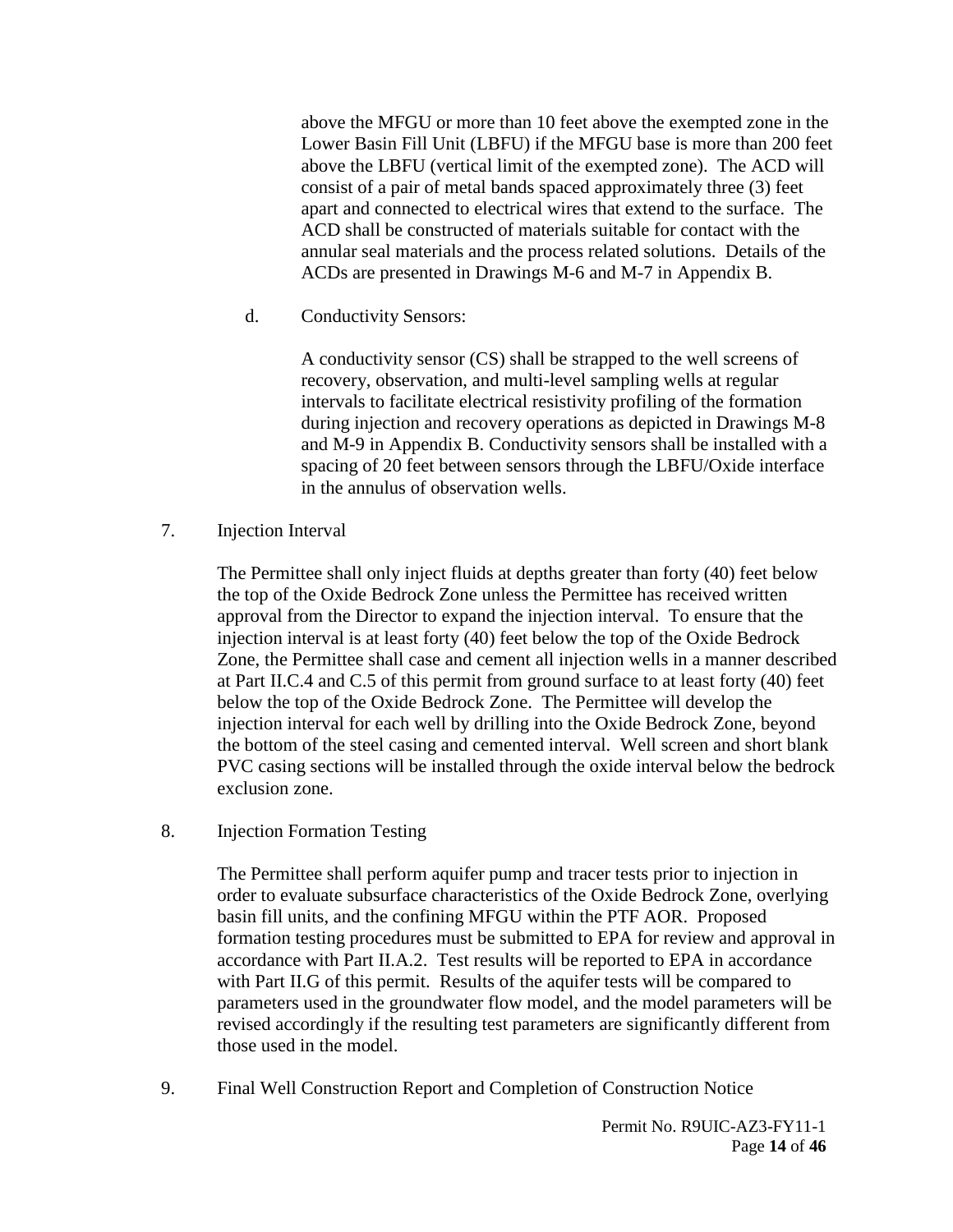- a. The Permittee must submit a final well construction report, including logging and other results, with a schematic diagram and detailed description of construction, including driller's log, materials used (e.g., tubing tally, cement, and other volumes), to EPA within sixty (60) days after completion of all PTF and monitoring wells. Construction details, downhole equipment, depths to key formation tops and the USDW base, and screened interval depths will be in the Well Construction Report and schematics of all PTF and monitoring wells.
- b. The Permittee must also submit a notice of completion of construction to EPA (refer to EPA Form 7520-9 listed in Appendix I). Injection operations may not commence until all well and formation testing is complete, necessary reports are submitted, and EPA has inspected or otherwise reviewed and approved the construction and other details for the permitted wells and notified the Permittee of EPA's approval.
- <span id="page-14-0"></span>10. Proposed Changes and Work-overs

A well work-over is any physical alteration or addition to an existing well that results in a change in the composition, diameter, perforations, screen depths, tubing, or depth of the well casing or a change in the cement in the outer annulus.

- a. The Permittee shall give advance notice to EPA, as soon as possible, of any planned physical alterations or additions to the permitted PTF and monitoring wells. Any changes in well construction require prior approval by EPA and may require a permit modification under the requirements of 40 CFR §§144.39 and 144.41.
- b. In addition, the Permittee shall provide all records of well work-overs, logging, or other subsequent test data, including required mechanical integrity testing, to EPA within thirty (30) days of completion of the activity.
- c. Appendix I contains a list of the appropriate EPA reporting forms for well changes or work-overs.
- d. Demonstration of mechanical integrity shall be performed within thirty (30) days of completion of workovers or alterations and prior to resuming PTF injection and recovery activities, in accordance with Section E.3 of this part.

# <span id="page-14-1"></span>**D. CORRECTIVE ACTION ( PLUGGING AND ABANDONMENT PLAN)**

Before injection and recovery wells are placed in service: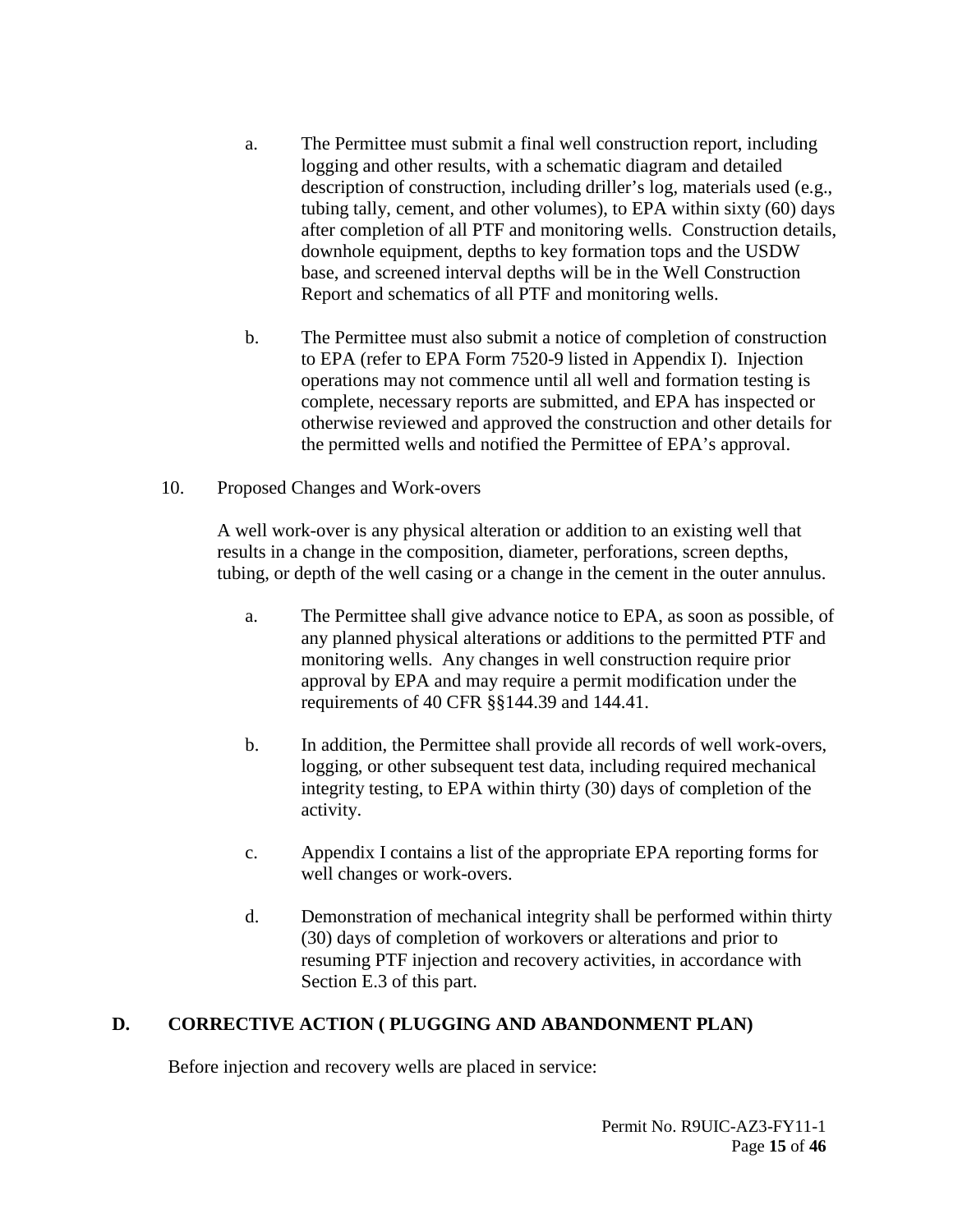- 1. All existing non-Class III wells and coreholes within the 500-foot PTF Project AOR shall be abandoned according to the Plugging and Abandonment Plan (Appendix C) and the following conditions in D.2 and 3. The identification, location, and construction details of the wells and coreholes to be plugged and abandoned are listed in Table C-1 and the Plugging and Abandonment Plans (EPA Form 7520-14) for each well and corehole within the AOR are included in Appendix C. EPA shall be notified, and final plugging and abandonment  $(P&A)$ plans and procedures shall be submitted to EPA for approval at least 30 days in advance of plugging operations.
- 2. As the cementing and abandonment records for the DM-B well are not available, DM-B well shall be re-entered, and the Permittee shall demonstrate subject to EPA's approval that cement is placed at the base of the USDW in the casing/wellbore annulus and to the surface within the casing. If this cannot be demonstrated to EPA's satisfaction, the Permittee shall re-plug the well to ensure cement is placed at the base of the USDW in the casing/wellbore annulus and to the surface within the casing. EPA shall be notified and final P&A plans and procedures shall be submitted to EPA for approval at least 30 days in advance of such plugging operations for the DM-B well.
- 3. The OB3-1, OB4-1, PW3-1, and PW4-1 wells in Table C-1 list bentonite grout seal in the casing annulus. The Permittee shall demonstrate, subject to EPA's approval, that this is Portland cement (with bentonite as an additive) or other acceptable material placed at the base of the USDW in the casing/wellbore annulus and to the surface within the casing prior to plugging operations. If this cannot be demonstrated to EPA's satisfaction, the Permittee shall perforate the casing and place Portland Type V or equivalent cement at the base of the USDW in the casing/wellbore annulus and to the surface within the casing. EPA shall be notified and final P&A plans and procedures shall be submitted to EPA for approval at least 30 days in advance of such plugging operations for these wells.

# <span id="page-15-1"></span><span id="page-15-0"></span>**E. WELL OPERATION**

#### 1. Operations Plan

The revised Operations Plan submitted with the permit application for the PTF is incorporated into this permit as Appendix E, and shall be binding on the Permittee with the following conditions. Where any conflict or inconsistency exists between the Operations Plan and the permit conditions, the permit condition shall supersede the language in the Plan.

a. Planned PTF injection and recovery rates will be approximately 240 and 300 gallons per minute (gpm), respectively. During PTF operations, the injection rate shall not exceed 240 gpm, and the extraction rate shall not fall below 110 percent of the injection rate on a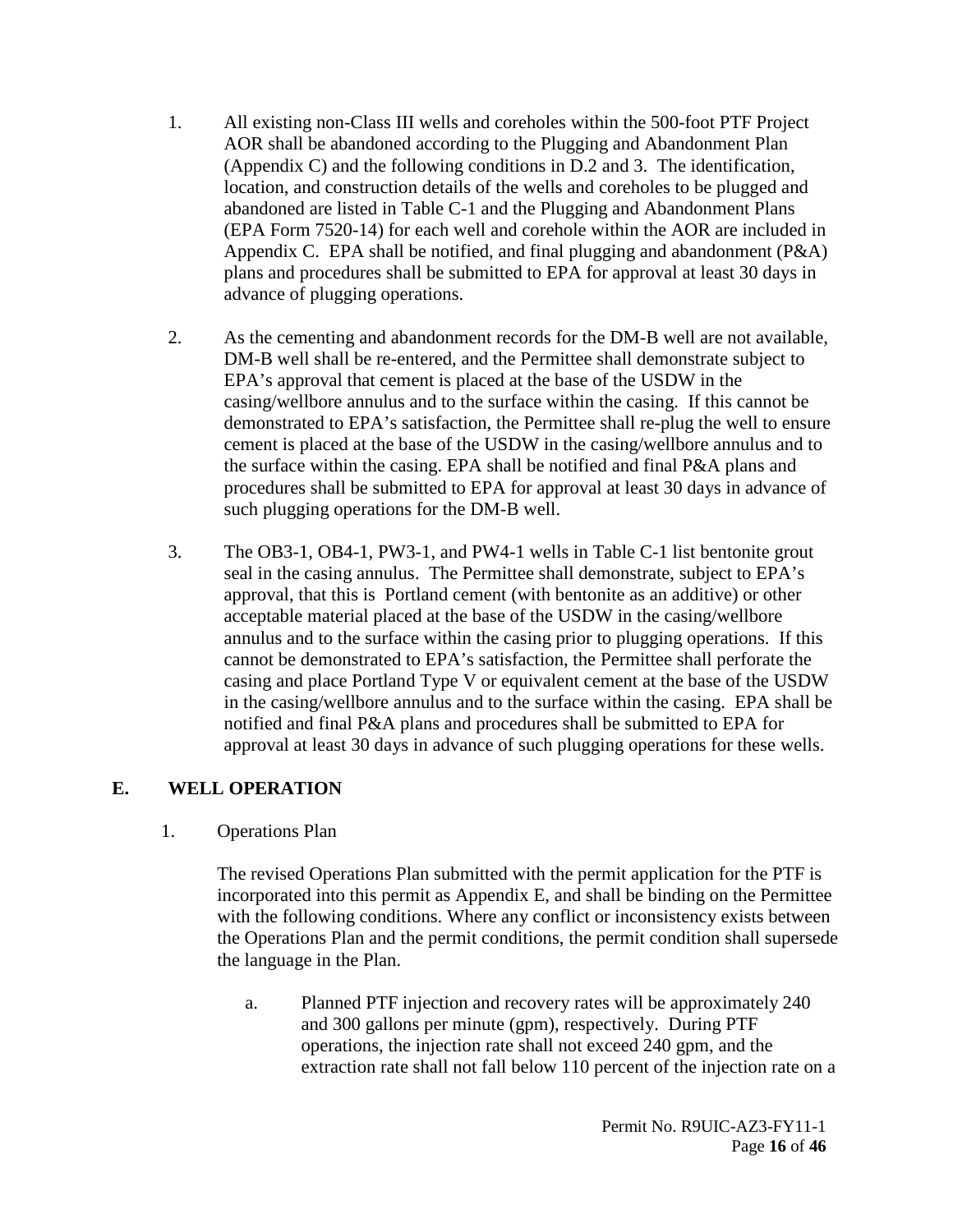daily average basis without prior written approval of a lower percentage from EPA.

- b. An inward gradient of at least one foot between observation and recovery wells must be established prior to injection of sulfuric acid solution and maintained for demonstrating hydraulic control, unless adjusted by EPA as specified in Part II.H.1.b.
- c. Bulk electrical conductivity measurements in the observation wells are required to confirm hydraulic control. Bulk conductivity readings in the observation wells shall not significantly exceed baseline conductivity and statistical noise levels, as determined by EPA approved procedures, to confirm hydraulic control.
- d. Actions shall be taken to restore hydraulic control within 24 hours if the extraction to injection ratio falls below 110 percent, the inward gradient at any well pair is less than one foot, or the electrical conductivity data indicate a possible loss of hydraulic control.
- <span id="page-16-0"></span>2. Demonstrations Required Prior to Injection

For the PTF wells, injection operations may not commence until construction is complete, and the Permittee has complied with following mechanical integrity requirements.

The Permittee shall demonstrate that the PTF wells have and maintain mechanical integrity consistent with 40 CFR §146.8 and with paragraph 3 of this section. The Permittee shall demonstrate that there are not significant leaks in the casing and tubing, and that there is not significant fluid movement through the casing/wellbore annulus or vertical channels adjacent to the injection wellbore. The Permittee may not commence initial injection into the wells, nor recommence injection after a work-over which has corrected any loss of well integrity, until the Permittee has received written notice from EPA that the demonstration provided is satisfactory and that injection is authorized.

<span id="page-16-1"></span>3. Mechanical Integrity

Pursuant to 40 CFR §144.51(q), all PTF wells, monitoring wells, and the existing BHP test wells shall maintain mechanical integrity at all times. Pursuant to 40 CFR §146.8, all PTF wells, monitoring wells, and BHP test wells shall demonstrate mechanical integrity, Parts I and II, by the following methods and schedule:

a. Methods for Demonstrating Mechanical Integrity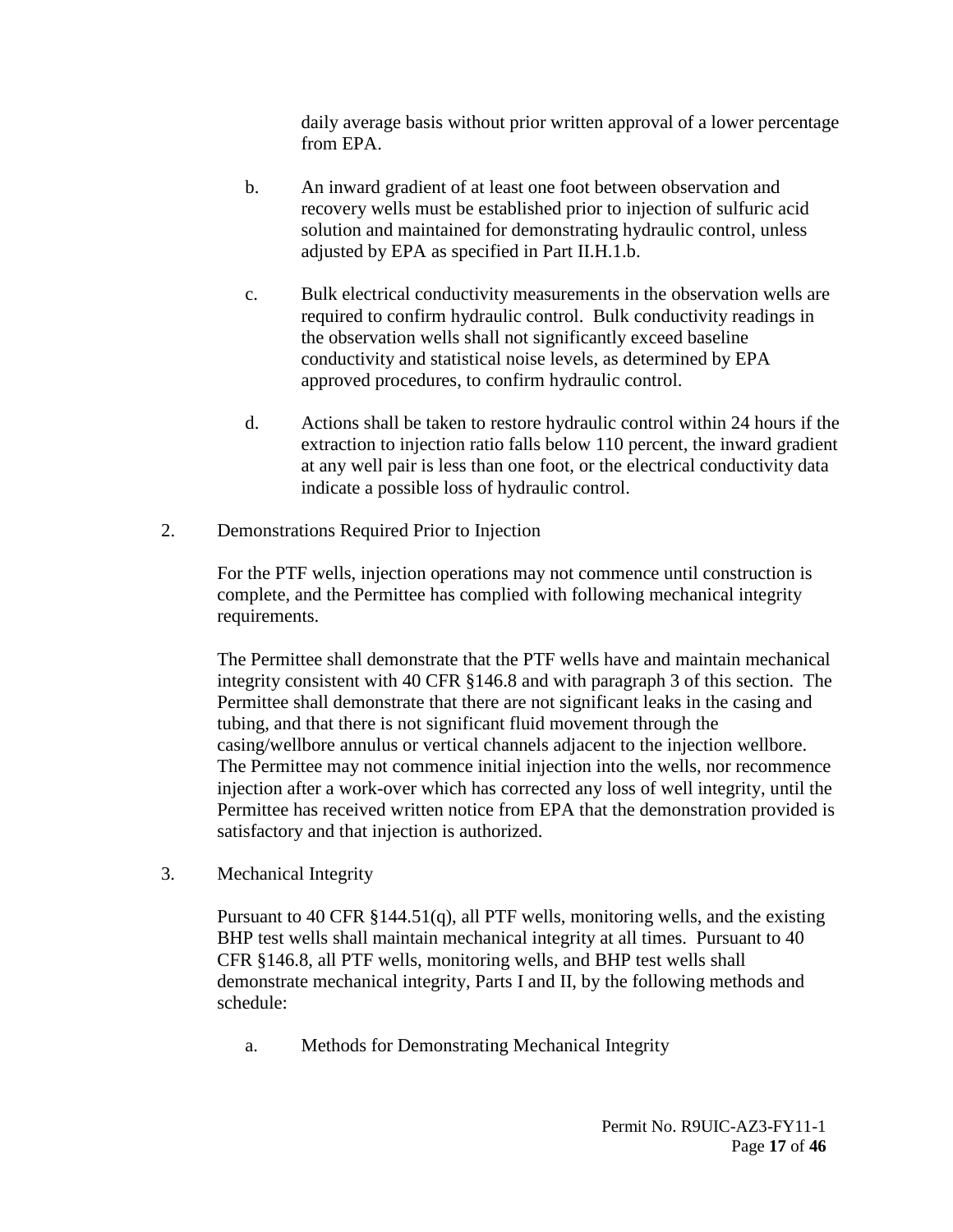- i. Part I: Mechanical Integrity Pursuant to 40 CFR §146.8(a)(l), the Permittee shall demonstrate Part I of the mechanical integrity requirement by the following methods:
	- (A. A packer will be installed immediately above the proposed injection interval, the wellbore will be completely filled with water, and a hydraulic pressure equal to or above the maximum allowable wellhead injection pressure and not less than 100 pounds per square inch (psi) will be applied. This test shall be for a minimum of thirty (30) minutes. A well passes the mechanical integrity test (MIT) if there is less than a five (5) percent decrease/increase in pressure over the thirty (30) minute period. A well shall not be operated at injection pressures greater than the maximum allowable injection pressure determined as set forth in Part II.E.4 below; and,
	- (B. Continuous pressure monitoring The tubing/casing annulus and injection pressure in active injection wells shall be monitored and recorded continuously by a digital instrument with a resolution of one tenth (0.1) psi. The average, maximum, and minimum monthly results shall be included in the quarterly report to EPA per Section G, paragraph 2.k of this part unless more detailed records are requested by EPA.
- ii. Part II: Mechanical Integrity Pursuant to 40 CFR §146.8(a)(2), the Permittee shall demonstrate Part II of the mechanical integrity requirement by the following methods:
	- (A. A monitoring program, as defined at Part II.F.6 of this permit, designed to verify the absence of fluid movement through vertical channels adjacent to the well bore in observation and multi-level sampling wells.
	- (B. A demonstration that the injectate is confined to the proper zone shall be conducted and presented by the Permittee and subject to approval by EPA. A temperature log and radioactive tracer survey shall be run in all PTF wells. Temperature logs and radioactive tracer surveys shall be run in accordance with EPA Region 9 guidance (Temperature log guidance in Appendix D). Proposed MIT procedures must be submitted to EPA for review and approval. Once approved, the Permittee may schedule the external MIT, providing EPA at least thirty (30) days notice before the external MIT is conducted. The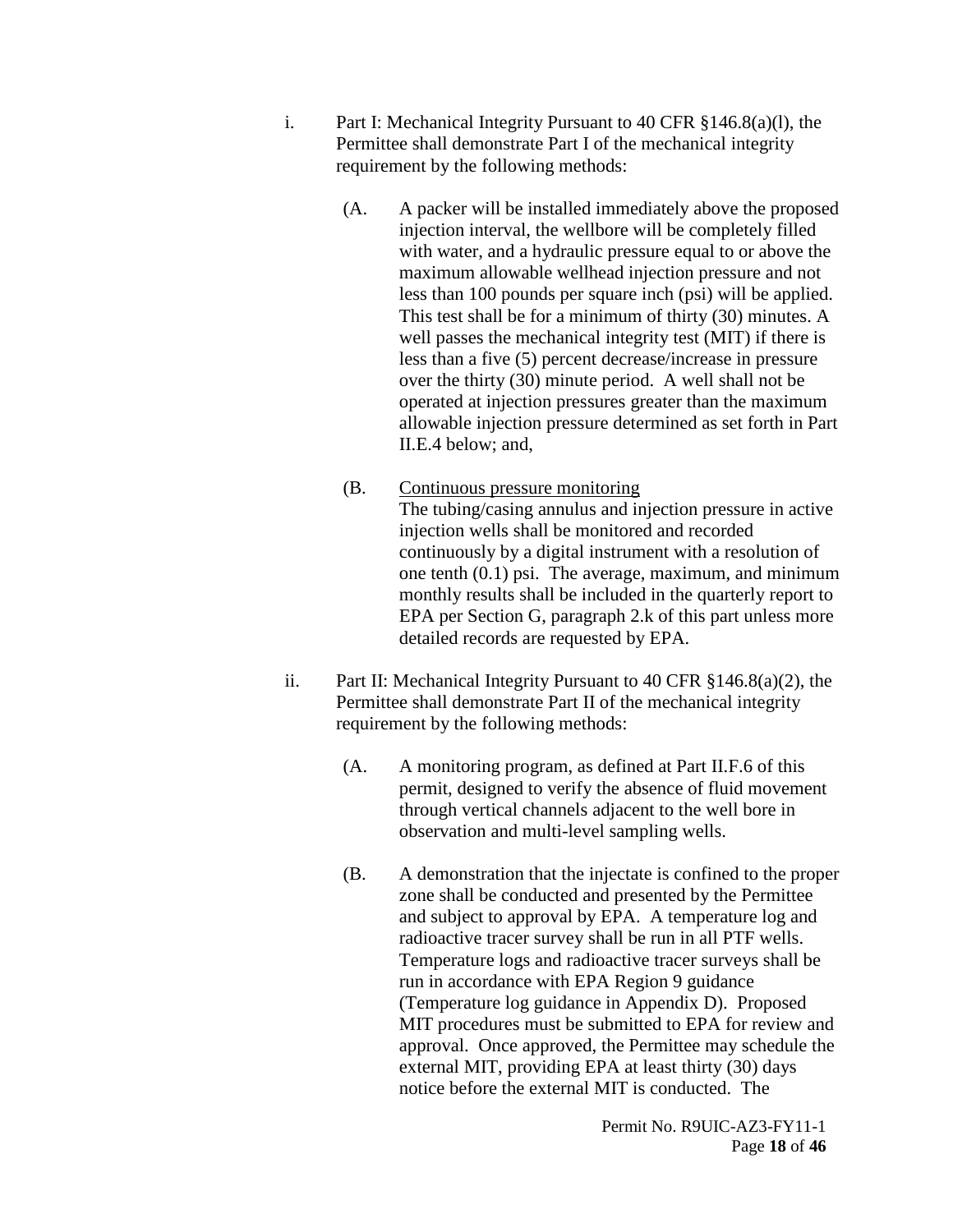demonstration shall be scheduled to occur approximately sixty (60) days after commencement of injection; and,

(C. After installing and cementing casing, conducting a cement squeeze operation, or any well cement repair, the Permittee shall provide cementing records and cement evaluation logs that demonstrate isolation of the injection interval and other formations from the USDWs. Cementing records and logs shall demonstrate complete filling of the annulus between the borehole wall and well casing with cement.

> Cement evaluation must assess the following four objectives:

- 1) Bond between casing and cement;
- 2) Bond between cement and formation;
- 3) Detection and assessment of any micro-annulus (small gaps between casing and cement); and
- 4) Identification of any absence of cement and cement channeling in the borehole annulus.

The Permittee may not commence or recommence injection until the Permittee has received written notice from EPA that the cement evaluation/demonstration is satisfactory.

b. Schedule for Demonstrations of Mechanical Integrity

EPA may require that an MIT be conducted at any time during the permitted life of any well authorized by this permit. The Permittee shall also arrange and conduct MITs according to the following requirements:

i. A demonstration of mechanical integrity shall be made within thirty (30) days subsequent to the installation of a new PTF or monitoring well. Injection wells will be pressure tested for mechanical integrity in accordance with paragraph 3.a.i.A of this section no less frequently than once every twelve (12) months while active and every two  $(2)$  years while inactive unless abandonment or closure occurs prior to that time. Internal mechanical integrity of PTF wells shall also be demonstrated within thirty (30) days after a work-over is conducted, the construction of the well is modified, a conversion of a well to injection or recovery service occurs, or when loss of mechanical integrity becomes evident during operation.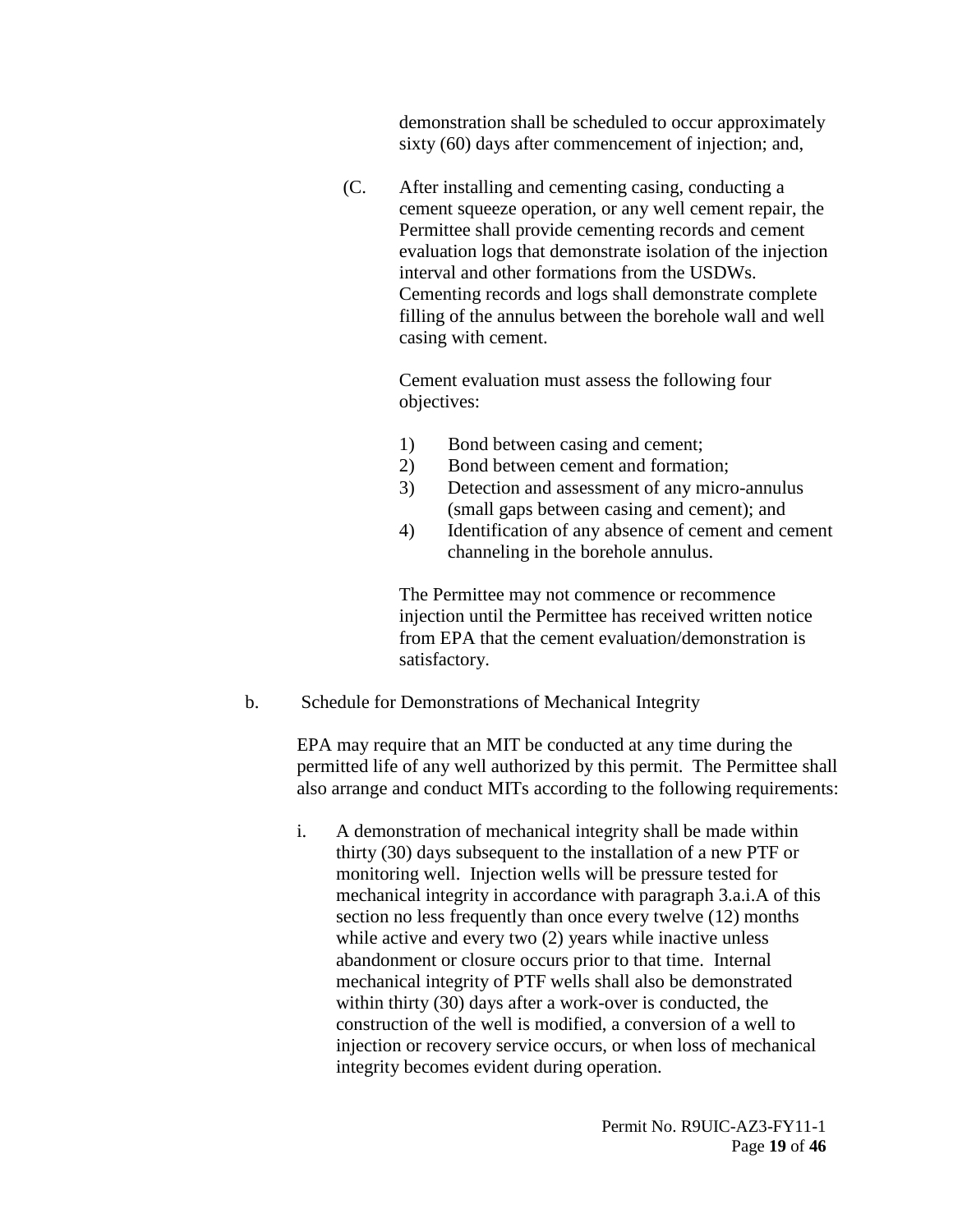- ii. A demonstration of mechanical integrity using a monitoring program shall be made in accordance with the schedule in Part II.F.6.
- iii. Results of the MITs shall be submitted to the Director in the quarterly reports.
- c. Loss of Mechanical Integrity

The Permittee shall notify EPA, in accordance with Part II, Section G, Paragraph  $2(g)$  of this permit, under any of the following circumstances:

- i. a well fails to demonstrate mechanical integrity during a test, or
- ii. a loss of mechanical integrity becomes evident during operation, or
- iii. a significant change in the injection pressure and/or rate occurs during normal operating conditions.

Furthermore, for new injection wells, injection shall not commence, and for operating wells, injection shall be terminated and may not resume, until the Permittee has taken necessary actions to restore integrity to the well and has demonstrated that the well has integrity as defined at Part  $II.E.2(a)$ , above.

d. Prohibition without Demonstration

After the permit effective date, injection into the well may commence only if:

- i. The well has passed an internal pressure MIT in accordance with paragraph 3.a.i.A of this section; and
- ii. The Permittee has received written notice from EPA that the internal pressure MIT demonstration is satisfactory.
- <span id="page-19-0"></span>4. Injection Pressure Limitation
	- a. Injection wells shall be operated at pressures less than the fracturing pressure of the Oxide Bedrock Zone. Based on field test data at the PTF site, a fracture gradient of 0.65 psi/foot (ft) of depth, measured from ground surface to the top of the injection interval, will be used to establish maximum hydraulic pressure that may be exerted on the injection zone. The maximum wellhead pressure will vary accordingly, dependent on the depth of the interval receiving the injection fluid, but in no event shall it exceed the calculated pressure that can be safely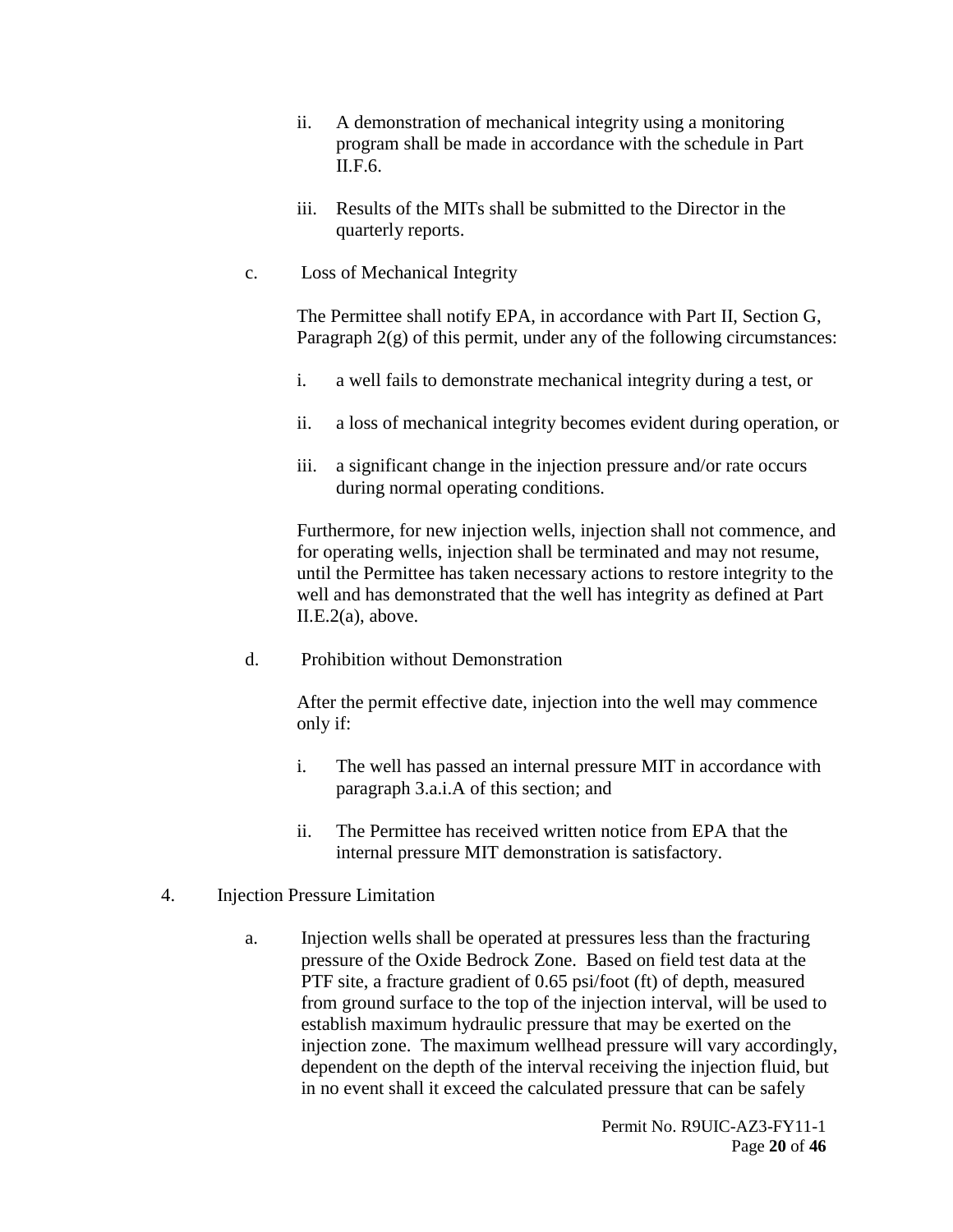applied to well equipment. In no case shall pressure in the injection zone during injection initiate new fractures or propagate existing fractures in the injection zone or the confining zone. In no case shall injection cause the movement of injectate or formation fluids into a USDW. Injection pressures shall be monitored continuously and recorded on a daily basis. Automatic alarms and shut-in equipment shall be installed and triggered if injection pressures exceed the maximum allowable pressures.

- b. The injection pressure limitations in paragraph (a) may be increased by the Director based on the results of a valid step-rate injection test in the respective proposed injection zone(s). The Director will determine any allowable increase based upon the step-rate test results and other parameters reflecting actual injection operations. Step-rate testing shall be performed in accordance with the EPA Region 9 Step-Rate Test Policy, which is included in Appendix J of this permit.
- c. Should the Director approve an increase in injection pressure limitations per paragraph (b), the increase shall be made part of this permit by minor modification procedures (40 CFR §144.41).
- <span id="page-20-0"></span>5. Injection Volume (Rate) Limitation
	- a. The planned PTF injection and recovery rates are approximately 240 and 300 gpm, respectively. During PTF operations, the injection rate will not be allowed to exceed 240 gpm, and extraction will not be allowed to fall below 110 percent of the injecton rate on a daily average basis without prior written approval from EPA.
	- b. The Permittee may request an increase in the maximum injection rate or a decrease in the minimum ratio of extraction to injection rate allowed in paragraph (a) above. Any such request shall be made in writing and appropriately justified to EPA.
	- c. Any request for an increase in injection rate or decrease in the minimum ratio of extraction to injection rate shall demonstrate to the satisfaction of EPA that the increase in volume or reduction in the minimum percent extraction to injection rate will not interfere with the operation of the facility or its ability to meet conditions described in this permit, change its well classification, or cause migration of fluids into USDWs or beyond the PTF well field AOR.
	- d. The injection rate shall not cause an exceedance of the injection pressure limitation established under item 4(a) of this section.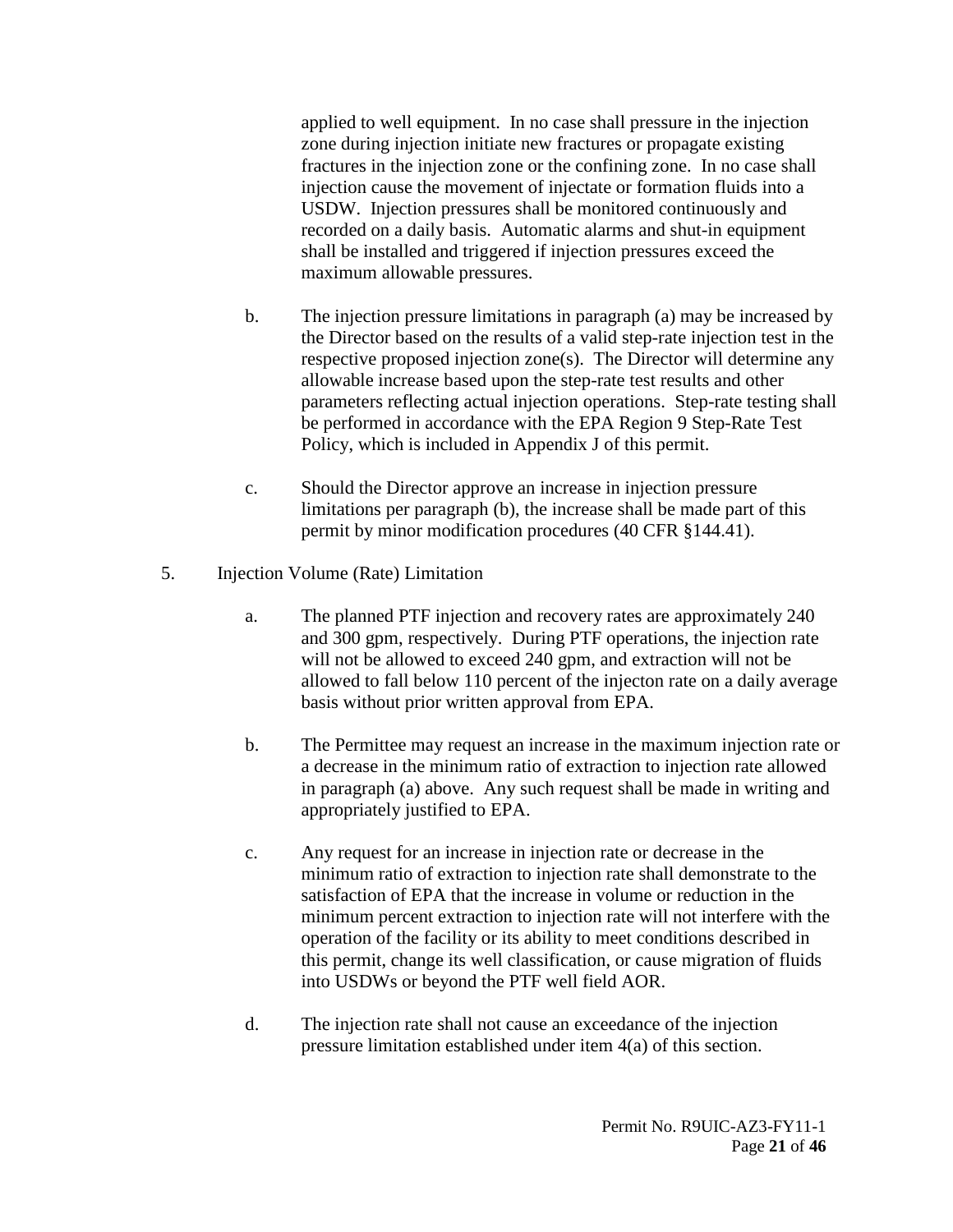- <span id="page-21-0"></span>6. Injectate Fluid Limitations
	- a. The Permittee shall not inject any solid wastes as defined by 40 CFR Part 261.
	- b. Injection fluids shall be limited to only fluids authorized by this permit and generated by the PTF operation. No fluids shall be accepted from other sources for injection into the permitted wells.
	- c. Fresh water may be injected to assess the hydraulics of the injection and recovery patterns in the PTF and to assess the performance of related surface facilities.
	- d. During PTF operations, the injectate solution (lixiviant) shall consist of a dilute sulfuric acid solution that includes inorganic and organic constituents as defined below. The lixiviant shall have a pH of approximately 2 and not less than 1. Organic compounds in the lixiviant shall be limited to those listed in Part II.F.7.(a) of this permit. The average total concentration of all organics in the lixiviant listed in Part II.F.7(a) for each quarter of monthly sampling shall not exceed 10 milligrams per liter (mg/L). The estimated composition of the injectate is provided in Table 3.1 in Appendix E. Inorganic constituents in the lixiviant shall be limited to constituents in the sulfuric acid, in calcium carbonate, or other neutralizing agents used for the purposes described in Section (e) below, and to constituents resulting from the interaction of lixiviant with groundwater and minerals in the oxide zone. Concentrations of inorganic constituents in the lixiviant shall be subject to the requirements of Section (f) below.
	- e. During closure, fresh groundwater may be injected to restore the zone to federal drinking water standards or pre-operational background concentrations. The Permittee may also adjust the pH with sodium bicarbonate or other neutralizing agents to aid in the precipitation of soluble metals.
	- f. At least 30 days prior to commencement of the PTF operations, the permittee shall submit a report for the Director's approval that includes the name and grade of each process chemical that is proposed to be used at the PTF and that fits in one of the three following categories: (1) organic compounds to be used in the SX/EW process; (2) sulfuric acid to be used in the SX/EW process or to prepare solutions for injection; or (3) sodium carbonate or other chemicals to be injected, or to be used in ISCR solutions. The report shall include the name and grade of each reported chemical, and a Material Safety Data Sheet (MSDS) for each. The report shall also include recommendations, with justifications, as to which constituents of the reported chemicals should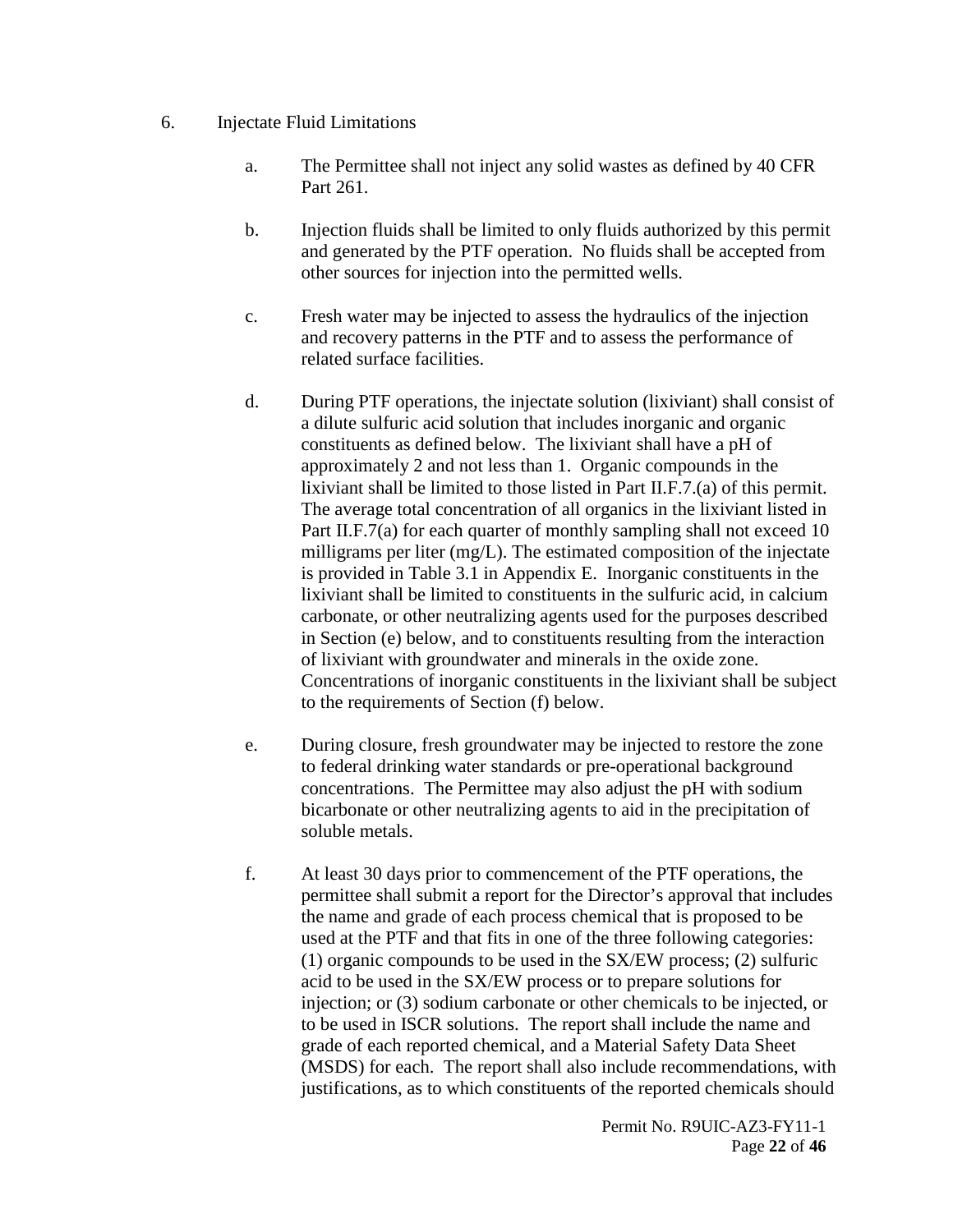or should not be included in the Level 1 or Level 2 groundwater monitoring program defined at Part II.F.2 and the injectate monitoring program defined at Part II.F.7 of this permit.

- g. The permittee may use a process chemical not included in the reports submitted pursuant to Section (f) above provided the permittee submits a report for the Director's approval at least 30 days prior to the date of the proposed use of the chemical and receives written approval by the Director. Reports submitted pursuant to this section during PTF operations must include information required by Section (f) above.
- h. The permittee shall expand the groundwater monitoring program defined at Part II.F.2 and the injectate monitoring program defined at Part II.F.7 as necessary to conform to the Director's conditions of approval of reports submitted pursuant to Sections (f) and (g) above.
- i. The monitoring and advance notification requirements of Part II.E.6 and Part II.F.7 apply only to injectate solution (lixiviant) prior to injection and to constituents of process chemicals that may become part of the lixiviant. The requirements do not apply to pregnant leach solution (PLS) that is being re-injected to increase the concentration of copper in the PLS before it is delivered to the SX/EW plant for processing.

# <span id="page-22-1"></span><span id="page-22-0"></span>**F. MONITORING PROGRAM**

1. Water Quality Monitoring Wells.

The seven (7) additional monitoring wells required by EPA, and the MW-01 operational monitoring well shall serve as water quality monitoring wells for the federal UIC permit established herein. The proposed POC and water quality monitoring well locations are depicted in Figures P-1 and 11-1 and are described in Tables P-1 and P-2 in Appendix A. In addition, any POC wells established by ADEQ for the PTF well field, pursuant to a final Aquifer Protection Permit, will also serve as water quality monitoring wells for the federal UIC permit. The water quality monitoring well designs are shown in Figures 11-2, 12-1 through 12-4, 18- 2, 18-3, and M1-1 in Appendix B.

- <span id="page-22-2"></span>2. Level 1 and Level 2 Parameters, Alert Levels, and Aquifer Quality Limits
	- a. Level 1 Parameters: Level 1 analytes include constituents of ISCR solutions that are most likely to provide an early indication of groundwater impacts associated with the operation of the solvent extraction/electrowinning (SX/EW) plant and PTF. Level l analytes shown in Table 1 below, shall be sampled at least quarterly from each POC and monitoring well in accordance with the schedule described in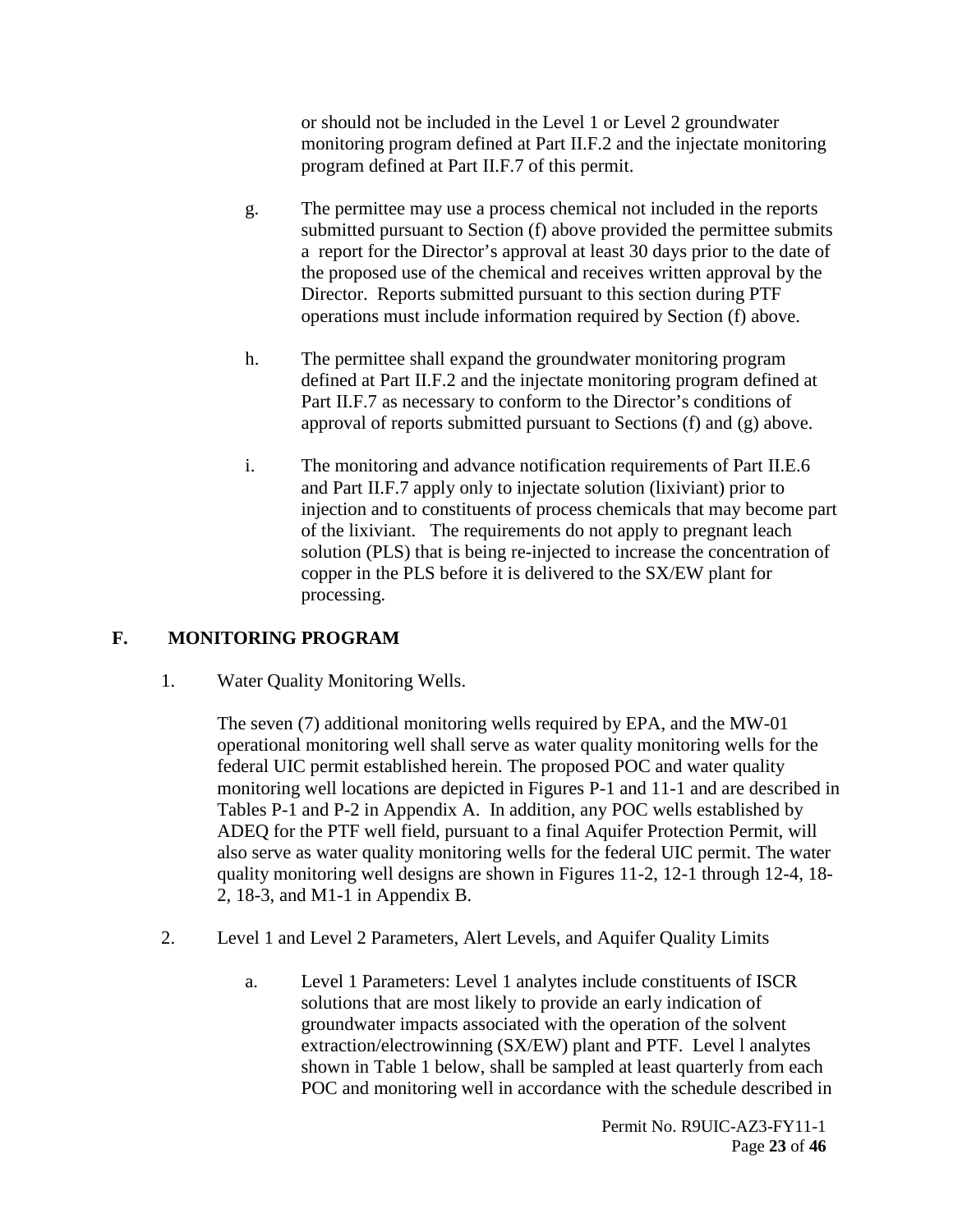Part II.F.4 of this permit. Refer to Table P-3 in Appendix K for complete details.

- b. Level 2 Parameters: Level 2 analytes include probable constituents of the ISCR solutions for which primary MCLs have been established pursuant to 40 CFR Part 141 and other relatively probable constituents which are likely to appear in greater concentrations in groundwater impacted by ISCR solutions than in non-impacted groundwater. Level 2 analytes shown in Table 2, below, shall be sampled at least once every six months from each POC and monitoring well in accordance with the schedule described in Part II.F.4 of this permit. Refer to Table P-4 in Appendix K for complete details.
- c. Alert Levels (ALs): With the exception of the field parameters which will not be assigned ALs (except for pH), the Permittee shall establish ALs for Level l and Level 2 analytes subject to review and approval by EPA, as described in Exhibit P-1: Alert Levels in Appendix K of this permit. Where any conflict or inconsistency exists between Exhibit P-1 and the permit conditions, the permit condition shall supersede the language in the Exhibit.
- d. Aquifer Quality Limits (AQLs): The Permittee shall establish AQLs for parameters with primary MCLs pursuant to 40 CFR Part 141, as follows:
	- i. If the calculated AL is less than the MCL, then the AQL shall be set equal to the MCL.
	- ii. If the calculated AL is greater than the MCL, then the AQL shall be set equal to the AL.

| Parameter (mg/L unless noted)              | <b>AQL</b> | AL         |
|--------------------------------------------|------------|------------|
| Fluoride                                   | <b>TBD</b> | <b>TBD</b> |
| Magnesium                                  | <b>NA</b>  | <b>TBD</b> |
| Sulfate                                    | <b>NA</b>  | <b>TBD</b> |
| <b>Total Dissolved Solids</b>              | <b>NA</b>  | <b>TBD</b> |
| pH, units (field)                          | <b>NA</b>  | <b>TBD</b> |
| Specific Conductance, micromhos/cm (field) | <b>NA</b>  | <b>NA</b>  |
| Temperature, deg F or deg C                | NA         | <b>NA</b>  |

**Table 1: Water Quality Parameters - Level 1**

Note: The Permittee shall utilize the applicable analytical methods described in Table I of 40 CFR §136.3, or in Appendix III of 40 CFR Part 261, or in certain circumstances, other methods that have been approved by the EPA Administrator.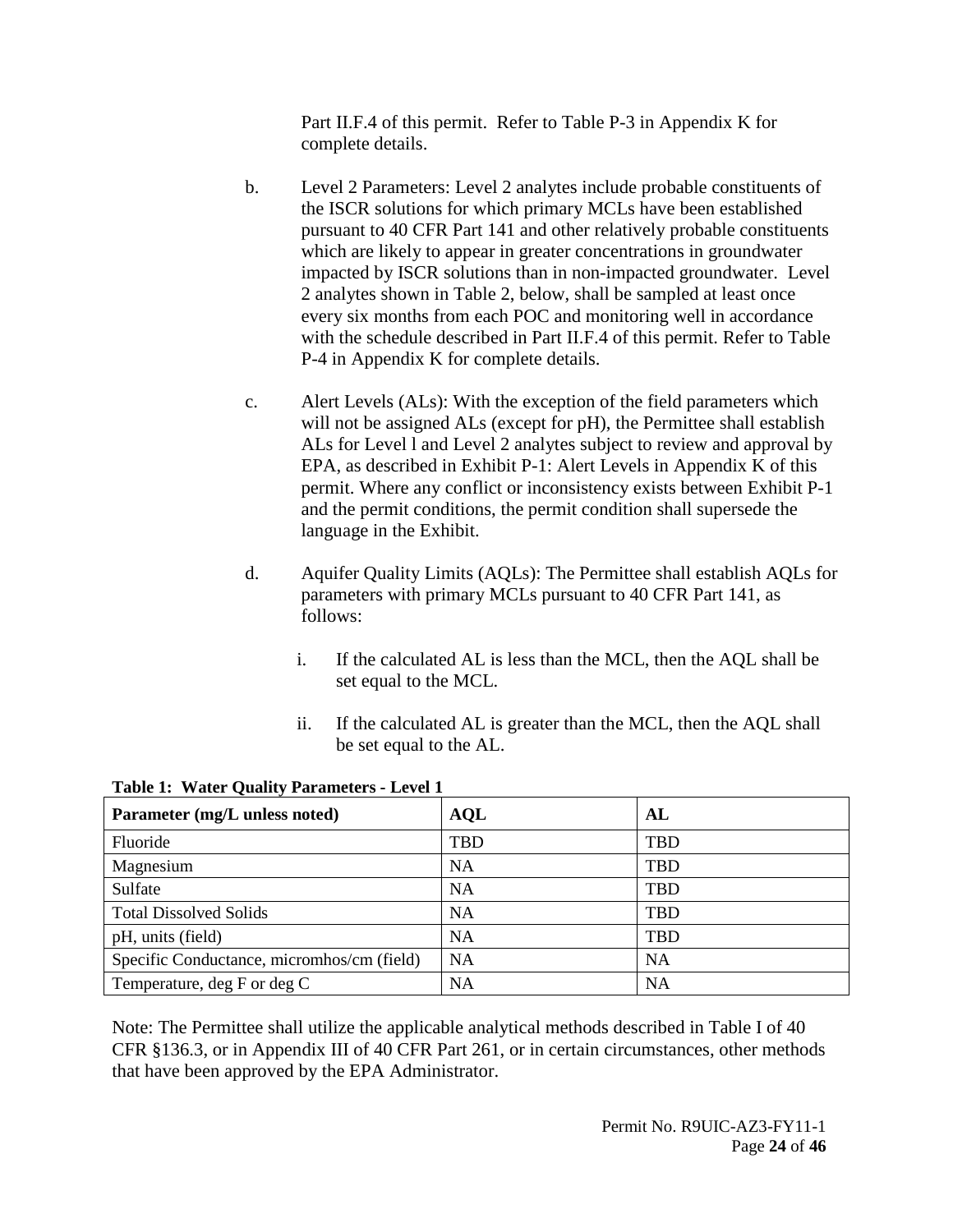AQL - Aquifer Quality Limit (as defined at Part II.F.2.d)

AL - Alert Level

TBD - To be determined and approved by the Director for all POC wells, the seven monitoring wells required by EPA, and the MW-01 operational monitoring well prior to the commencement of injection.

NA - Not applicable: Shall be measured and reported but no contingency level shall be established.

| <b>Parameter</b>                           | <b>AQL</b> | AL         |
|--------------------------------------------|------------|------------|
| Common Ions (mg/L unless noted)            |            |            |
| pH (field), units                          | <b>NA</b>  | NA         |
| Specific conductance (field), micromhos/cm | <b>NA</b>  | <b>NA</b>  |
| Temperature (field), deg F or deg C        | NA         | <b>NA</b>  |
| pH (lab)                                   | <b>NA</b>  | NA         |
| <b>Bicarbonate</b>                         | <b>NA</b>  | <b>NA</b>  |
| Calcium                                    | NA         | <b>NA</b>  |
| Carbonate                                  | NA         | NA         |
| Chloride                                   | <b>NA</b>  | <b>NA</b>  |
| Fluoride                                   | <b>TBD</b> | <b>TBD</b> |
| Magnesium                                  | NA         | <b>TBD</b> |
| Nitrate- $N1$                              | <b>TBD</b> | <b>TBD</b> |
| Nitrite-N                                  | <b>TBD</b> | <b>TBD</b> |
| Potassium                                  | <b>NA</b>  | NA         |
| Sodium                                     | <b>NA</b>  | <b>NA</b>  |
| Sulfate                                    | <b>NA</b>  | <b>TBD</b> |
| Total dissolved solids                     | NA         | <b>TBD</b> |
| <b>Cation/Anion balance</b>                | NA         | NA         |
| <b>Formation-Related Metals (mg/L)</b>     |            |            |
| Aluminum                                   | NA         | <b>TBD</b> |
| Antimony                                   | <b>TBD</b> | <b>TBD</b> |
| Arsenic                                    | <b>TBD</b> | <b>TBD</b> |
| <b>Barium</b>                              | <b>TBD</b> | <b>TBD</b> |
| Beryllium                                  | <b>TBD</b> | <b>TBD</b> |
| Cadmium                                    | <b>TBD</b> | <b>TBD</b> |
| Chromium (Total)                           | <b>TBD</b> | <b>TBD</b> |
| Cobalt                                     | <b>NA</b>  | <b>TBD</b> |
| Copper                                     | <b>TBD</b> | <b>TBD</b> |
| Iron                                       | <b>NA</b>  | <b>TBD</b> |
| Lead                                       | <b>TBD</b> | <b>TBD</b> |

**Table 2: Water Quality Parameters - Level 2**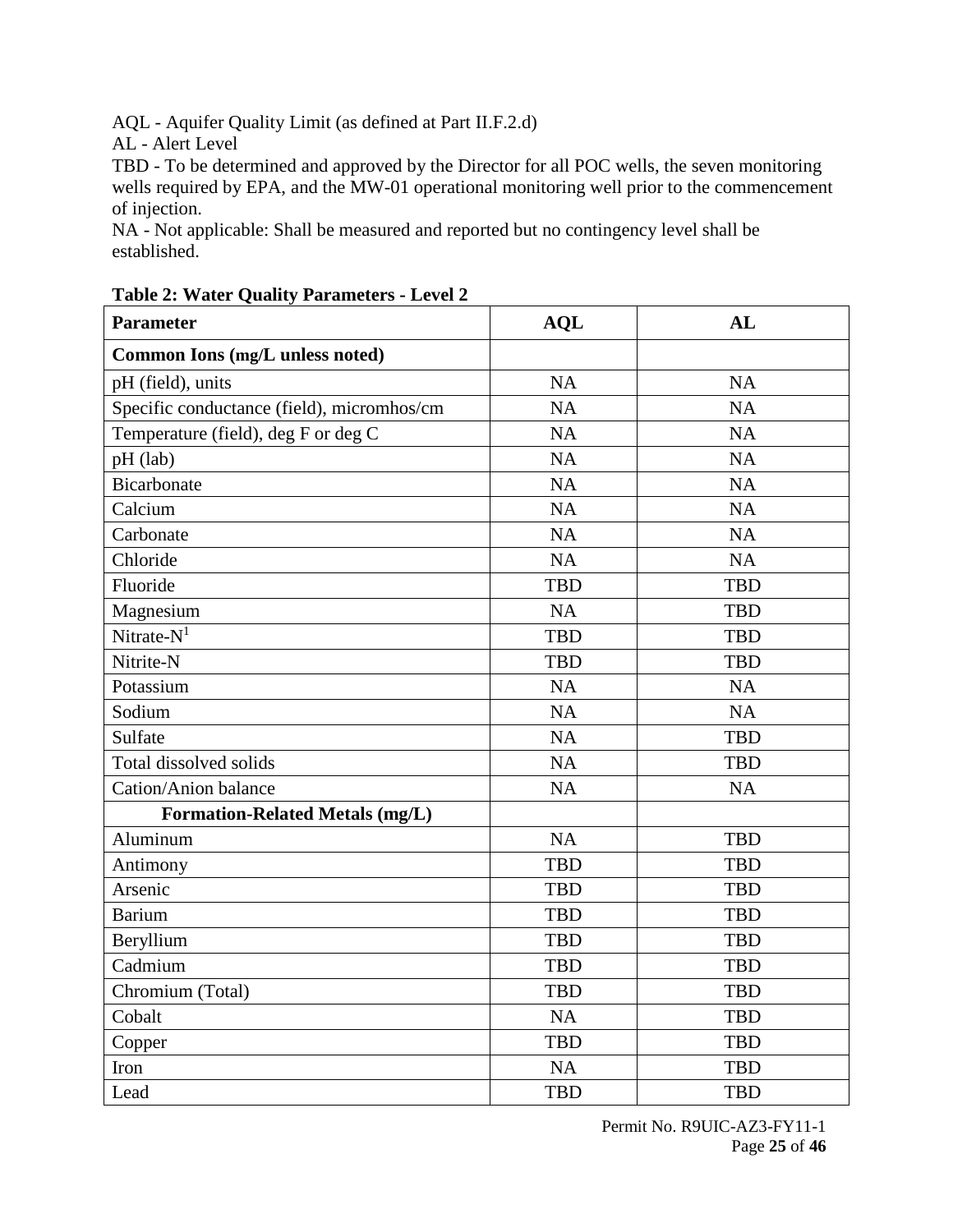| <b>Parameter</b>                                  | <b>AQL</b> | AL         |
|---------------------------------------------------|------------|------------|
| Manganese                                         | NA         | <b>TBD</b> |
| Mercury (inorganic)                               | <b>TBD</b> | <b>TBD</b> |
| Nickel                                            | NA         | <b>TBD</b> |
| Selenium                                          | <b>TBD</b> | <b>TBD</b> |
| Thallium                                          | <b>TBD</b> | <b>TBD</b> |
| Zinc                                              | <b>NA</b>  | <b>TBD</b> |
| <b>Formation-Related Radioactive Chemicals</b>    |            |            |
| (pCi/L)                                           |            |            |
| Gross Alpha                                       | <b>TBD</b> | <b>TBD</b> |
| Adjusted Alpha <sup>2,3</sup>                     | <b>TBD</b> | <b>TBD</b> |
| <b>Gross Beta</b>                                 | <b>TBD</b> | <b>TBD</b> |
| Radium 226 and Radium 228 (combined) <sup>2</sup> | <b>TBD</b> | <b>TBD</b> |
| Radon                                             | <b>NA</b>  | <b>TBD</b> |
| Uranium isotopes <sup>2</sup>                     | NA         | NA         |
| Uranium (Total), micrograms/L                     | <b>NA</b>  | <b>TBD</b> |
| <b>Process-Related Organics<sup>4</sup></b>       |            |            |
| (mg/L)                                            |            |            |
| Total petroleum hydrocarbons-diesel               | NA         | <b>TBD</b> |
| Benzene                                           | <b>TBD</b> | <b>TBD</b> |
| Ethyl benzene                                     | <b>TBD</b> | <b>TBD</b> |
| Toluene                                           | <b>TBD</b> | <b>TBD</b> |
| <b>Total Xylene</b>                               | <b>TBD</b> | <b>TBD</b> |
| Napthalene                                        | <b>TBD</b> | <b>TBD</b> |
| Octane                                            | <b>TBD</b> | <b>TBD</b> |

Note: The Permittee shall utilize the applicable analytical methods described in Table I of 40 CFR §136.3, or in Appendix Ill of 40 CFR Part 261, or in certain circumstances, other methods that have been approved by the EPA Administrator.

AQL - Aquifer Quality Limit (as defined at Part II.F.2.d)

AL - Alert Level

TBD -To be determined and approved by the Director for all POC wells, the seven monitoring wells required by EPA and the MW-01 operational monitoring well prior to the commencement of injection.

NA -Not applicable: Shall be measured and reported but no contingency level shall be established.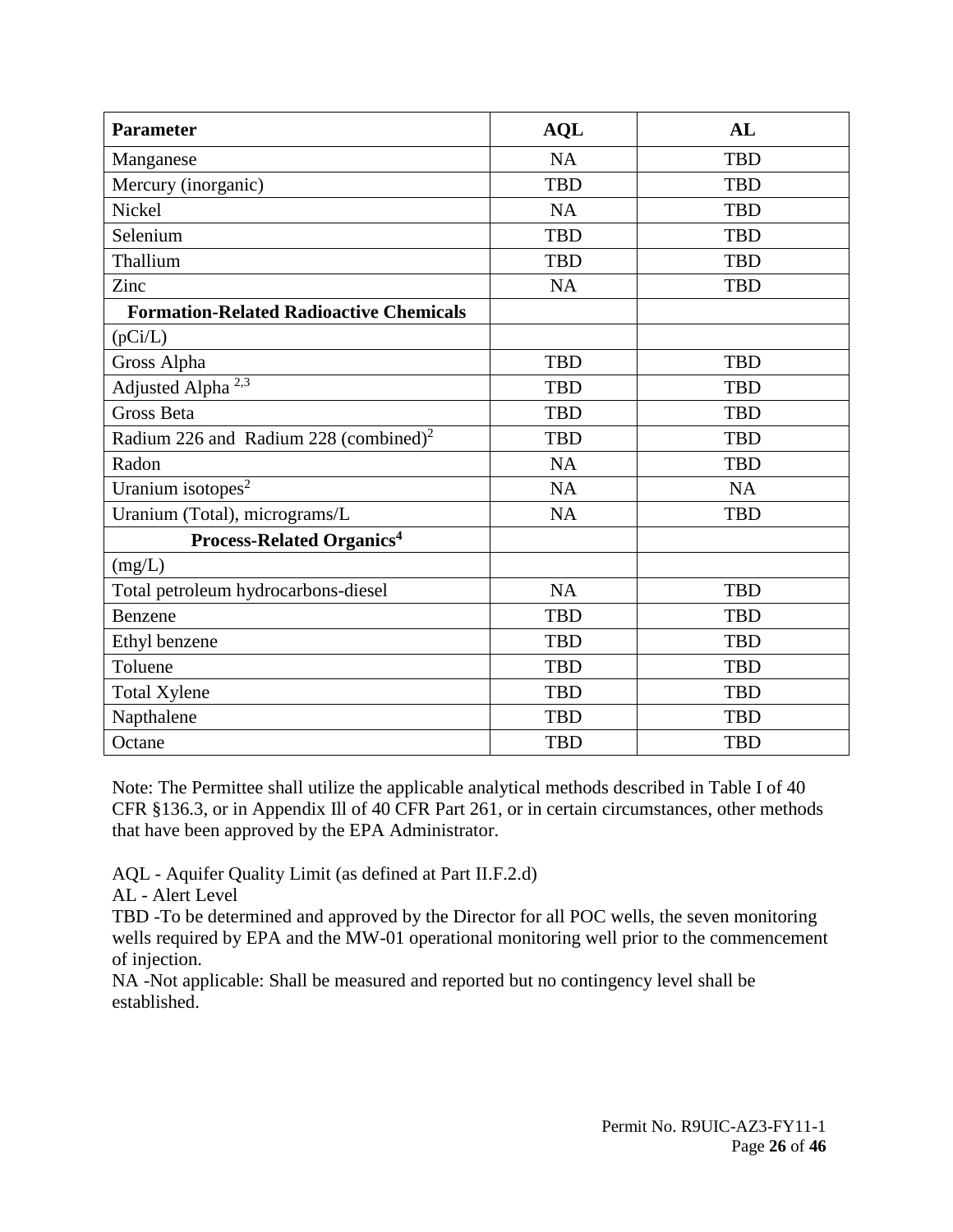<sup>1</sup> Nitrate will be used only for calculation of cation/anion balance because of regional nitrate pollution and no nitrate used in processes.

<sup>2</sup> These parameters are to be analyzed only if the concentration of Gross Alpha Particle Activity exceeds the parameter's AL or AQL.<br><sup>3</sup> Adjusted gross alpha includes radium-226 but excludes radon-222 and total uranium.

<sup>4</sup> Any organic compound not listed above shall be so listed if an MCL has been established for that organic compound and if the organic compound is detected in the injectate.

<span id="page-26-0"></span>3. Baseline Data and Statistical Methods

Prior to the commencement of injection, the Permittee shall:

- a. Collect baseline water quality samples for all Level l and Level 2 parameters such that accepted statistical methods can be applied to assign ALs and AQLs at all POC and monitoring wells. For Process-Related Organics (Level 2), two (2) months of data collection with nondetectable organic levels will·be sufficient for background characterization.
- b. Submit to the Director mean baseline concentrations, standard deviations, ALs, federal AQLs, based on statistical methods used to establish ALs and AQLs, as described in Exhibit P-1 in Appendix K of this permit, or based on other methods approved by the Director, which:
	- i. establishes a means of verifying whether or not USDWs are endangered during PTF recovery operations, closure, and postclosure, and
	- ii. establishes specific points at which contingency plans are activated.
- c. Receive written approval from the Director for the baseline data, action levels, and statistical approach defined at (b), above.
- <span id="page-26-1"></span>4. Water Quality Monitoring Schedule

All POC wells and all monitoring wells shall comply with the following monitoring schedule for the approximate two (2) year PTF operation and restoration life and the five (5)-year post-closure period: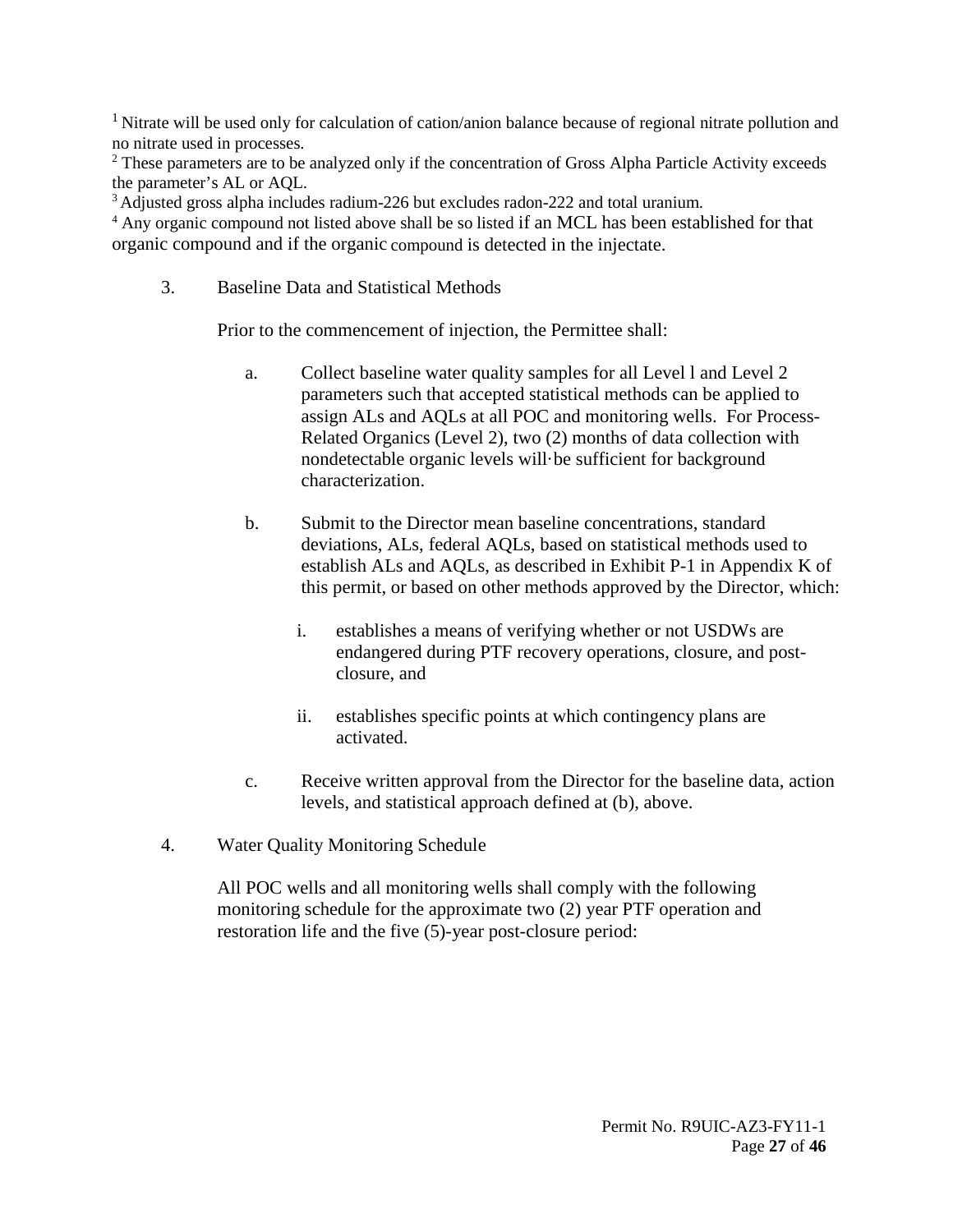| Table 3. Monitoring Schedule for the POC and Monitoring Wells during PTF Life and |  |
|-----------------------------------------------------------------------------------|--|
| <b>Post-Closure Period</b>                                                        |  |

| <b>Time Period</b>                                                                                                              | <b>Water Quality</b><br><b>Parameters</b> | <b>Sampling Frequency</b>                                       |
|---------------------------------------------------------------------------------------------------------------------------------|-------------------------------------------|-----------------------------------------------------------------|
| PTF Life                                                                                                                        | Level 1                                   | At least once per quarter                                       |
|                                                                                                                                 | Level 2                                   | At least once every six months                                  |
| Post-Closure                                                                                                                    | Level 1                                   | At least once per quarter for the first two years after closure |
|                                                                                                                                 | Level 2                                   | At least once every six months                                  |
| Note: Level 1 and Level 2 Water Quality Parameters are defined at Part II, Section F.2 in Table 1 and<br>Table 2, respectively. |                                           |                                                                 |

Note: The Quarterly Compliance Monitoring Tables (Level 1 parameters) for each POC and monitoring well are presented in Table P-3 and the Semiannual and Contingency Monitoring Tables (Level 2 parameters) for each POC and monitoring well are presented in Table P-4 in Appendix K of this permit. Refer to Tables P-3 and P-4 for water quality monitoring well schedules.

<span id="page-27-0"></span>5. Hydraulic Control Monitoring Wells

External monitoring of the ISCR process around the perimeter of the PTF well field shall be conducted to verify hydraulic control. This monitoring of the oxide zone shall be performed using seven observation wells at the perimeter of the PTF well field and nine recovery wells. PTF hydraulic monitoring will entail using the nearest two recovery wells to each perimeter observation well for head comparison and for verifying that the head gradient is inward, that is, from the observation well towards the PTF well field. Head monitoring will be accomplished using pressure transducers placed in both the observation wells and recovery wells from which average daily head measurements will be recorded. In addition, the Permittee shall monitor bulk electrical conductivity in the observation wells to verify that hydraulic control is maintained and to detect any excursion in accordance with the approved procedures defined in 6.b, below.

- <span id="page-27-1"></span>6. Conductivity Monitoring
	- a. If the Permittee relies on a monitoring program to demonstrate mechanical integrity under 40 CFR §146.8(a)(2) and Part II.E.3.a.ii., the Permittee shall measure annular conductivity at the following frequency:
		- i. Prior to injection and recovery to obtain baseline data, and
		- ii. At least once per quarter during the life of the well.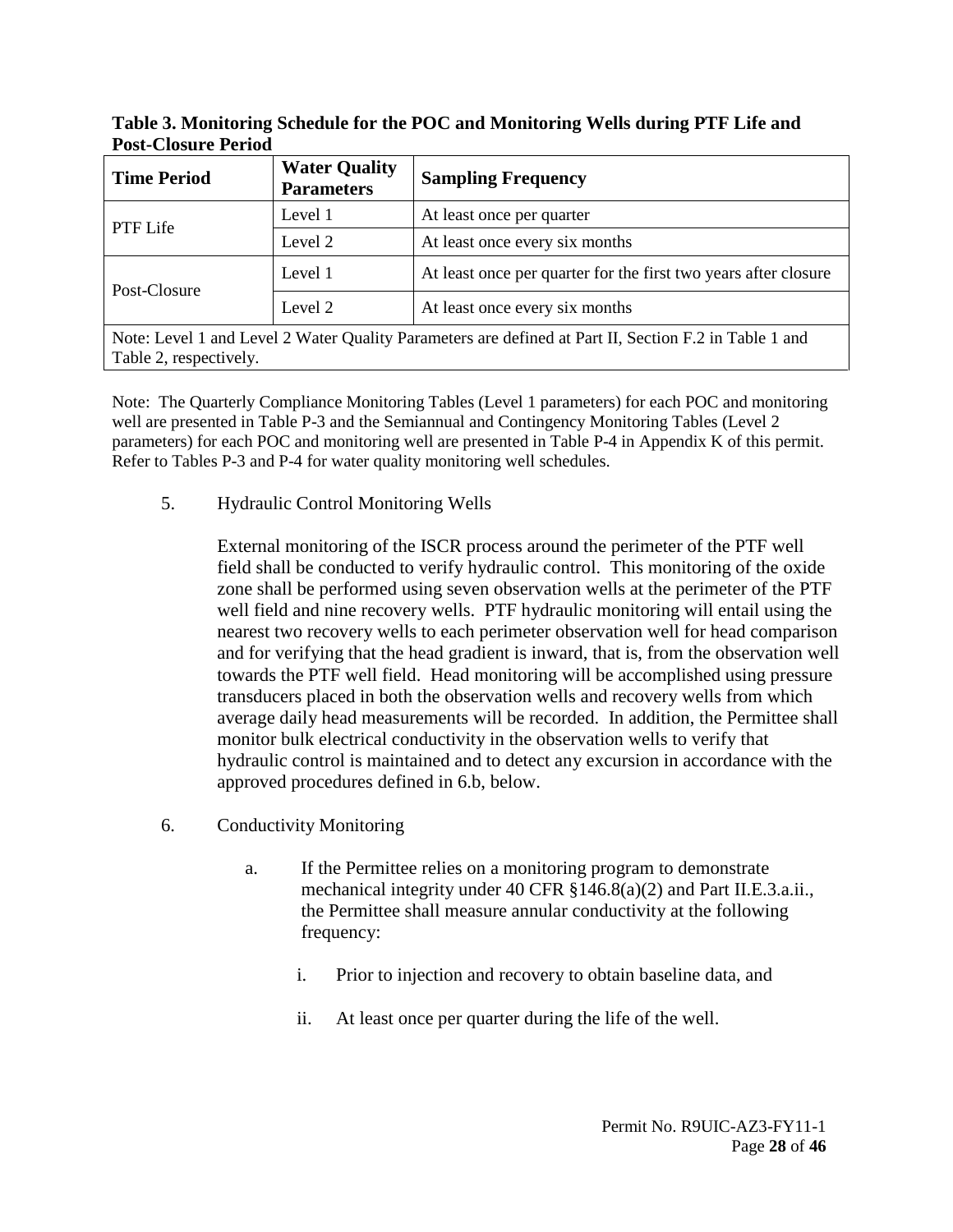- b. Prior to commencement of injection, the Permittee shall comply with the following conductivity sensor monitoring requirements:
	- i. The Permittee shall collect baseline conductivity measurements in observation wells to establish the range of background bulk electrical conductivity levels.
	- ii. For the purpose of detecting any loss of hydraulic control or any excursion of injection or ISCR fluids at the perimeter of the well field, the Permittee shall submit to the Director a report describing the results of baseline measurements and proposed procedures for identifying a statistically significant increase above statistical noise levels in bulk conductivity values at the observation wells confirming a loss of hydraulic control and a possible excursion requiring contingency actions.
	- iii. Receive written approval from the Director for the baseline data, proposed action levels, and proposed procedures.
- c. During PTF operations, the Permittee shall measure bulk electrical conductivity in the observation wells at the screens on a daily basis and at the exclusion zone through the LBFU/Oxide interface on a weekly basis.
- <span id="page-28-0"></span>7. Injectate Solution (Lixiviant) Monitoring

The Permittee shall comply with the following injectate solution monitoring requirements:

- a. At least once per month, the Permittee shall measure the pH and the total concentration of total petroleum hydrocarbons (TPH)-diesel, benzene, toluene, ethylbenzene, xylenes (total), napthalene, and octane in the injectate solution using applicable analytical methods described in Table I of 40 CFR §136.3, in USEPA SW-846, Test Methods for Evaluating Solid Wastes, Physical/Chemical Methods, unless other methods have been approved by EPA.
- b. The Permittee shall modify the list of organic constituents required under the injectate solution monitoring program defined at (a), above, if the Permittee has received written approval from the Director for a change in the injectate solution, as detailed at Part II.E.6. of this permit, and the list described at (a), above, does not include all organic constituents which are present or could be present in the raffinate pond.
- c. The Permittee shall measure inorganic constituents in the pregnant leach solution (PLS) and lixiviant at least once per month using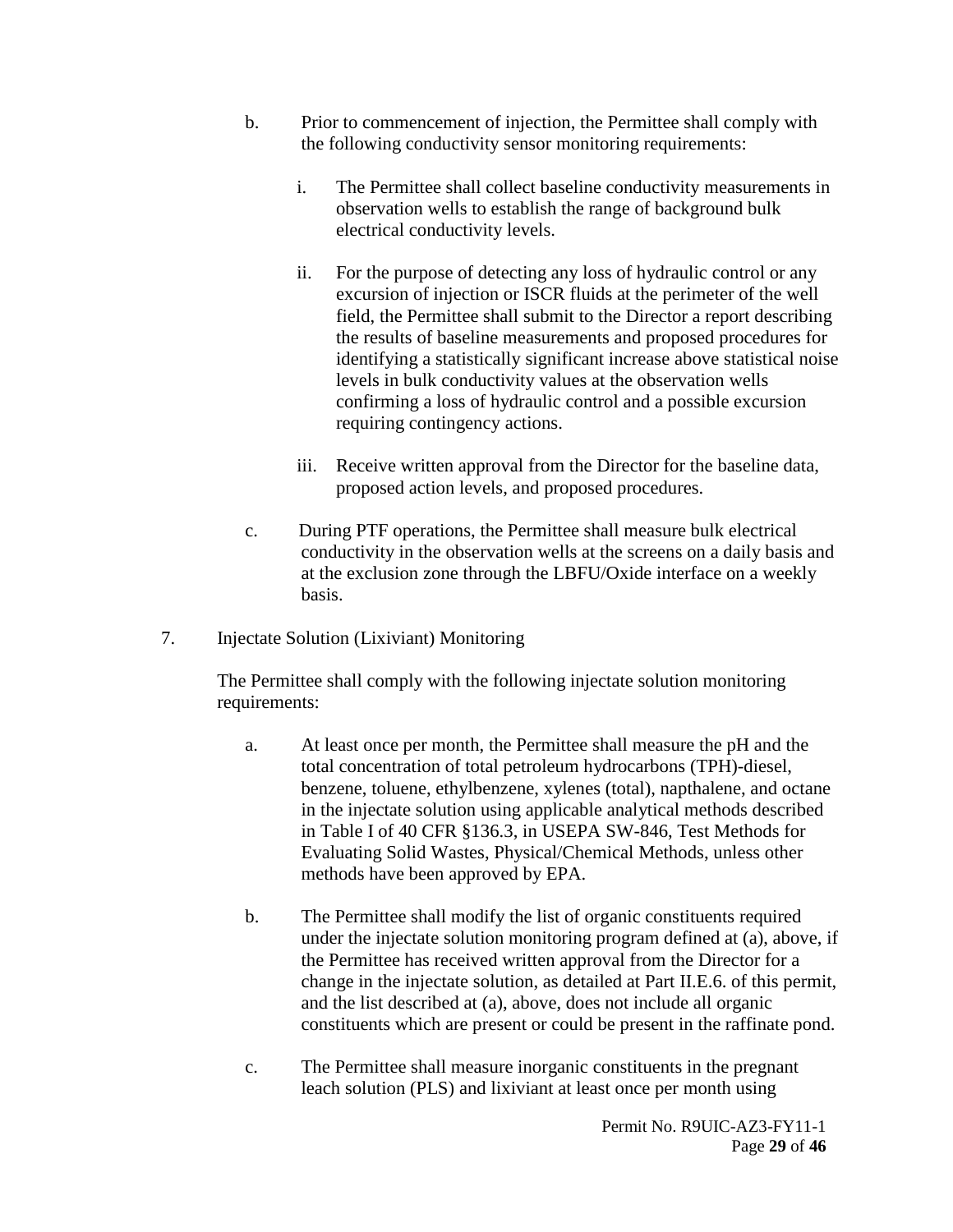applicable analytical methods described in Table I of 40 CFR §136.3, in USEPA SW-846 unless other methods have been approved by EPA. The inorganic analytes to be measured shall include all constituents listed in Table 3.1, Appendix E of this permit plus molybdenum, strontium, and thorium.

- d. The Permittee shall modify the list of inorganic constituents described in (c) above in accordance with the requirements of Part II.E.6.
- <span id="page-29-0"></span>8. Groundwater Elevation Monitoring.

Groundwater depths and elevations, measured in feet relative to mean sea level, in the POC and other monitoring wells shall be measured on a quarterly basis and reported in accordance with Part.II.G.2.d.

<span id="page-29-1"></span>9. Monitoring Information

Records of monitoring activity required under this permit shall include:

- a. Date, exact location, and time of sampling or field measurements;
- b. Name(s) of individual(s) who performed sampling or measurement;
- c. Exact sampling method(s) used;
- d. Date(s) laboratory analyses were performed;
- e. Name(s) of individual(s) who performed laboratory analyses;
- f. Types of analyses; and
- g. Results of analyses.
- <span id="page-29-2"></span>10. Monitoring Devices
	- a. Continuous monitoring devices

Temperature and injection pressure shall be measured at the wellhead using equipment of sufficient precision and accuracy, as described below. All measurements must be recorded at minimum to a resolution of one tenth of the unit of measure, except temperature (e.g., injection and production rates and volumes must be recorded to a resolution of a tenth of a gallon; pressure must be recorded to a resolution of a tenth of a psi gauge (psig); injection fluid temperature must be recorded to a resolution of one degree Fahrenheit). Exact dates and times of measurements, when taken, must be recorded and submitted. Injection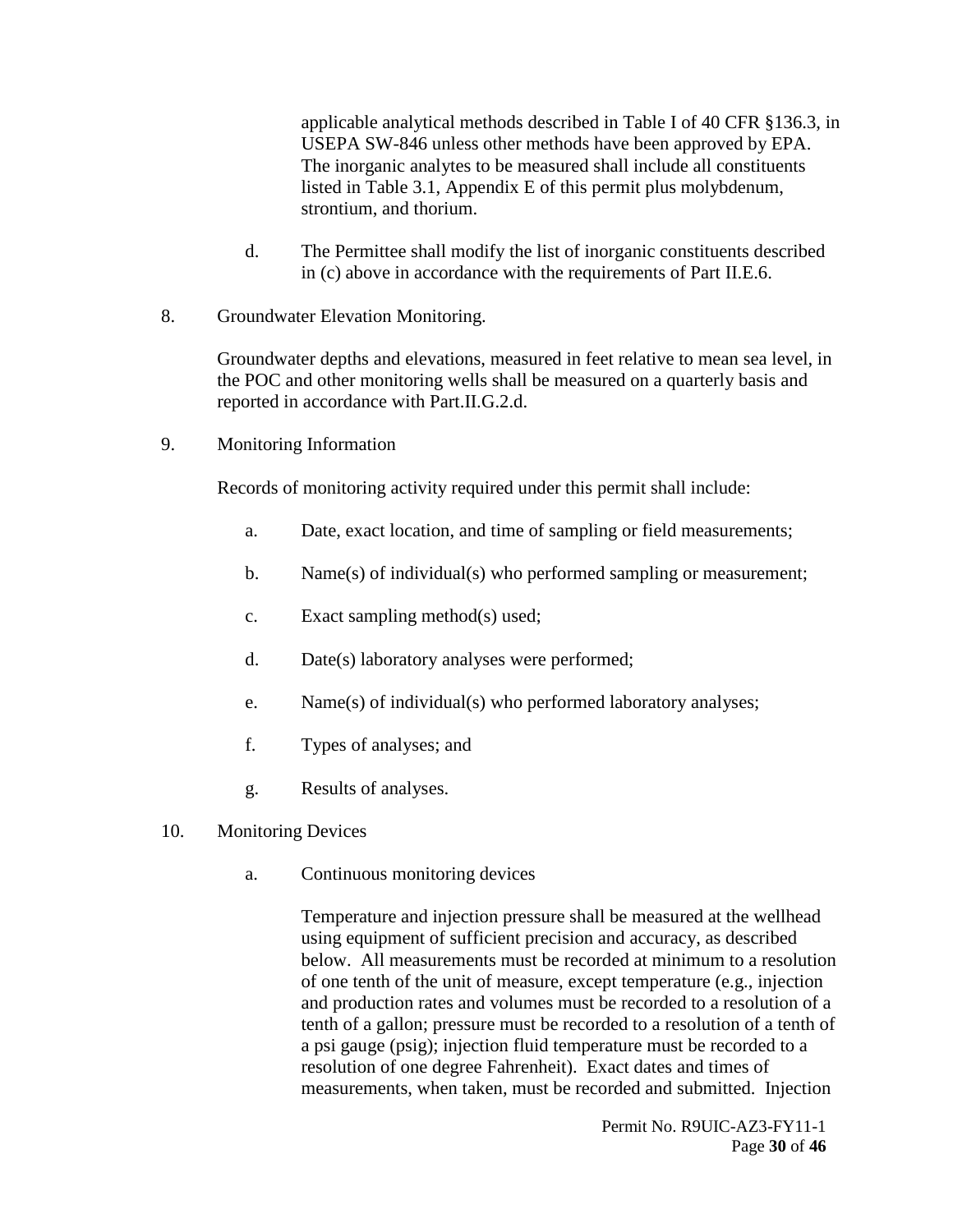and production rates shall be measured at or near the wellhead. The Permittee shall continuously monitor and shall record the following parameters at the prescribed frequency:

| <b>Parameters</b>                                   | <b>Frequency</b> | <b>Instrument</b> |
|-----------------------------------------------------|------------------|-------------------|
| Injection rate (gpm)                                | continuous       | digital recorder  |
| Daily injection volume (gallons)                    | daily            | digital totalizer |
| Total cumulative injection volume<br>(gallons)      | continuous       | digital totalizer |
| Injection pressure (psig)                           | daily            | digital recorder  |
| Injection fluid temperature<br>(degrees Fahrenheit) | daily            | digital recorder  |
| Production rate (gpm)                               | continuous       | digital recorder  |
| Daily produced fluid volume<br>(gallons)            | daily            | digital totalizer |
| Total cumulative produced fluid<br>volume (gallons) | continuous       | digital totalizer |
| Produced fluid temperature<br>(degrees Fahrenheit)  | daily            | digital recorder  |

The Permittee must adhere to the required format below for reporting injection rate, and well head injection pressure. An identical format is required for reporting production rates but omitting the injection pressure column. An example of the required electronic data format is provided below:

|             |          |                   | INJ          |
|-------------|----------|-------------------|--------------|
| <b>DATE</b> | TIME     | INJ. PRESS (psig) | $RATE$ (gpm) |
| 06/27/10    | 16:33:16 | 1025.6            | 5.8          |
| 06/27/10    | 17:33:16 | 2075.4            | 10.3         |

Each data line shall include four (4) values separated by a consistent combination of spaces or tabs. The first value contains the date measurement in the format of mm/dd/yy or mm/dd/yyyy, where mm the number of the month, dd is the number of the day, and yy or yyyy is the number of the year. The second value is the time measurement, in the format of hh:mm:ss, where hh is the hour, mm are the minutes and ss are the seconds. Hours should be calculated on a twenty-four (24)-hour basis (e.g., 6 PM is entered as 18:00:00). Seconds are optional. The third value is the well head injection pressure in psig. The fourth column is injection rate in gpm.

b. Calibration and Maintenance of Equipment

All monitoring and recording equipment shall be calibrated and maintained on a regular basis to ensure proper working order.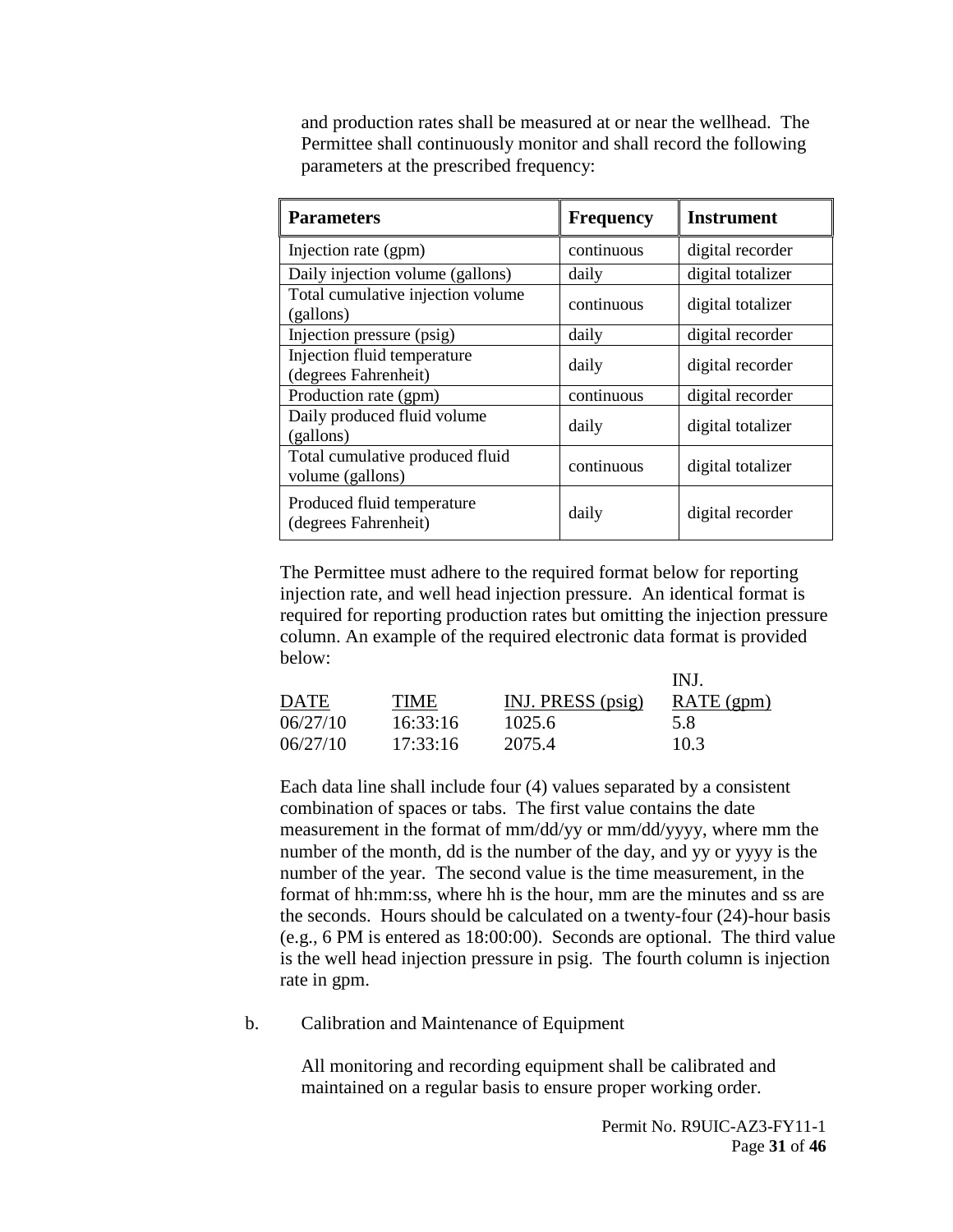#### <span id="page-31-1"></span><span id="page-31-0"></span>**G. RECORDKEEPING AND REPORTING**

#### 1. Recordkeeping

The Permittee shall retain the following records and shall have them available at all times for examination by an EPA inspector:

- a. All monitoring information, including required observations, calibration and maintenance records, recordings for continuous monitoring instrumentation, copies of all reports required by this permit, and records of all data used to complete the permit application;
- b. Information on the physical nature and chemical composition of all injected fluids;
- c. Records and results of MITs, any other tests required by EPA, and any well workovers completed.
- d. The Permittee shall maintain copies (or originals) of all records described in paragraphs (a) through (c) above during the operating life of the well and shall make such records available at all times for inspection at the facility.
- e. The Permittee shall only discard the records described in paragraphs (a) through (c) if:
	- i. The records are either delivered to the EPA Region 9 Drinking Water Protection Section, or
	- ii. Written approval from the Regional Administrator to discard the records is obtained.
- <span id="page-31-2"></span>2. Reporting of Results

The Permittee shall submit, in accordance with the required schedule, accurate reports to EPA containing, at minimum, the following information:

- a. A map showing the current PTF operational status and groundwater elevation contours based on the current quarterly monitoring data.
- b. A table and graph showing daily cumulative injection volumes and recovery volumes and the daily percent recovery to injection volume in the PTF over the reporting period. The record shall identify any 24 hour periods that the volume recovered is less than the minimum percent of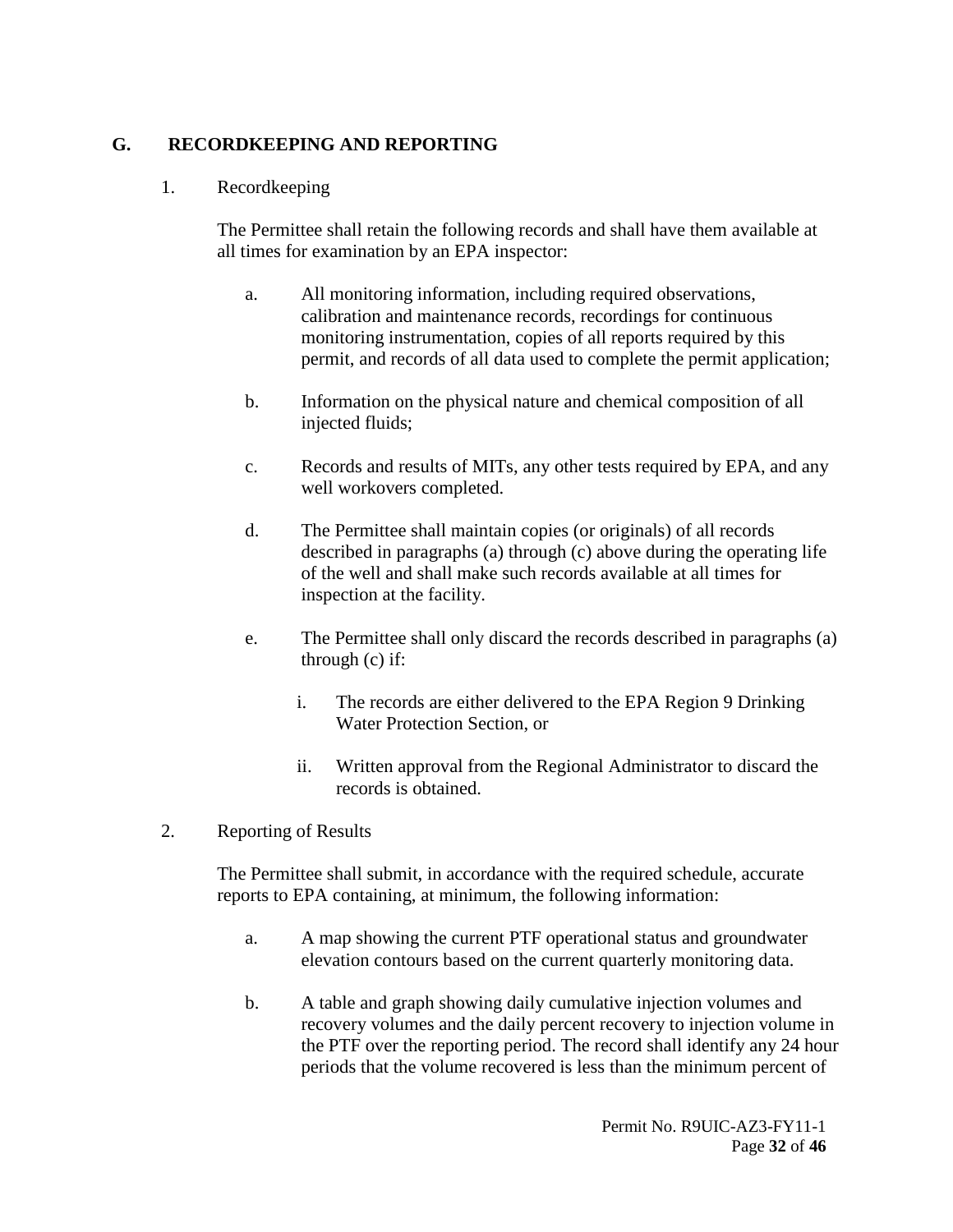volume injected and any contingency actions taken during the reporting period.

- c. A table and graphs comparing daily average head measurements in the seven (7) observation wells surrounding the PTF well field with the same measurements in the nine (9) recovery wells.
- d. A table and graph showing results of the electrical conductivity measurements in the observation, recovery, and multi-level sampling wells profiling electrical resistivity of the formation during injection and recovery operations.
- e. A table and graph showing results of the bulk electrical conductivity measurements and depth in the observation wells compared to the established background and action levels identifying any statistically significant increase above statistical noise levels in conductivity values. The record shall also include a discussion of any increase that occurred, an evaluation of whether an excursion has occurred, and mitigating actions taken during the reporting period.
- f. A table showing POC and monitoring well groundwater depths and elevations, analytical results, AQLs, and ALs along with a summary narrative, plus a graphical presentation of those results since inception of monitoring for the current reporting quarter. The records should also include a discussion of any exceedances that occurred and mitigating actions taken during the reporting period.
- g. Results of monthly analyses of organics in the lixiviant.
- h. Results of monitoring required at Part II.F.7 (pursuant to 40 CFR) §146.33(b)(l)) whenever the injection fluid is modified to the extent that previously reported analyses are incorrect or incomplete.
- i. Results of mechanical integrity tests conducted during the reporting period.
- j. Results of ACD monitoring in the observation and multi-level sampling wells to demonstrate mechanical integrity for the current quarter.
- k. A summary of the any plugging and abandonment activity conducted during the reporting period.
- l. A summary of closure operations conducted during the reporting period.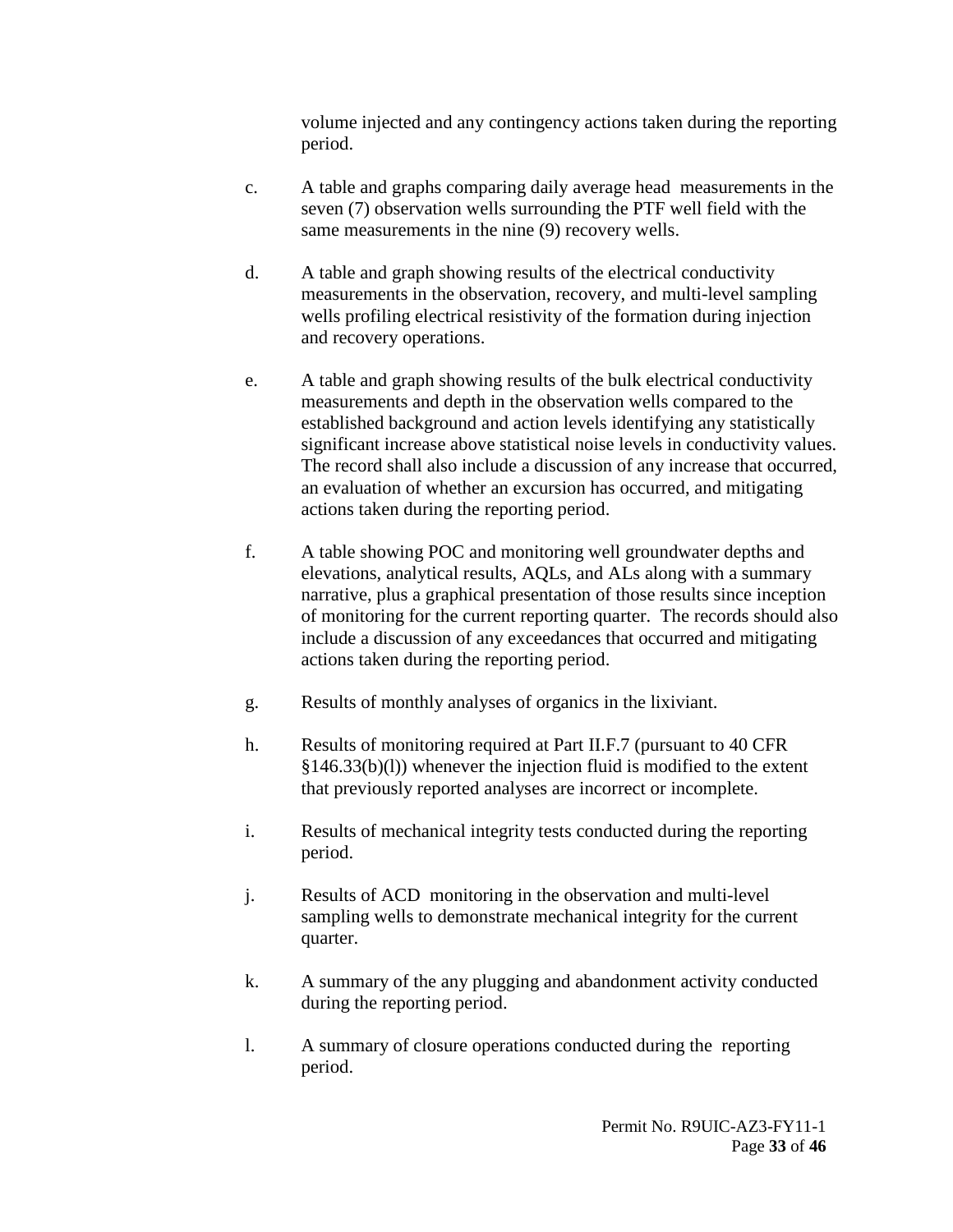- m. A table showing the average, maximum, and minimum monthly tubing/casing annulus and injection pressures.
- <span id="page-33-0"></span>3. Quarterly reports shall be submitted by the dates listed below:

| <b>Reporting Period</b> | <b>Report Due</b> |
|-------------------------|-------------------|
| Jan, Feb, Mar           | Apr 28            |
| Apr, May, June          | <b>Jul 28</b>     |
| July, Aug, Sept         | Oct 28            |
| Oct, Nov, Dec           | Jan 28            |

- <span id="page-33-1"></span>4. Copies of all reports of PTF formation testing and geophysical well logging conducted prior to beginning PTF operations shall be submitted to EPA and reviewed and approved by EPA before commencement of PTF operations is authorized.
- <span id="page-33-2"></span>5. Copies of the monitoring results and all other reports required by this permit shall be submitted to the following address:

U.S. Environmental Protection Agency, Region 9 Drinking Water Protection Section (WTR-3-2) 75 Hawthorne St. San Francisco, CA 94105-3901

#### <span id="page-33-4"></span><span id="page-33-3"></span>**H. CONTINGENCY PLANS**

- 1. Loss of Hydraulic Control
	- a. The Permittee shall initiate the following actions within 24 hours of becoming aware that the volume of fluids recovered from the injection and recovery zone of the PTF during a 24-hour period is less than 110 percent of the amount of fluid injected during the same 24-hour period:
		- i. adjust the flow rate for the recovery and/or injection wells to restore the percent of recovered fluid volume to at least 110 percent of the injected volume,
		- ii. inspect the injection and recovery lines, pumps, flow meters, totalizers, pressure gages, pressure transducers and other associated instruments and facilities,
		- iii. initiate pressure testing of wells if the loss of fluids cannot be determined to be caused by a surface facility failure, and
		- iv. repair system as necessary to restore the percent of recovered fluid volume to at least 110 percent of the injected volume.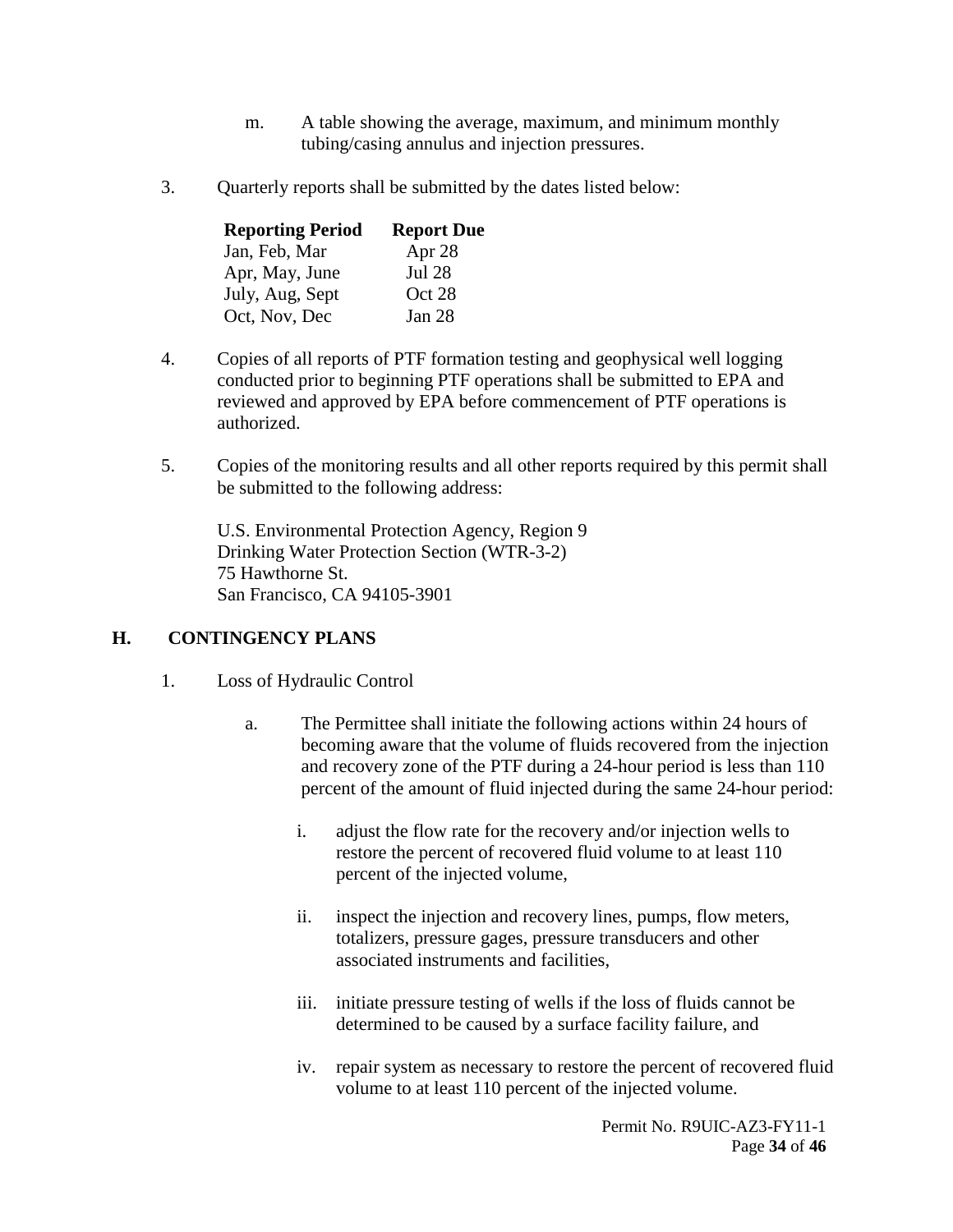b. A loss of hydraulic control is deemed to occur when the amount of fluid recovered during a 48-hour period is less than 110 percent of the amount of fluid injected during the same 48-hour period. Loss of hydraulic control is also defined by an inward gradient (in head differential) of less than one (1) foot or an outward gradient observed in any pair of observation/recovery wells over a 48-hour period or by an action level in bulk conductivity values above statistical noise levels in observation wells over a 48-hour period. An inward gradient of less than (1) foot (ie, loss of hydraulic control) shall require action to restore the inward gradient to at least one (1) foot in the subsequent 24-hour period.

The minimum inward flow ratio and head differentials may be adjusted during the course of the PTF operation if warranted by electrical conductivity data from observation wells or head data from observation/recovery well-pairs and from POC and monitoring wells, subject to EPA approval.

The Permittee shall initiate the following actions within 24 hours of becoming aware of the loss of hydraulic control within the PTF for more than 48 consecutive hours, as defined above. The Permittee shall:

- i. cease injection in one or more wells as necessary to restore hydraulic control,
- ii. operate recovery wells until the amount recovered equals an amount sufficient to restore the ratio of fluid recovered to injected during the prior 72-hour period to a minimum of 110 percent and restore all observation and recovery well pair head differentials to at least one (1) foot to verify an inward flow gradient,
- iii. verify proper operation of all facilities within the PTF, and
- iv. perform any necessary repairs.
- c. If action is taken under either a) or b) above, in the next quarterly report, the Permittee shall describe the causes and impacts of the loss of hydraulic control or the variance from the required recovery to injection ratio and the actions that were taken to correct the event.
- <span id="page-34-0"></span>2. Water Quality Exceedances at POC and other Monitoring Wells

The following describes contingency plans to be followed after the verification of a federal AL or AQL exceedance in a POC or other monitoring well during the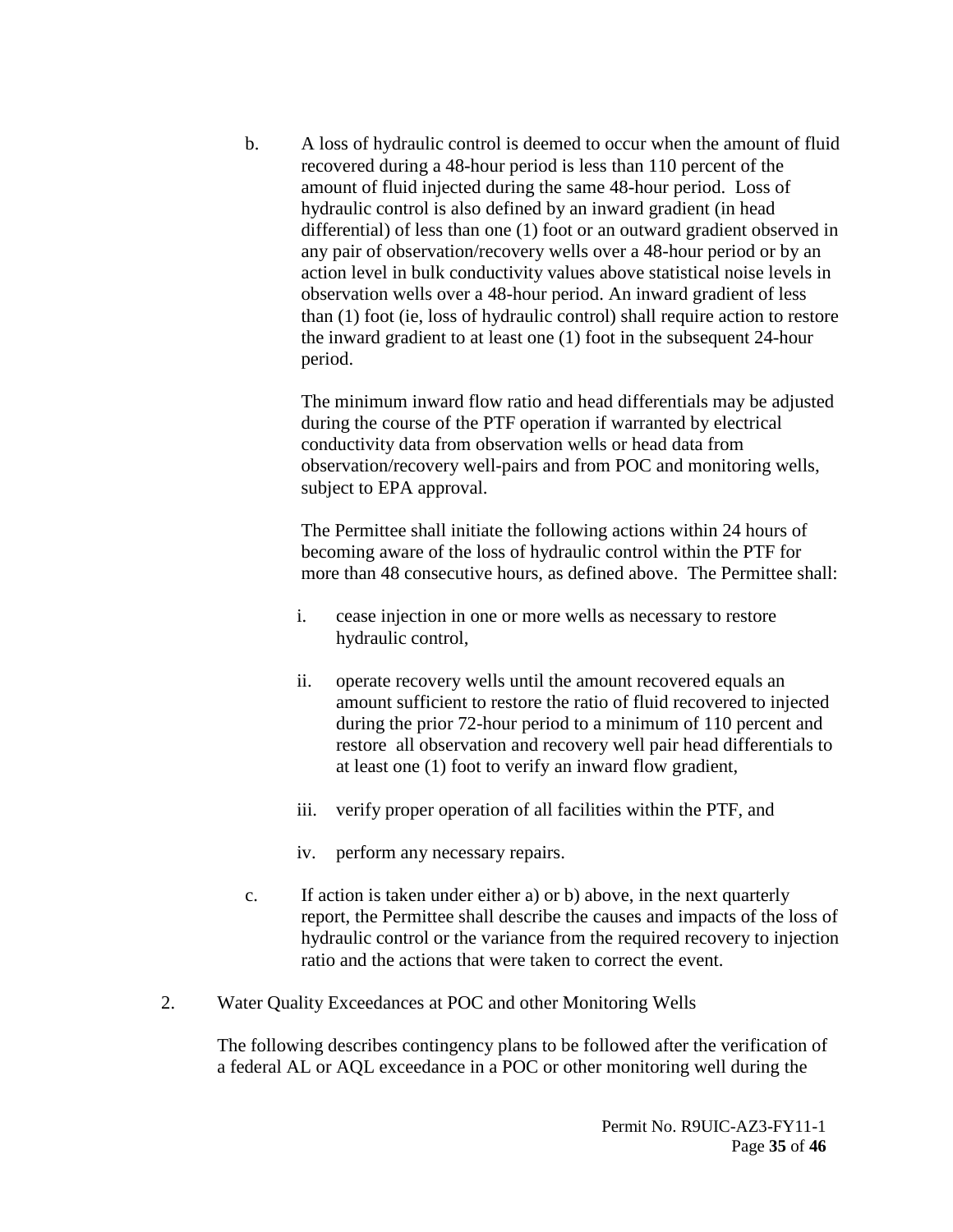approximate two (2)-year PTF life and during the five (5)-year Post-Closure period:

- a. AL exceedance during operational PTF Life
	- i. The Permittee shall collect a verification sample within fourteen (14) days after becoming aware of an exceedance of a federal AL listed in Table 1 or Table 2 of Part II.F.2.
	- ii. Within five (5) days after receiving the results of verification sampling from the laboratory, the Permittee shall notify the director if the results indicate an exceedance.
	- iii. If the results of verification sampling indicate that an AL has not been exceeded, the Permittee shall notify EPA of the results and assume that no exceedance has occurred. No further action is required until the next scheduled monitoring round.
	- iv. Within thirty (30) days of receiving the laboratory results verifying that an AL has been exceeded, the Permittee shall do the following:
		- (A. Submit a written report to EPA providing an evaluation of the cause, impacts, or mitigation of the discharge responsible for the AL exceedance, or
		- (B. Submit a written report to EPA which definitively demonstrates that the AL exceedance resulted from an error(s) in sampling, analysis, or statistical evaluation.
	- v. Upon review of the report documenting the AL exceedance, the Director may require additional monitoring and/or action beyond those specified in this permit.
- b. AQL Exceedance during operational PTF Life, Closure, and Post-Closure period.
	- i. The Permittee shall collect a verification sample within fourteen (14) days of becoming aware of an exceedance of a federal AQL listed in Table 1 or Table 2 of Part II.F.2.
	- ii. Within five (5) days of receiving the results of verification sampling from the laboratory, the Permittee shall notify the Director of the results, regardless of whether the results are positive or negative.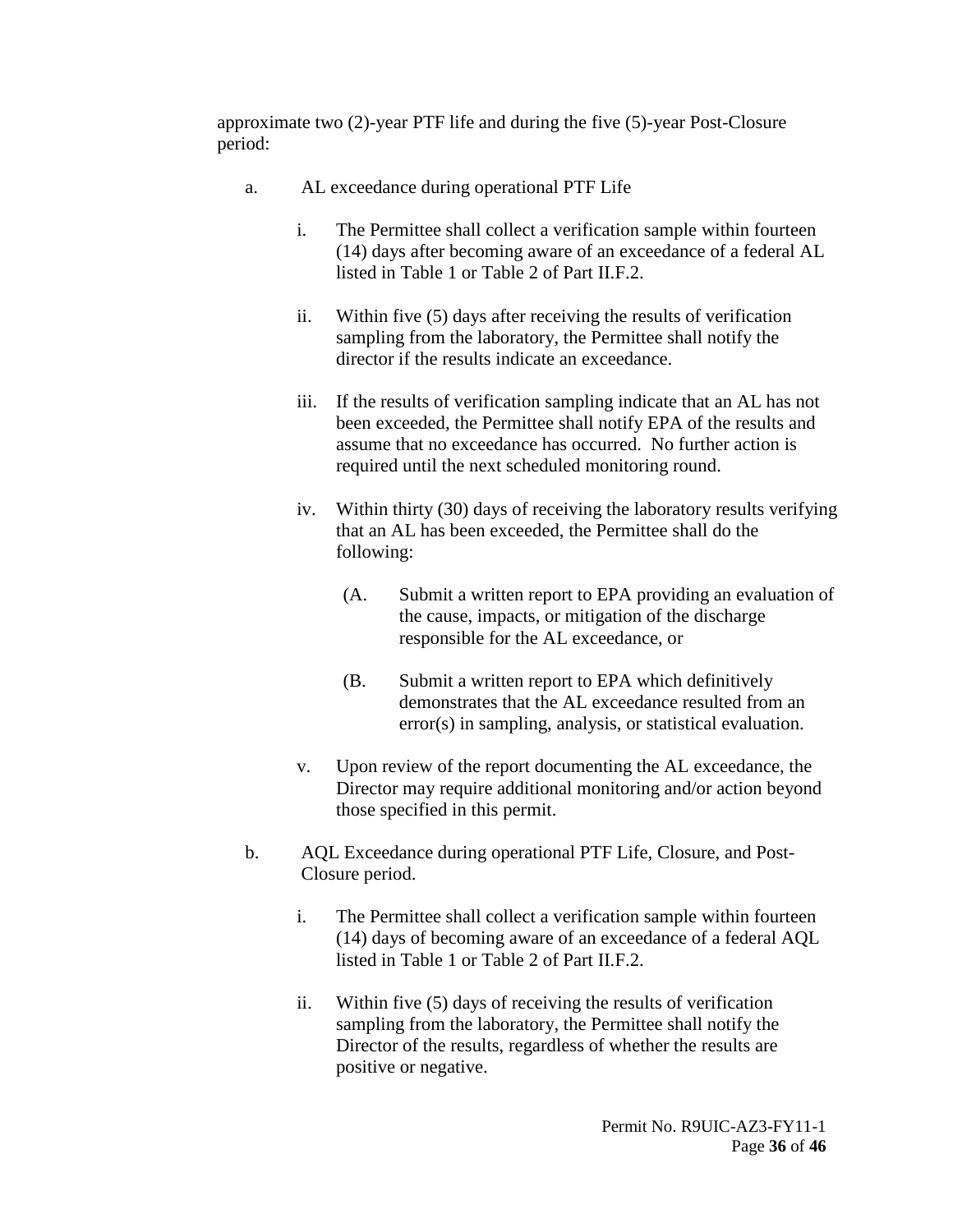- iii. If the results of verification sampling indicate that an AQL has not been exceeded, the Permittee shall assume that no exceedance has occurred and no further action is required until the next scheduled monitoring round.
- iv. Within thirty (30) days of receiving the laboratory results verifying that an AQL has been exceeded, the Permittee shall do the following:
	- (A. Submit a written report to EPA providing an evaluation of the cause, impacts, or mitigation of the discharge responsible for the AQL exceedance, or
	- (B. Submit a written report to EPA which definitively demonstrates that the AQL exceedance resulted from an error(s) in sampling, analysis, or statistical evaluation.
- v. Upon review of the report documenting the AQL exceedance, the Director may require additional monitoring and/or action beyond those specified in this permit.
- c. Verification Sample Requirements

The verification sample shall be collected only from the well in which an exceedance was detected and shall be analyzed for the constituents of Table 1 of Part II.F.2. If the constituent that exceeded an AL or AQL is one that is listed in Table 2 of Part II.F.2 but not in Table 1, the verification sample shall be analyzed for all constituents listed in Table 1 and only for constituent(s) from Table 2 that exceed the AL or AQL

# <span id="page-36-0"></span>**I. RESTORATION and PLUGGING & ABANDONMENT**

Pursuant to 40 CFR Parts 146.10 and 144.12, the Permittee shall comply with the Closure and Post-Closure Plan in Appendix F and the Plugging and Abandonment Plan in Appendix C in accordance with the schedule for aquifer restoration, ground water monitoring, and plugging and abandonment activities to ensure adequate protection of USDWs. The Permittee shall also comply with the conditions at I.1 and I.2 below. Where any conflict or inconsistency exists between the Plans and permit conditions, the permit condition shall supersede the language in the Plan.

- <span id="page-36-1"></span>1. Closure
	- a. Constituents with primary MCLs: Within 60 days after completing copper recovery operations in the injection and recovery zone, the Permittee shall commence restoration activities for the zone. The groundwater in the injection and recovery zone shall be restored to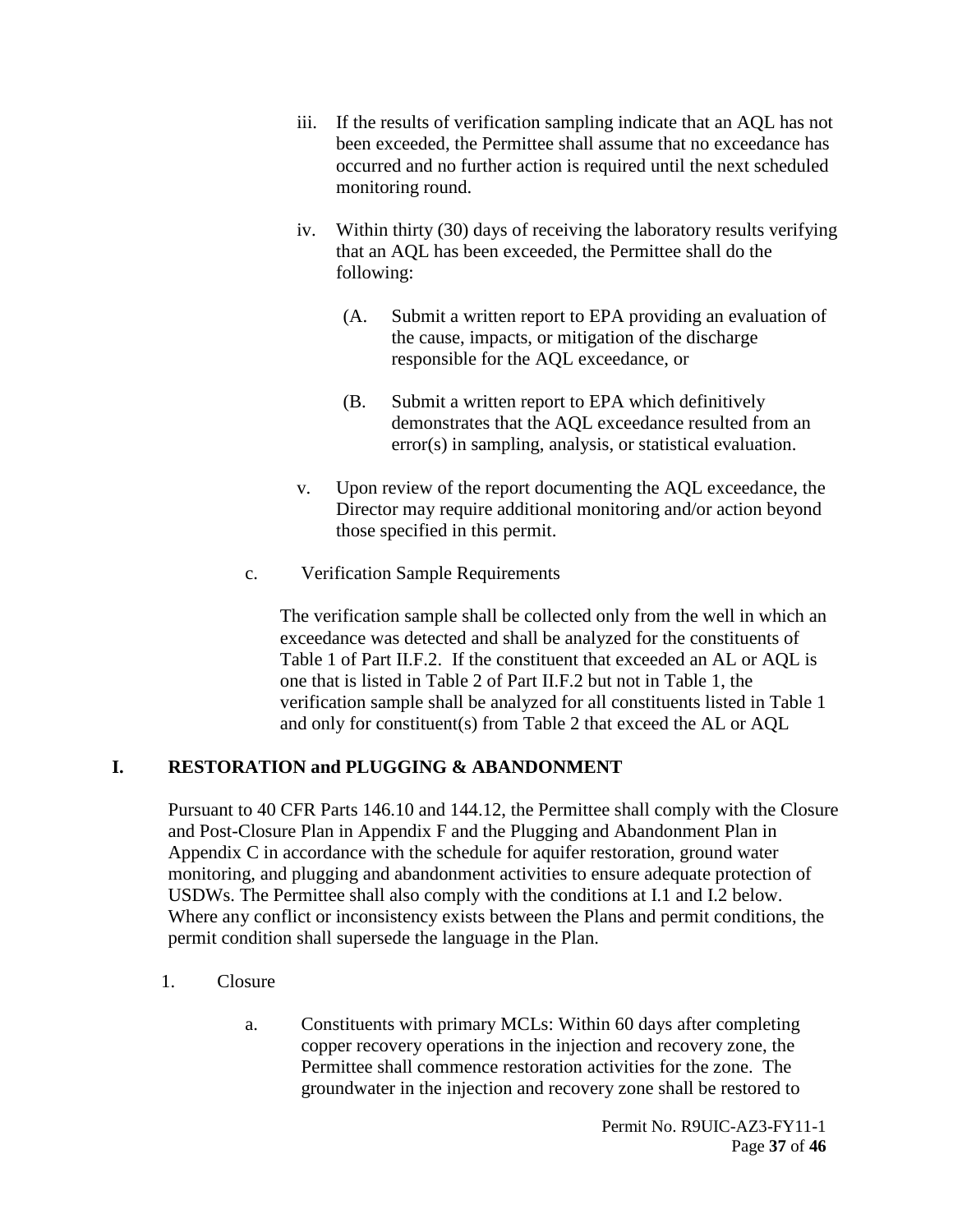concentrations which are less than or equal to primary MCLs defined at 40 CFR Part 141, or to pre-operational background concentrations if the pre-operational background concentrations exceed MCLs. The Permittee shall follow the procedure detailed at (c), below.

- b. Constituents without primary MCLs: In addition to constituents with primary MCLs, the Permittee shall ensure that constituents which do not have primary MCLs do not impact USDWs in a way that could adversely affect the health of persons.
- c. Closure and Plugging & Abandonment Procedure: The Permittee will commence closure operations in the injection and recovery zone after copper recovery operations have been completed. During closure operations, the Permittee will cease injection of lixiviant and initiate rinsing of the injection and recovery zone by injection/recovery or recovery operations. At all times during injection and recovery zone rinsing, the Permittee shall maintain inward hydraulic gradients (ie, maintaining hydraulic control) of the injection and recovery zone. The Permittee will monitor the rinsing progress by analyzing water recovered from well-field manifolds for sulfate concentration. When levels of sulfate in the manifolds have declined below 750 (mg/L) , the Permittee will sample manifold discharges for all Level 2 constituents defined at Part II.F of this permit. If results of the Level 2 sampling show that one or more compounds are above primary MCLs and the pre-operational background concentrations, rinsing operations will continue until all compounds are below primary MCLs or the preoperational background concentrations if pre-operational background concentratons exceed MCLs. The sulfate concentration at which all primary MCLs or pre-operational background concentrations are met will serve as an indication for acceptable closure for the PTF, subject to the following well sampling protocol.

The Permittee will sample all wells in the PTF undergoing closure to determine if the sulfate concentrations are less than or greater than the PTF's indicator sulfate concentration. If the sulfate concentration in a well is below the indicator sulfate concentration, the Permittee may discontinue rinsing that well until the end of the thirty (30)-day period described below. If the sulfate concentration in a well exceeds the indicator sulfate concentration, the Permittee shall continue rinsing operations until such time that the sulfate concentration in the well is less than the indicator concentration for the PTF.

When all individual well concentrations within the injection and recovery zone are below the PTF indicator sulfate concentration, hydraulic control for all wells within the injection and recovery zone will be discontinued for thirty (30) days. At the end of the thirty (30)-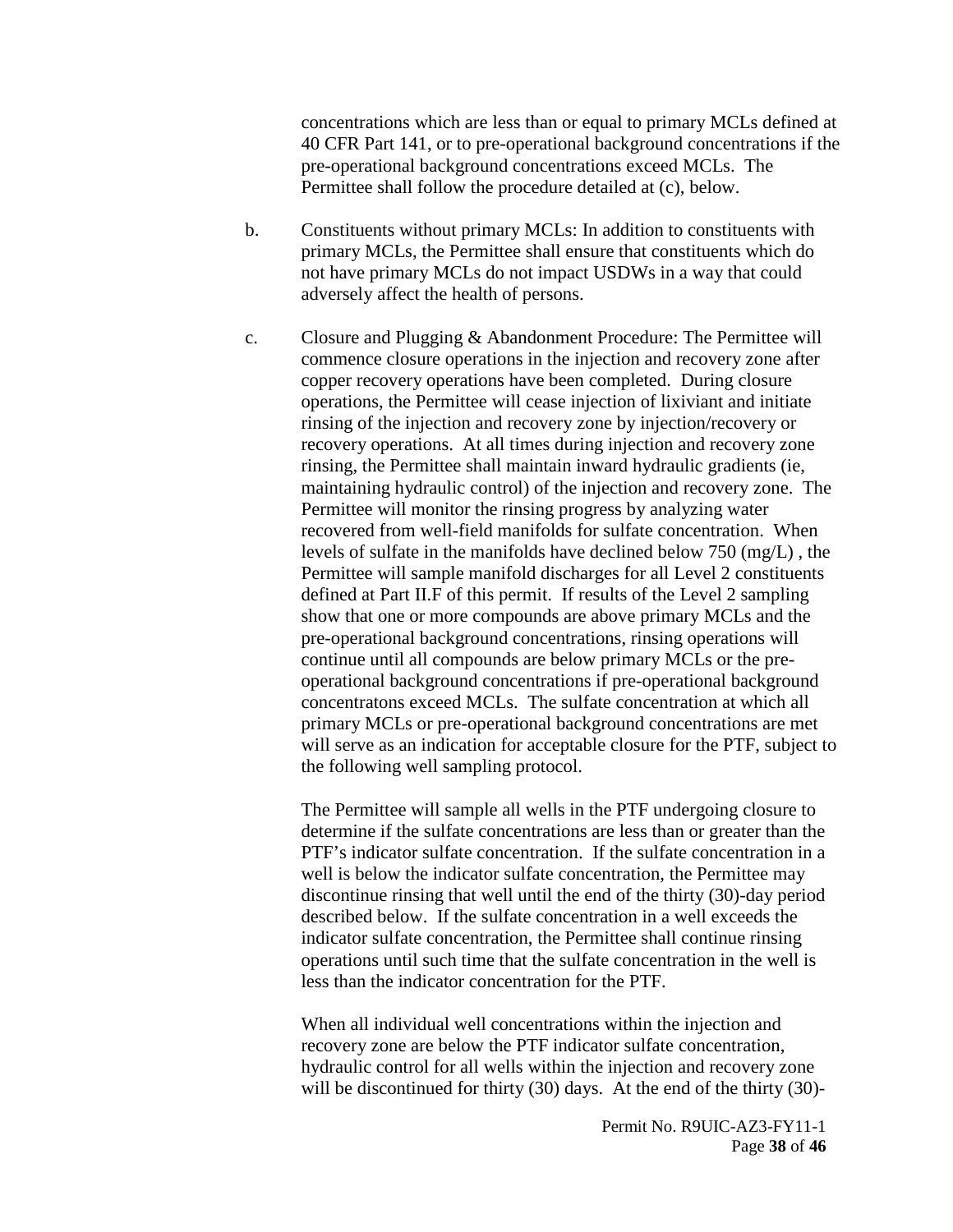day period, the wells will be re-sampled and if sulfate concentrations remain below the PTF indicator sulfate concentration in all wells, the Permittee may cease all rinsing and monitoring activities for the wells in the injection and recovery zone. The Permittee shall document the results of the closure operation in the subsequent quarterly monitoring report and notify EPA of the schedule for plugging and abandonment operations at least thirty (30) days in advance of commencing plugging and abandonment operations. The Permittee shall submit with the notification the closure report and an updated Plugging and Abandonment Plan and schedule for EPA approval. The wells shall be abandoned in accordance with the Plugging and Abandonment Plan (Appendix C) and the Closure and Post-Closure Plan in Appendix F unless modified for individual well conditions.

<span id="page-38-0"></span>2. Post-Closure:

Monitoring at POC and other monitoring wells: To ensure that the restoration required at (1), above, accomplished the objective of returning the injection and recovery zone to primary MCLs (or pre-operational background concentrations) and thereby providing adequate protection to surrounding USDWs, the Permittee shall comply with the Post-Closure Monitoring Program at Part II.F.4 and the AQL exceedance contingency plan established in Part II.H.2.b of this permit. The postclosure monitoring at Part II.F.4 may be extended beyond five years if EPA deems it necessary to ensure adequate protection of USDWs. The Permittee shall submit a post-closure notification and report, with documentation, to EPA within 30 days following completion of the post-closure plan.

#### <span id="page-38-1"></span>**J. POST-CLOSURE AUDITS**

The Permittee shall verify that the pollutant fate and transport are behaving as predicted. During the third (3), fifth (5), and seventh (7) years after the commencement of PTF operations, the Permittee shall conduct a post-closure audit of the computer modeling which predicted the fate and transport of pollutants discharged by the Florence Copper PTF operations. For each audit, the Permittee shall submit a report to EPA describing the post-closure audit as well as any changes in the conceptual model, any model redesign, and any changes in predicted post-closure conditions.

#### <span id="page-38-2"></span>**K. DURATION OF PERMIT**

The duration of this Class III permit shall include well construction, corrective actions, and demonstrations required prior to injection under permit conditions in Part II, Sections C, D and E.2. After injection is authorized, the duration of this Class III permit shall include the approximate two (2)-year PTF operational and closure period and five (5) year post-closure monitoring period unless terminated under the conditions set forth in Part III, Section B.1 of this permit. The duration of this Class III permit shall include any post-closure monitoring required beyond five (5) years.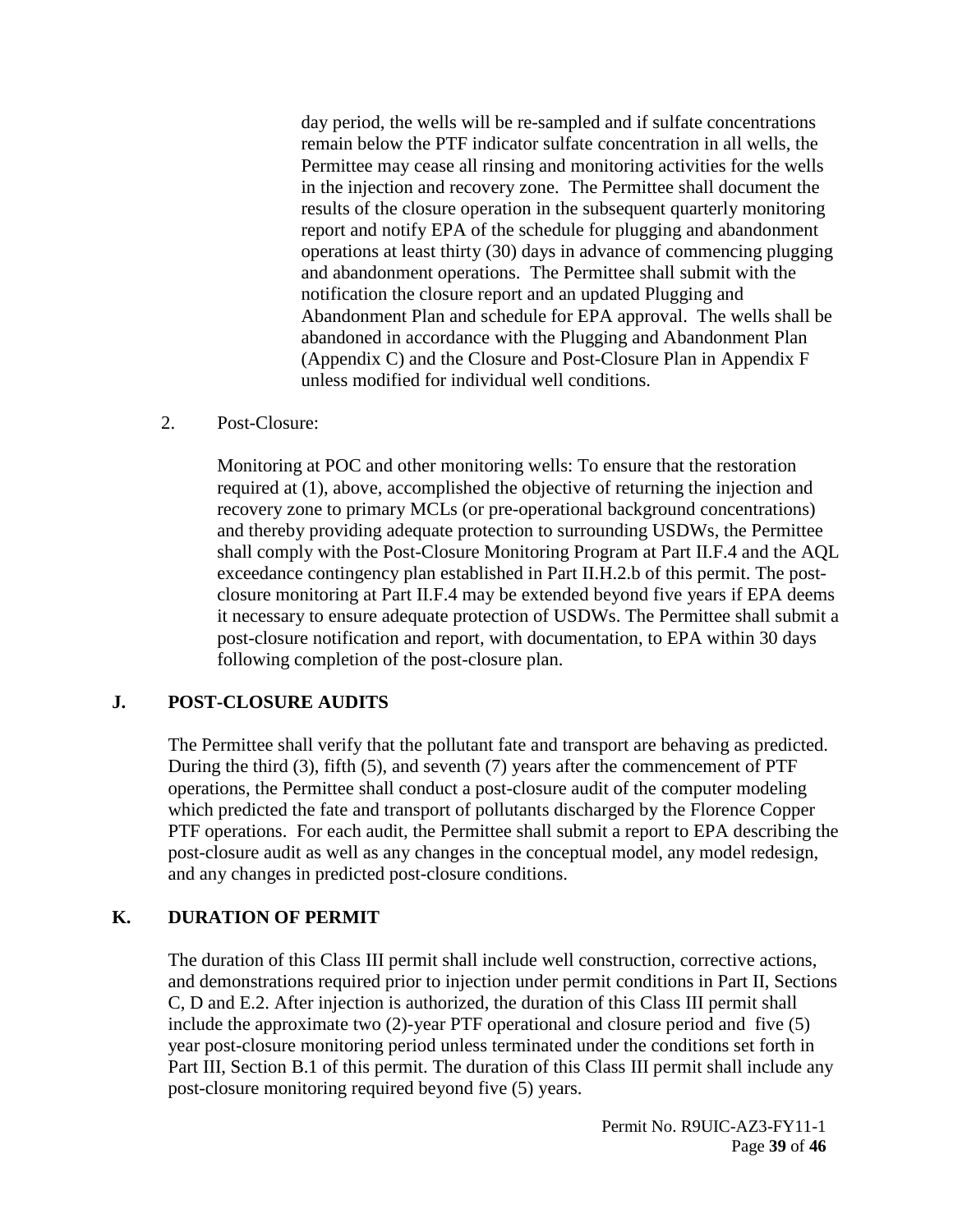#### <span id="page-39-1"></span><span id="page-39-0"></span>**L. FINANCIAL RESPONSIBILITY**

#### 1. Demonstration of Financial Responsibility

The Permittee is required to demonstrate and maintain financial responsibility and resources sufficient to meet the restoration and plugging and abandonment requirements established at Part II, Section I of this permit and described in the Plugging and Abandonment Plan (Appendix C) and the Closure and Post Closure Plan (Appendix F) and consistent with 40 CFR  $\S 144.52(a)(7)$  and Subpart F, which the Director has chosen to apply.

- a. The Permittee shall post an approved financial instrument such as a surety bond or other financial assurance in the amount of \$4,457,000 to guarantee aquifer restoration, ground water monitoring, and plugging and abandonment activities for closure and post-closure. Authority to construct, inject and operate the wells under the authority of this permit will be granted only after the financial instrument has been posted and approved by EPA.
- b. The level and mechanism of financial responsibility shall be reviewed and updated periodically, upon request of EPA. The Permittee may be required to change to an alternate method of demonstrating financial responsibility. Any such change must be approved in writing by EPA prior to the change.
- c. EPA may require the Permittee to estimate and to update the estimated restoration, plugging, and/or post-closure activity costs periodically. Such estimates shall be based upon costs that a third party would incur to carry out the required restoration activities, properly plug and abandon the wells, and post-closure monitoring activities, including materials, equipment, mud and disposal costs, and labor with appropriate contingencies.
- <span id="page-39-2"></span>2. Insolvency of Financial Institution

The Permittee must submit an alternate instrument of financial responsibility acceptable to EPA within sixty (60) days after either of the following events occurs:

- a. The institution issuing any bond or other financial instrument that is secured to demonstrate financial responsibility in accordance with section II.L.1. of this permit files for bankruptcy; or
- b. The authority of the trustee institution to act as trustee, or the authority of the institution issuing the financial instrument, is suspended or revoked.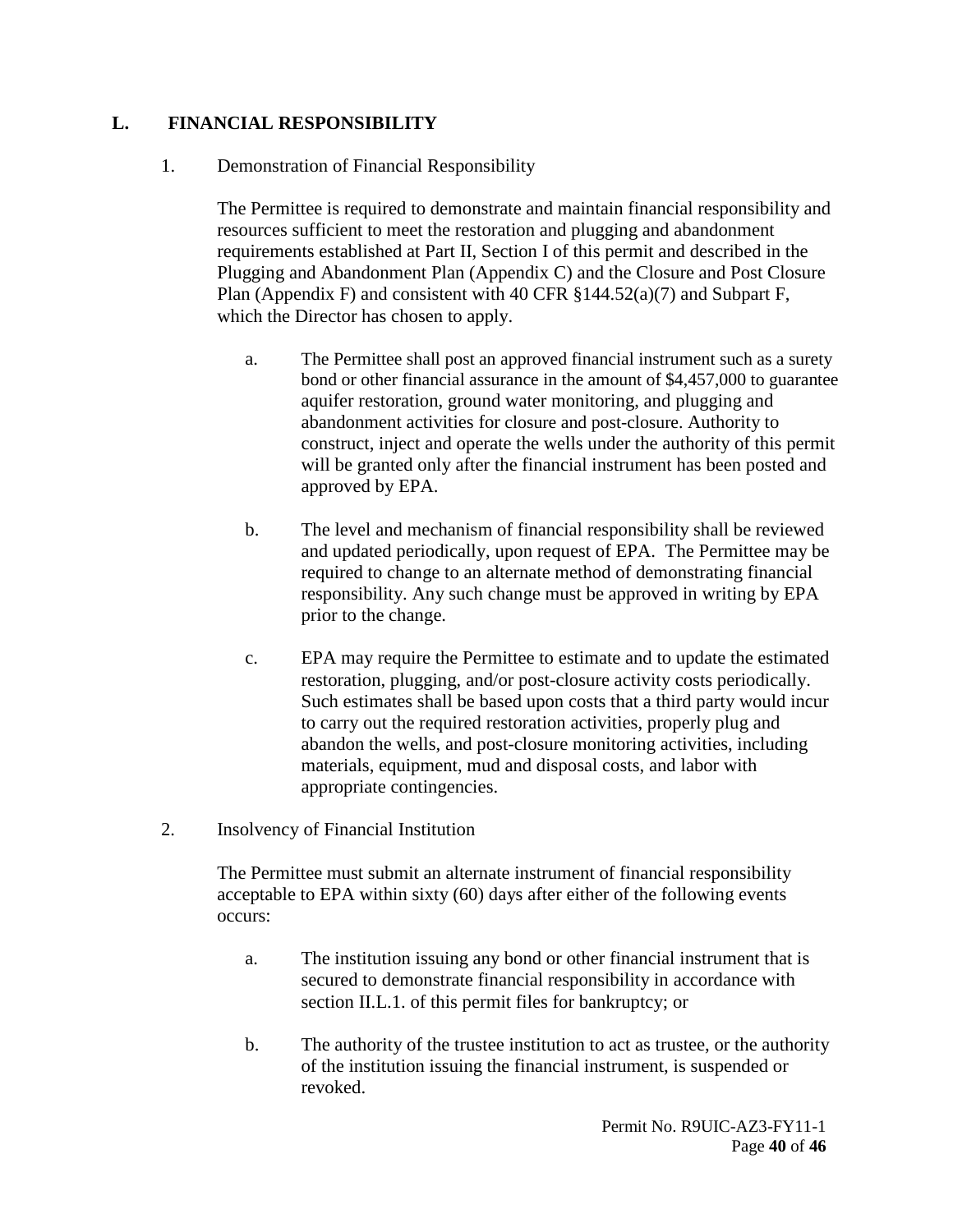Failure to submit an acceptable financial demonstration may result in the termination of this permit pursuant to 40 CFR §144.40(a) (1).

<span id="page-40-0"></span>3. Insolvency of Owner or Operator

An owner or operator must notify EPA by certified mail of the commencement of voluntary or involuntary proceedings under U.S. Code Title 11 (Bankruptcy), naming the owner or operator as debtor, within ten (10) business days. A guarantor of a corporate guarantee must make such a notification if he/she is named as debtor, as required under the terms of the guarantee.

# <span id="page-40-1"></span>**M. NATIONAL HISTORIC PRESERVATION ACT**

EPA considered the potential effects of this permit on historic properties eligible for inclusion in the National Register of Historic Places in compliance with the Section 106 process of the National Historic Preservation Act (NHPA) and its implementing regulations, 36 CFR Part 800. EPA determined that the undertaking had the potential to cause adverse effects on historic properties, subject to the criteria in 36 CFR §800.5(a). The permittee shall carry out stipulations as agreed to in the attached Memorandum of Agreement (MOA) in Appendix G in order to resolve the adverse effects on historic properties from the FCP.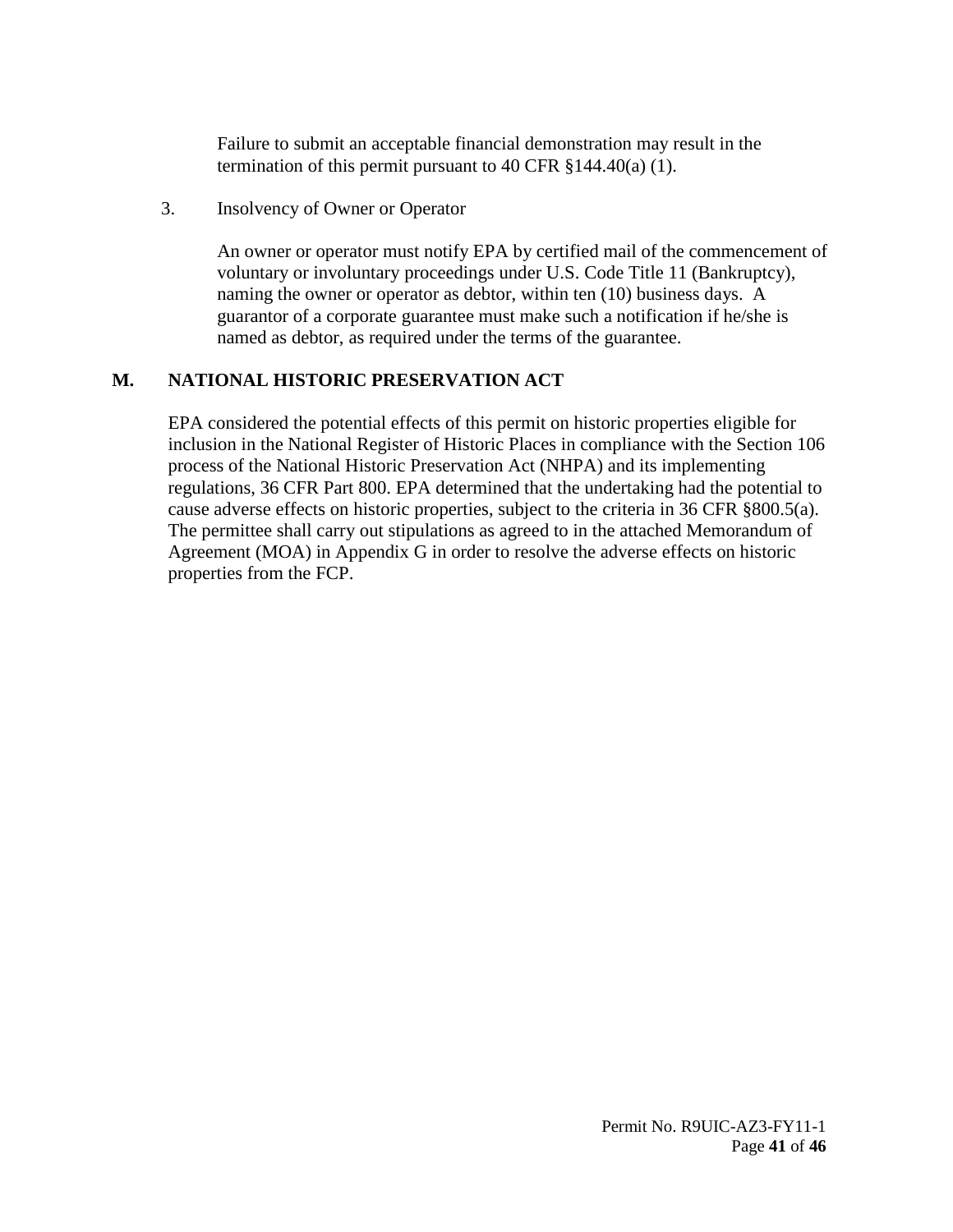### **PART III. GENERAL PERMIT CONDITIONS.**

#### <span id="page-41-1"></span><span id="page-41-0"></span>**A. EFFECT OF PERMIT**

The Permittee is allowed to engage in underground injection well construction and operation in accordance with the conditions of this permit. The Permittee shall not construct, operate, maintain, convert, plug, abandon, or conduct any other injection activity in a manner that allows the movement of fluid containing any contaminant (as defined by 40 CFR §144.3 and 146.3) into USDWs (as defined 40 CFR §§144.3 and 146.3).

Any underground injection activity not specifically authorized in this permit is prohibited. The Permittee must comply with all applicable provisions of the Safe Drinking Water Act (SDWA) and 40 CFR Parts 124, 144, 145, and 146. Such compliance does not constitute a defense to any action brought under Section 1431 of the SDWA, 42 U.S.C. §300(i), or any other common law, statute, or regulation other than Part C of the SDWA. Issuance of this permit does not convey property rights of any sort or any exclusive privilege, nor does it authorize any injury to persons or property, any invasion of other private rights, or any infringement of State or local law or regulations. Nothing in this permit shall be construed to relieve the Permittee of any duties under all applicable laws and regulations.

#### <span id="page-41-3"></span><span id="page-41-2"></span>**B. PERMIT ACTIONS**

1. Modification, Revocation and Reissuance, or Termination

EPA may, for cause or upon request from the Permittee, modify, revoke and reissue, or terminate this permit in accordance with 40 CFR §§124.5, 144.12, 144.39, and 144.40. The permit is also subject to minor modifications for causes as specified in 40 CFR §144.41. The filing of a request for a permit modification, revocation and reissuance, or termination, or a notification of planned changes or anticipated noncompliance by the Permittee, does not stay the applicability or enforceability of any permit condition. EPA may also modify, revoke and reissue, or terminate this permit in accordance with any amendments to the SDWA if the amendments have applicability to this permit.

<span id="page-41-4"></span>2. Transfers

This permit is not transferable to any person unless notice is first provided to EPA and the Permittee complies with requirements of 40 CFR §144.38. EPA may require modification or revocation and reissuance of the permit to change the name of the Permittee and incorporate such other requirements as may be necessary under the SDWA.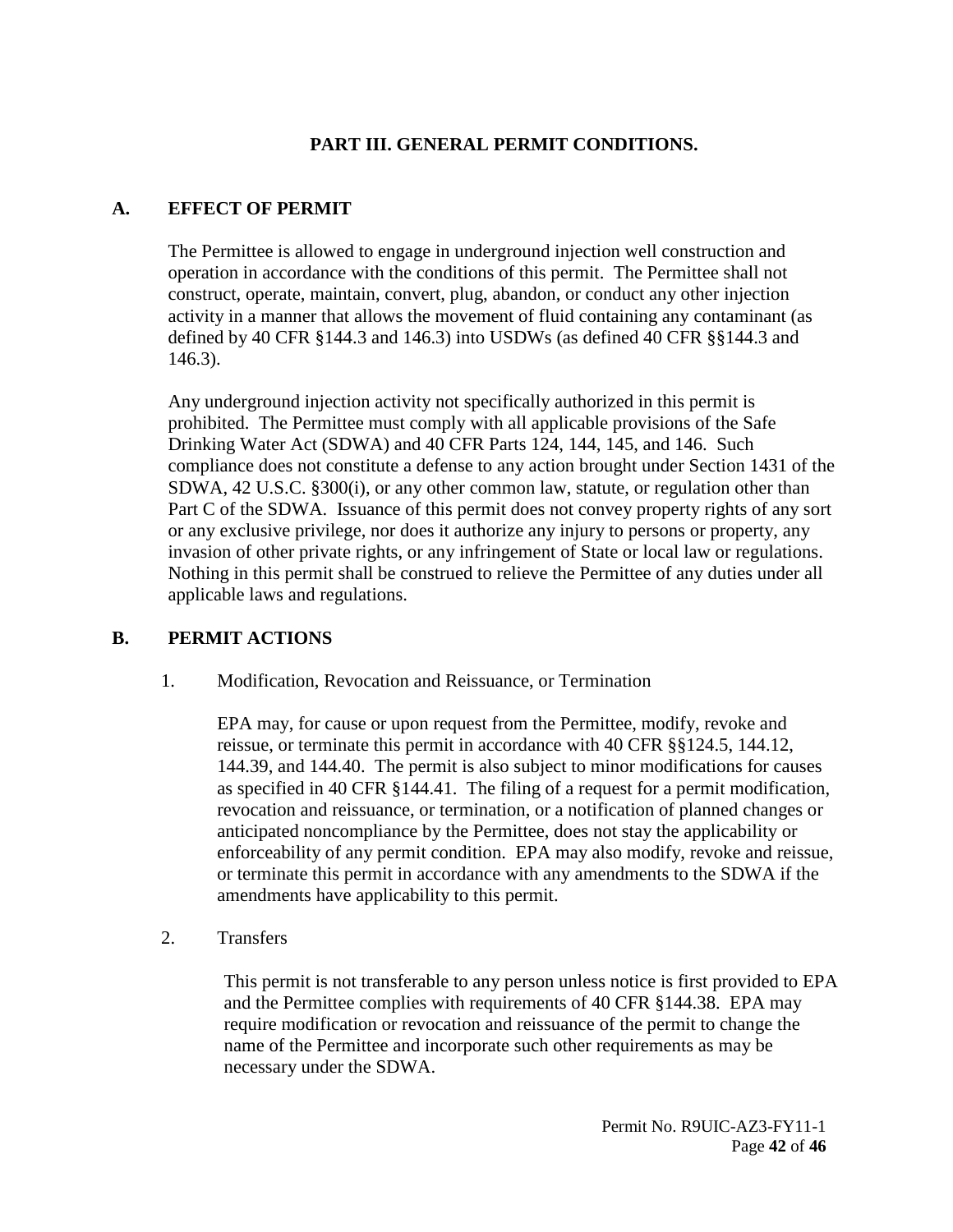#### <span id="page-42-0"></span>**C. SEVERABILITY**

The provisions of this permit are severable, and if any provision of this permit or the application of any provision of this permit to any circumstance is held invalid, the application of such provision to other circumstances and the remainder of this permit shall not be affected thereby.

# <span id="page-42-1"></span>**D. CONFIDENTIALITY**

In accordance with 40 CFR §§2 and 144.5, any information submitted to EPA pursuant to this permit may be claimed as confidential by the submitter. Any such claim must be asserted at the time of submission by stamping the words "confidential business information" on each page containing such information. If no claim is made at the time of submission, EPA may make the information available to the public without further notice. If a claim is asserted, the validity of the claim will be assessed in accordance with the procedures contained in 40 CFR §2 (Public Information). Claims of confidentiality for the following information will be denied:

- 1. Name and address of the Permittee, or
- 2. Information dealing with the existence, absence, or level of contaminants in drinking water.

# <span id="page-42-3"></span><span id="page-42-2"></span>**E. GENERAL DUTIES AND REQUIREMENTS**

1. Duty to Comply

The Permittee shall comply with all applicable UIC Program regulations and conditions of this permit, except to the extent and for the duration such noncompliance is authorized by an emergency permit issued in accordance with 40 CFR §144.34. Any permit noncompliance constitutes a violation of the SDWA and is grounds for enforcement action, permit termination, revocation and reissuance, modification, or for denial of a permit renewal application. Such noncompliance may also be grounds for enforcement action under the Resource Conservation and Recovery Act (RCRA).

<span id="page-42-4"></span>2. Penalties for Violations of Permit Conditions

Any person who violates a permit requirement is subject to civil penalties, fines, and other enforcement action under the SDWA and may also be subject to enforcement actions pursuant to RCRA. Any person who willfully violates permit conditions may be subject to criminal prosecution.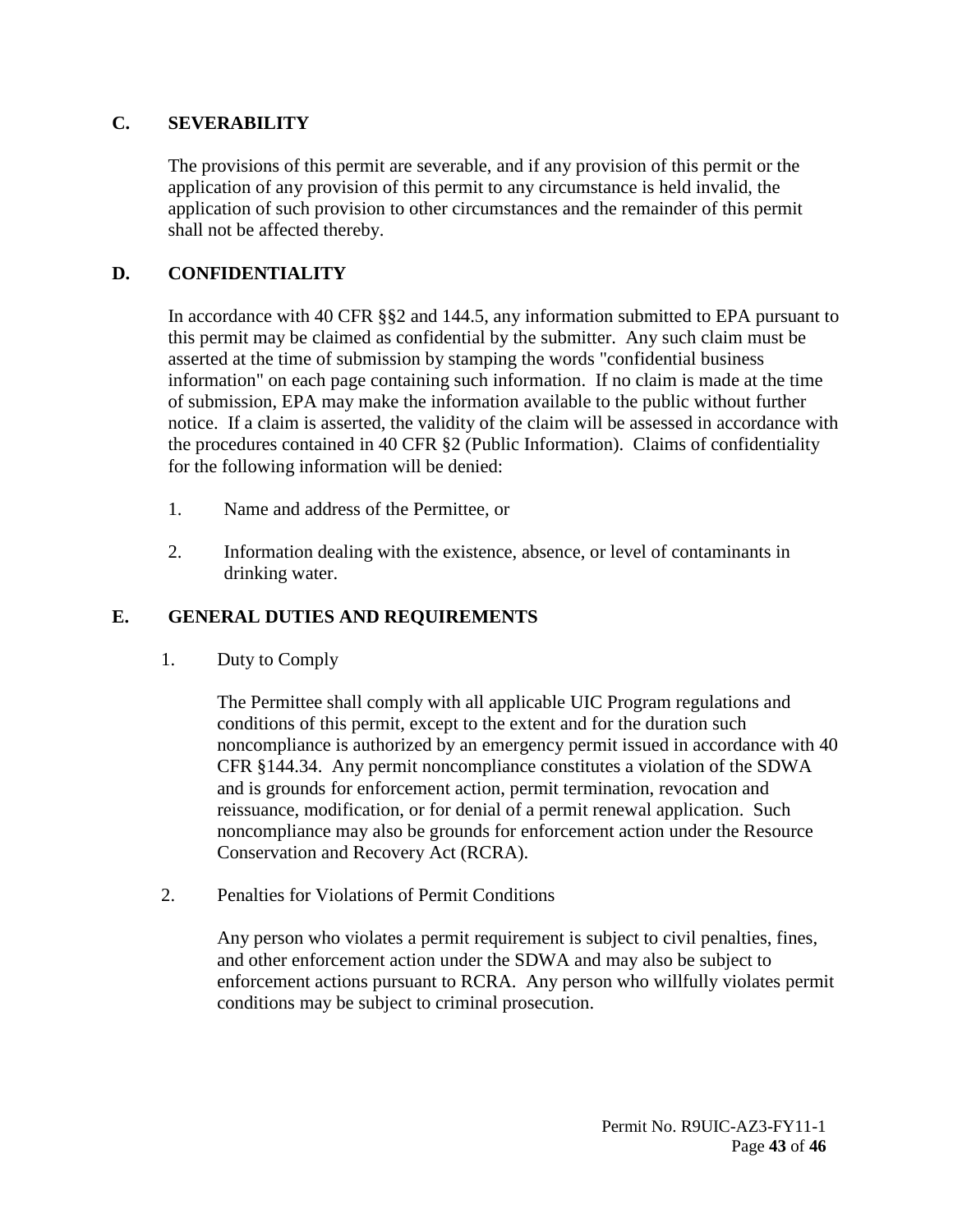<span id="page-43-0"></span>3. Need to Halt or Reduce Activity not a Defense

It shall not be a defense, for the Permittee in an enforcement action, that it would have been necessary to halt or reduce the permitted activity in order to maintain compliance with the conditions of this permit.

<span id="page-43-1"></span>4. Duty to Mitigate

The Permittee shall take all reasonable steps to minimize and correct any adverse impact on the environment resulting from noncompliance with this permit.

<span id="page-43-2"></span>5. Proper Operation and Maintenance

The Permittee shall at all times properly operate and maintain all facilities and systems of treatment and control (and related appurtenances) which are installed or used by the Permittee to achieve compliance with the conditions of this permit. Proper operation and maintenance includes effective performance, adequate funding, adequate operator staffing and training, and adequate laboratory and process controls, including appropriate quality assurance procedures. This provision requires the operation of back-up or auxiliary facilities or similar systems only when necessary to achieve compliance with the conditions of this permit.

<span id="page-43-3"></span>6. Property Rights

This permit does not convey any property rights of any sort, or any exclusive privilege.

<span id="page-43-4"></span>7. Duty to Provide Information

The Permittee shall furnish to EPA, within a time specified, any information which EPA may request to determine whether cause exists for modifying, revoking and reissuing, or terminating this permit, or to determine compliance with this permit. The Permittee shall also furnish to EPA, upon request, copies of records required to be kept by this permit.

<span id="page-43-5"></span>8. Inspection and Entry

The Permittee shall allow EPA, or an authorized representative, upon the presentation of credentials and other documents as may be required by law, to:

a. Enter upon the Permittee's premises where a regulated facility or activity is located or conducted, or where records are kept under the conditions of this permit;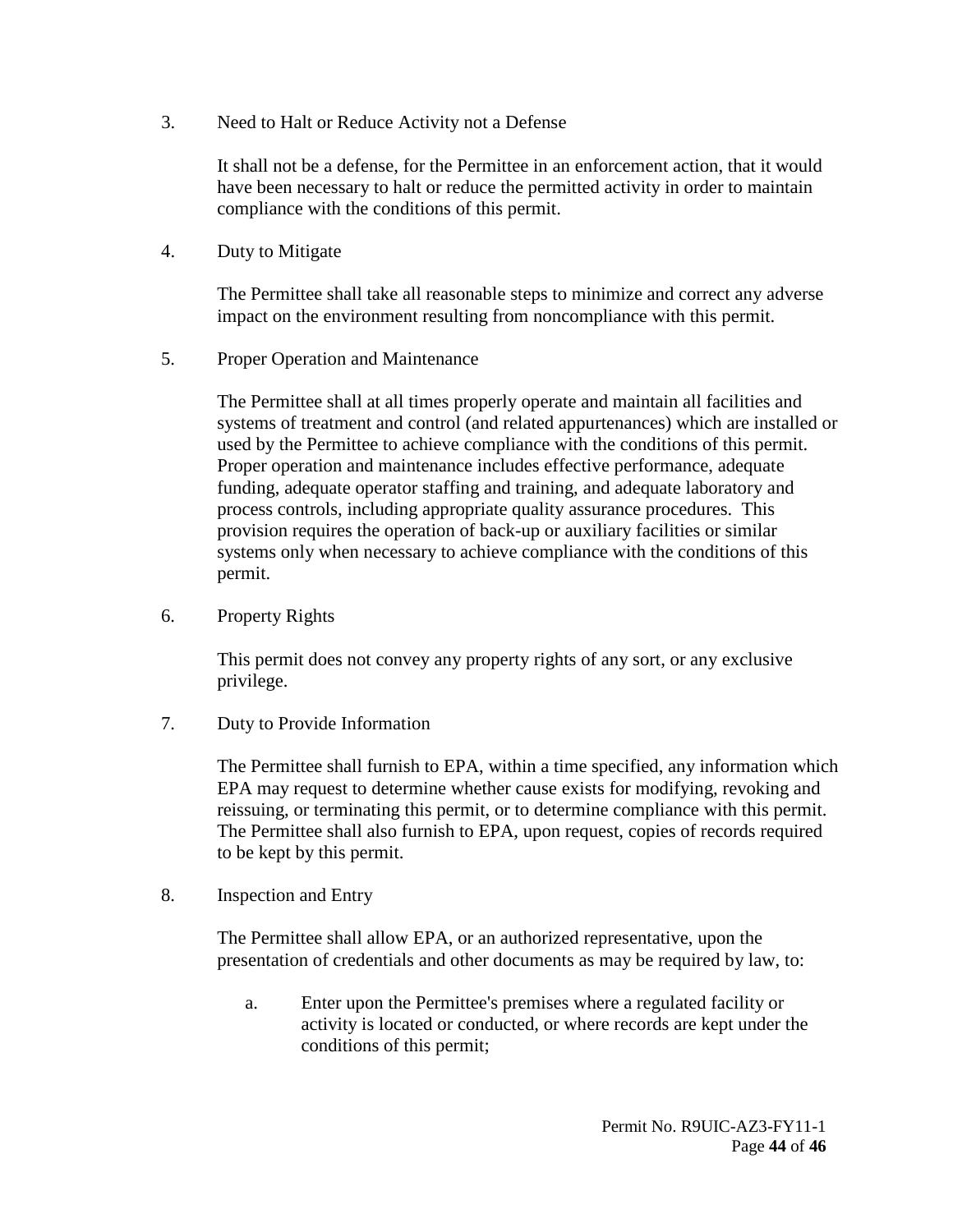- b. Have access to and copy, at reasonable times, any records that are kept under the conditions of this permit;
- c. Inspect and photograph at reasonable times any facilities, equipment (including monitoring and control equipment), practices, or operations regulated or required under this permit; and
- d. Sample or monitor at reasonable times, for the purposes of assuring permit compliance or as otherwise authorized by the SDWA, any substances or parameters at any location.
- <span id="page-44-0"></span>9. Signatory Requirements

All applications, reports, or other information submitted to EPA shall be signed and certified by a responsible corporate officer or duly authorized representative according to 40 CFR §144.32.

- <span id="page-44-1"></span>10. Additional Reporting Requirements
	- a. Planned Changes The Permittee shall give notice to EPA as soon as possible of any planned physical alterations or additions to the permitted facility affecting any of the terms and conditions of the permit.
	- b. Anticipated Noncompliance-The Permittee shall give advance notice to EPA of any planned changes in the permitted facility or activity which may result in noncompliance with permit requirements.
	- c. Compliance Schedules Reports of compliance or noncompliance with, or any progress reports on, interim and final requirements contained in any compliance schedule of this permit shall be submitted to EPA no later than thirty (30) days following each schedule date.
	- d. Twenty-four Hour Reporting.
		- i. The Permittee shall report to EPA any noncompliance which may endanger health or the environment. The following Information shall be provided orally within 24 hours from the time the Permittee becomes aware of the circumstances.
			- (A. Any monitoring or other information which indicates that any contaminant may cause an endangerment to an underground source of drinking water; and